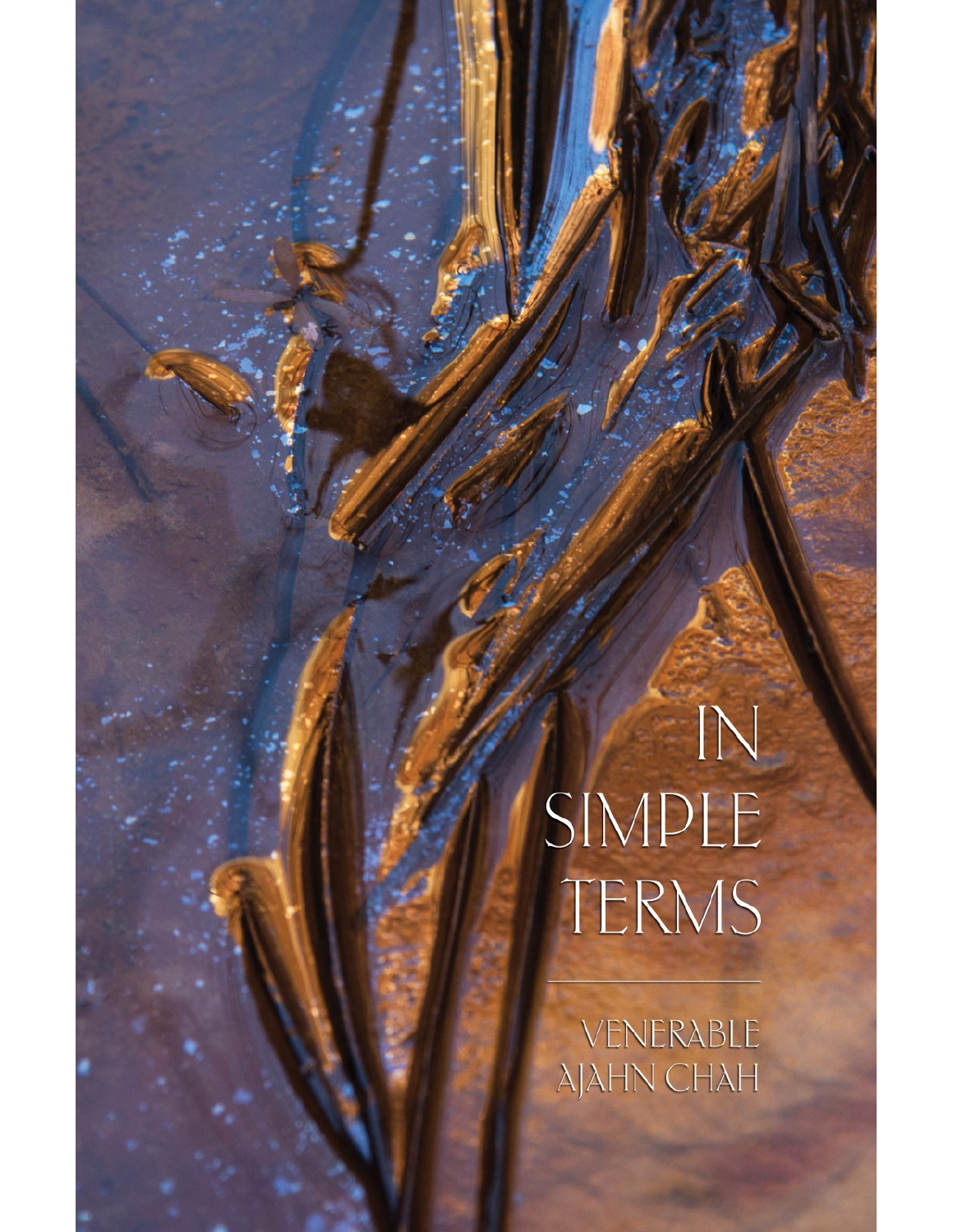# *In Simple Terms*

1 0 8 D H A M M A S I M I L E S

### *Venerable Ajahn Chah*

*Translated from the Thai by Thanissaro Bhikkhu*

R E V I S E D E D I T I O N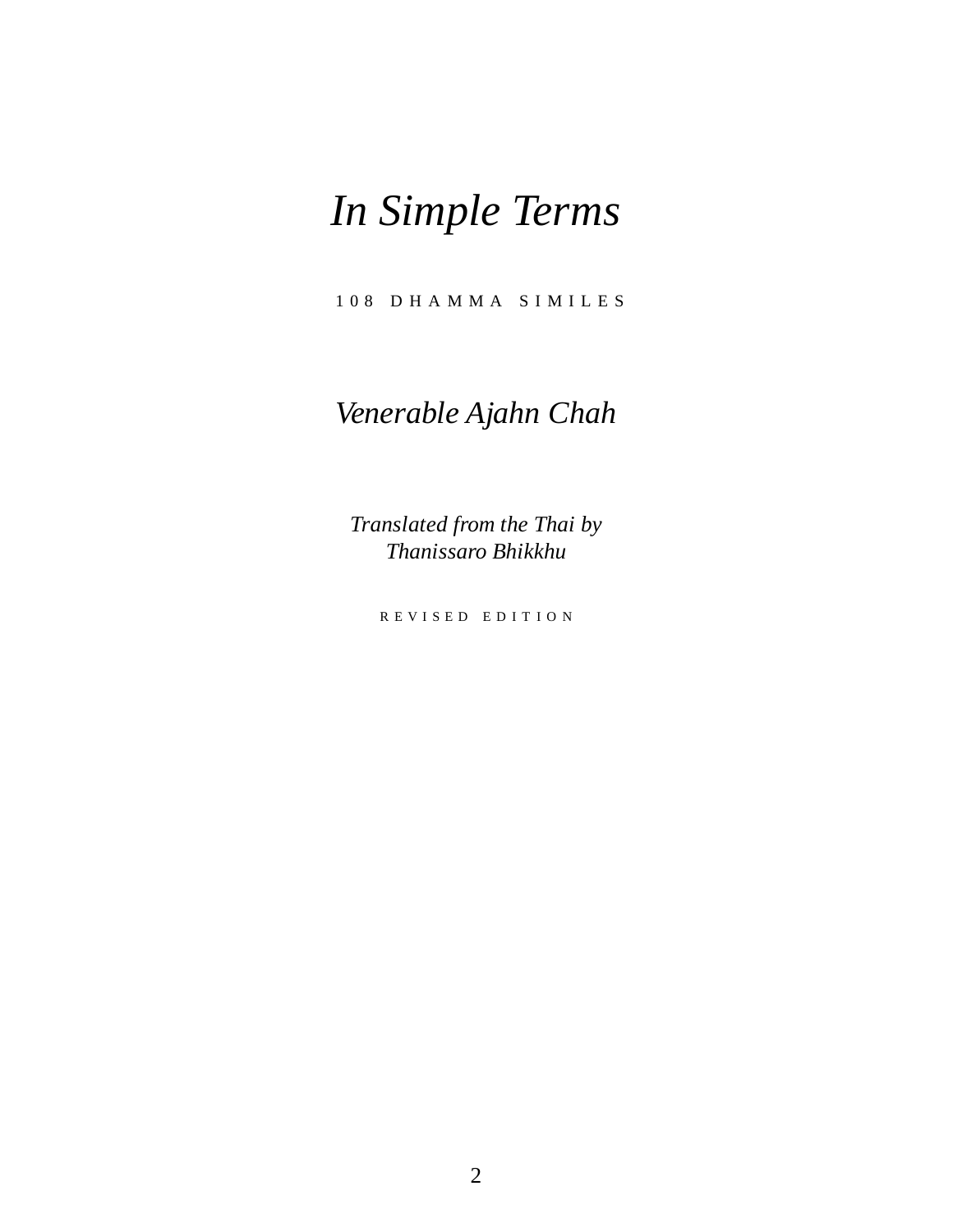#### c o p y r i g h t

Copyright © (Second Edition, Revised) 2013 Thanissaro Bhikkhu

#### for free distribution

You may copy, reformat, reprint, republish, and redistribute this work in any medium whatsoever without the author's permission, provided that: (1) such copies, etc. are made available *free of any charge*; (2) any translations of this work state that they are derived herefrom; (3) any derivations of this work state that they are derived and differ herefrom; and (4) you include the full text of this license in any copies, translations or derivations of this work. Otherwise, all rights reserved.

#### additional resources

More Dhamma talks, books and translations by Thanissaro Bhikkhu are available to download in digital audio and various ebook formats at [dhammatalks.org](http://www.dhammatalks.org/) and [accesstoinsight.org.](http://www.accesstoinsight.org/lib/authors/thanissaro/)

#### printed copy

A paperback copy of this book is available free of charge. To request one write to: Book Request, Metta Forest Monastery, PO Box 1409, Valley Center, CA 92082 USA.

#### q u e st i o n s

Questions regarding this book may be addressed to: The Abbot, Metta Forest Monastery, PO Box 1409, Valley Center, CA 92082 USA.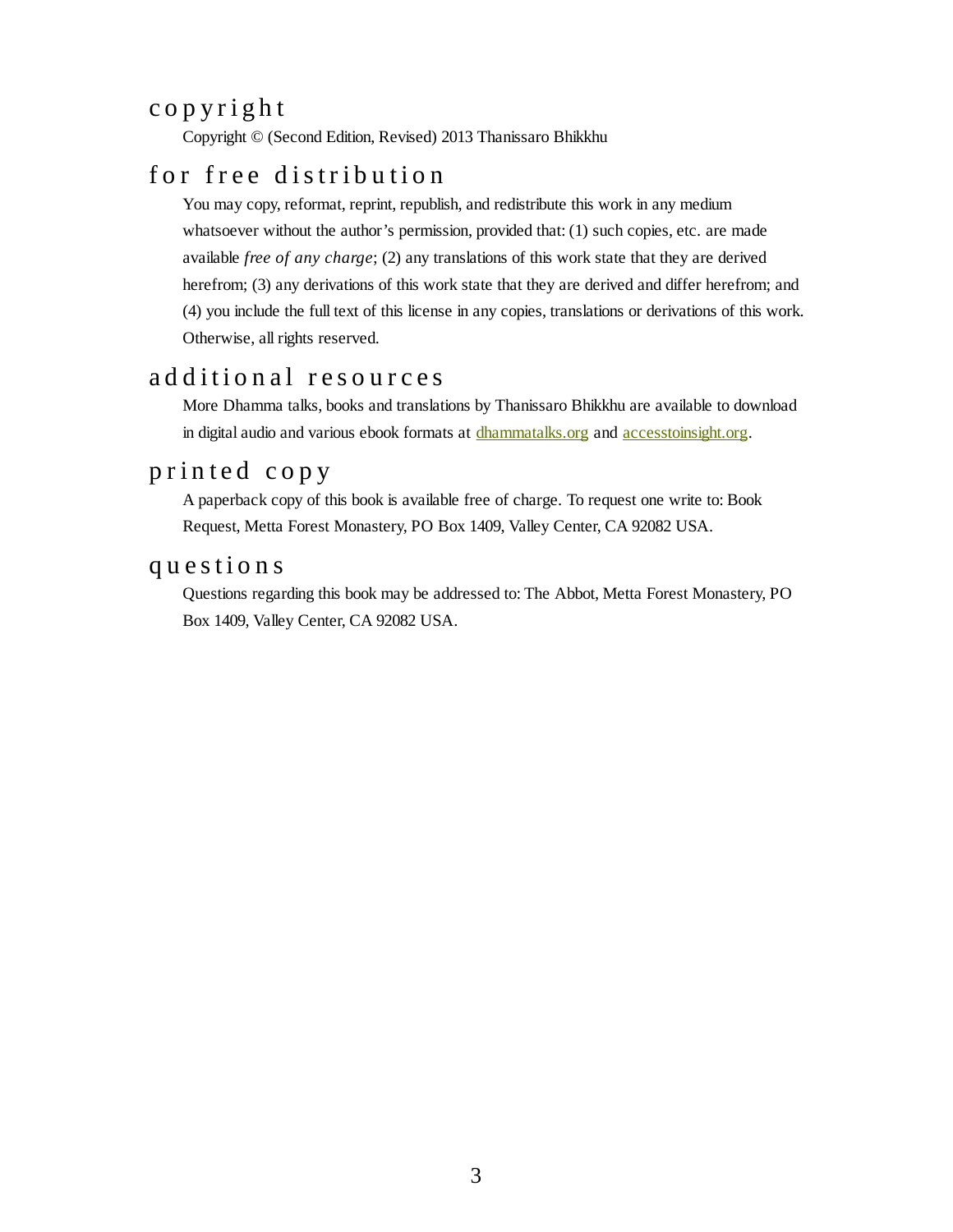

#### VENERABLE AJAHN CHAH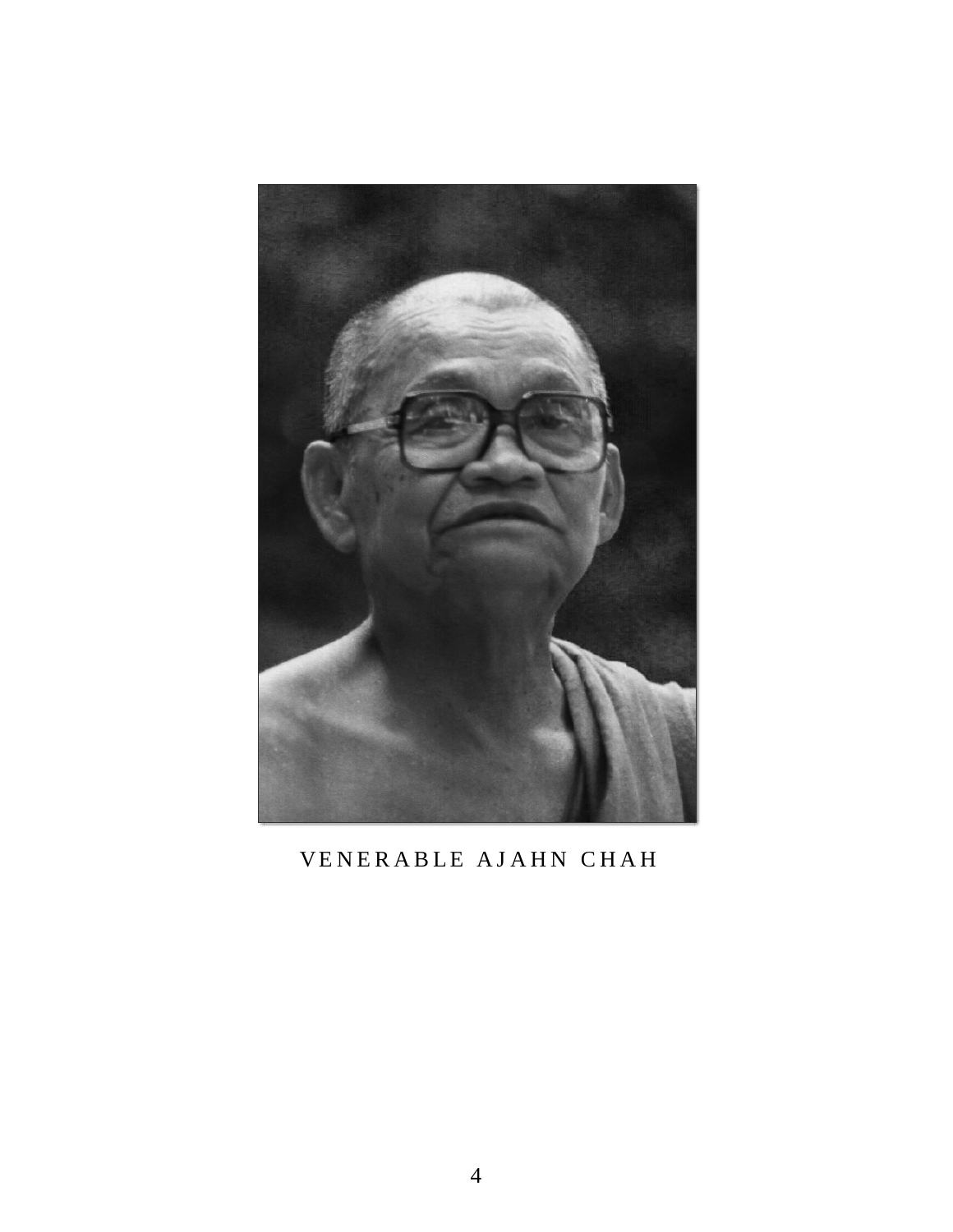*"…The Dhamma is just like this, choosing analogies for you to listen to, because the Dhamma doesn't have anything. Does it have a color? Is it round? Does it have corners? Is it short? There's no way to get acquainted with it except through comparisons like this. If you understand this, you understand the Dhamma.*

*"Don't think that the Dhamma lies far away from you. It lies right with you; it's about you. Take a look. Now happy, now sad, now satisfied, now dissatisfied, now angry at this person, now hating that person: It's all Dhamma…."*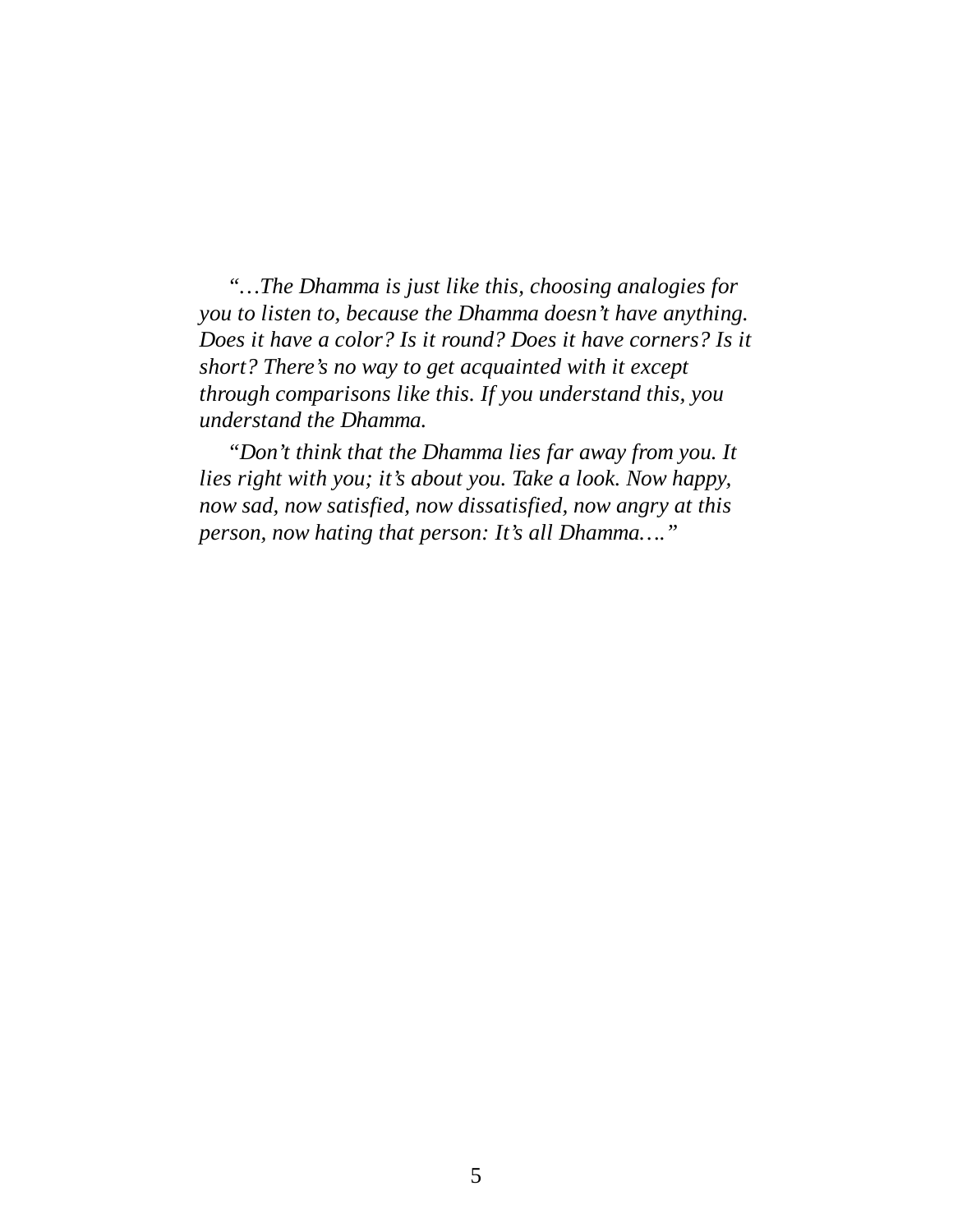#### **Introduction**

Venerable Ajahn Chah was a master at using the apt and unusual simile to explain points of Dhamma. Sometimes he would make an abstract point clear with a vivid and simple image; sometimes he'd tease out the implications of an image in a way that suggested many layers of meaning, offering food for continued thought. In other words, some of his similes provided answers, whereas others provoked questions.

Since his death, several collections of similes have been drawn from his Dhamma talks. The present translation is based primarily on a collection compiled by some of his students in 1995, entitled *Myan kab cai, klaai kab cit (Like the Heart, Similar to the Mind)*. I say "primarily" because I have introduced the following changes:

- —Three of the similes in the original collection have been replaced by three others, drawn from the talk, "Disenchanted with What You Like" *(Byya khawng thii chawb):* "Bottled Water, Spring Water"; "The Fence"; and "In the Shape of a Circle." In two of these cases, the original similes were redundant with other similes in the collection. In one, the original simile was more of historical than of practical interest.
- —Some of the titles for the similes have been changed to work more effectively in English.
- —The order of the similes has been changed to provide a more organic sense of unity and flow.

Also, for this revised editions, I have introduced two additional changes:

- —Because some of the original similes were based on edited transcripts of Ajahn Chah's talks, I have—wherever I am aware that this is so—arranged to have new transcripts made of the talks and have retranslated the similes so that they are closer to Ajahn Chah's original words. In addition to the epigraph, these revised similes include "The Broken Glass"; "Water Drops, Water Streams"; "Monkeys"; and "Still, Flowing Water."
- —I have replaced the original version of "The Kiln" with the more complete version of the same simile contained in the collection, *Khwaam Phid Nai Khwaam Thuuk (What's Wrong in What's Right).*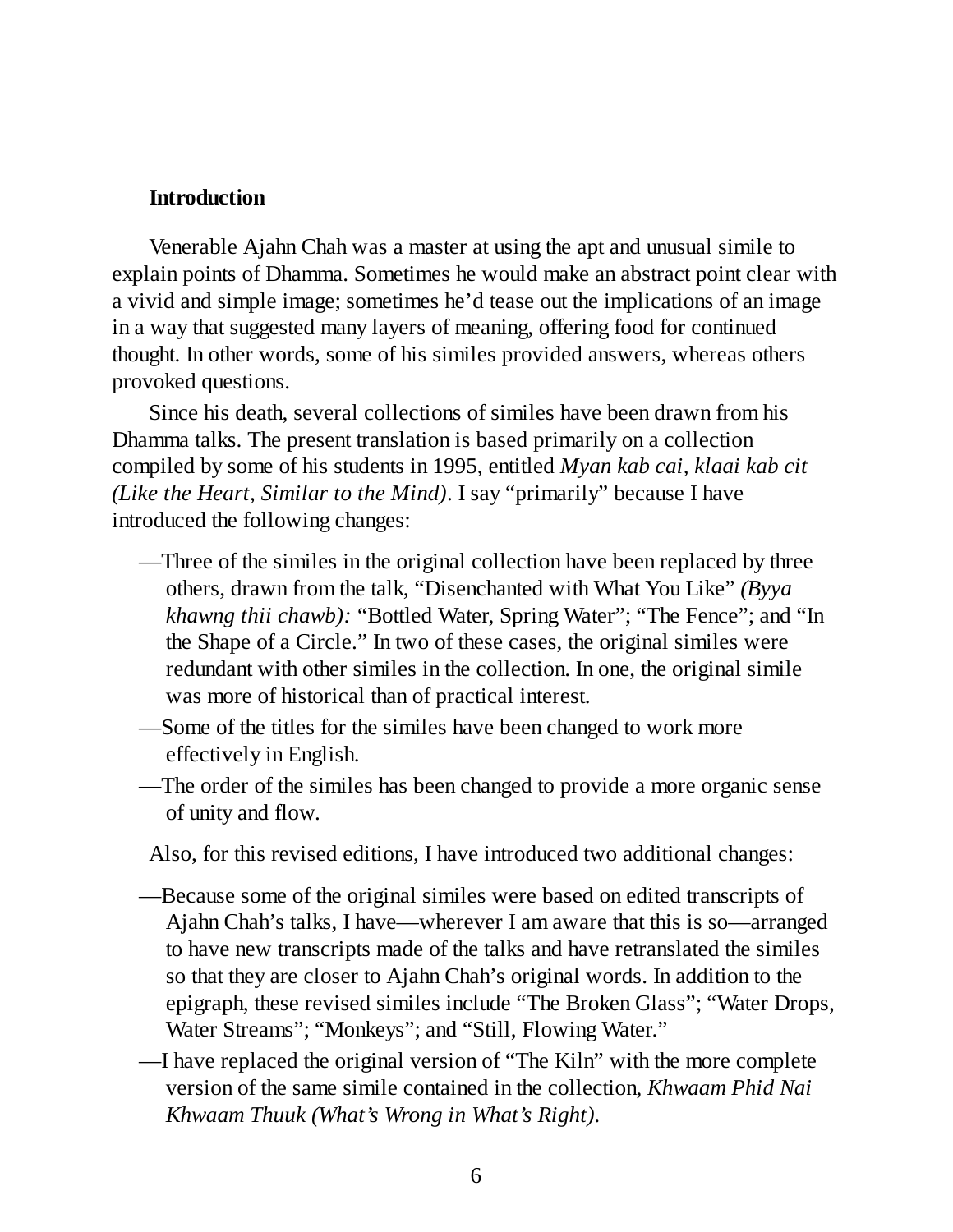In translating these similes, I have tried to polish them as little as possible, for their unpolished nature is precisely what reveals unexpected layers of meaning, making them so provocative. I hope that this translation succeeds in conveying some of the same unfinished, thought-provoking quality in English as well.

Several people have looked over the original manuscript and have provided helpful recommendations for improving it. In particular, I would like to thank Ajahn Pasanno, Ginger Vathanasombat, and Michael Zoll.

May all those who read this translation realize Ajahn Chah's original intention in explaining the Dhamma in such simple and graphic terms.

*Thanissaro Bhikkhu*

May, 2013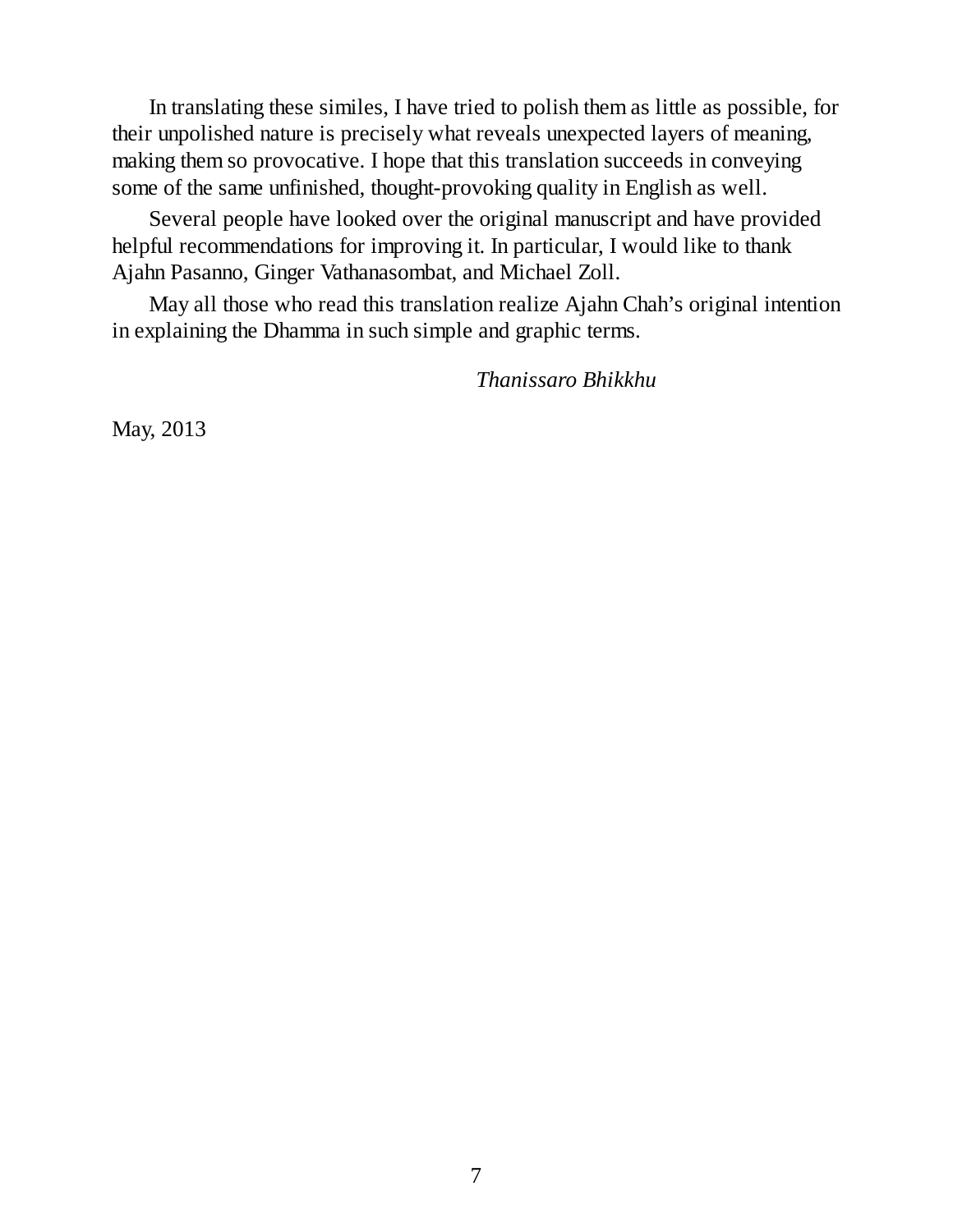#### **Your Real Home**

Your external home isn't your real home. It's your supposed home, your home in the world. As for your real home, that's peace. The Buddha has us build our own home by letting go till we reach peace.

#### **To the Ocean**

The streams, lakes, and rivers that flow down to the ocean, when they reach the ocean, all have the same blue color, the same salty taste.

The same with human beings: It doesn't matter where they're from—when they reach the stream of the Dhamma, it's all the same Dhamma.

#### **Groundwater**

The Buddha is the Dhamma; the Dhamma is the Buddha. The Dhamma the Buddha awakened to is something always there in the world. It hasn't disappeared. It's like groundwater. Whoever digs a well down to the level of the groundwater will see water. It's not the case that that person created or fashioned the water into being. All he's done is to put his strength into digging the well so that it's deep enough to reach the water already there.

So if we have any discernment, we'll realize that we're not far from the Buddha at all. We're sitting right in front of him right now. Whenever we understand the Dhamma, we see the Buddha. Those who are intent on practicing the Dhamma continuously—wherever they sit, stand, or walk—are sure to hear the Buddha's Dhamma at all times.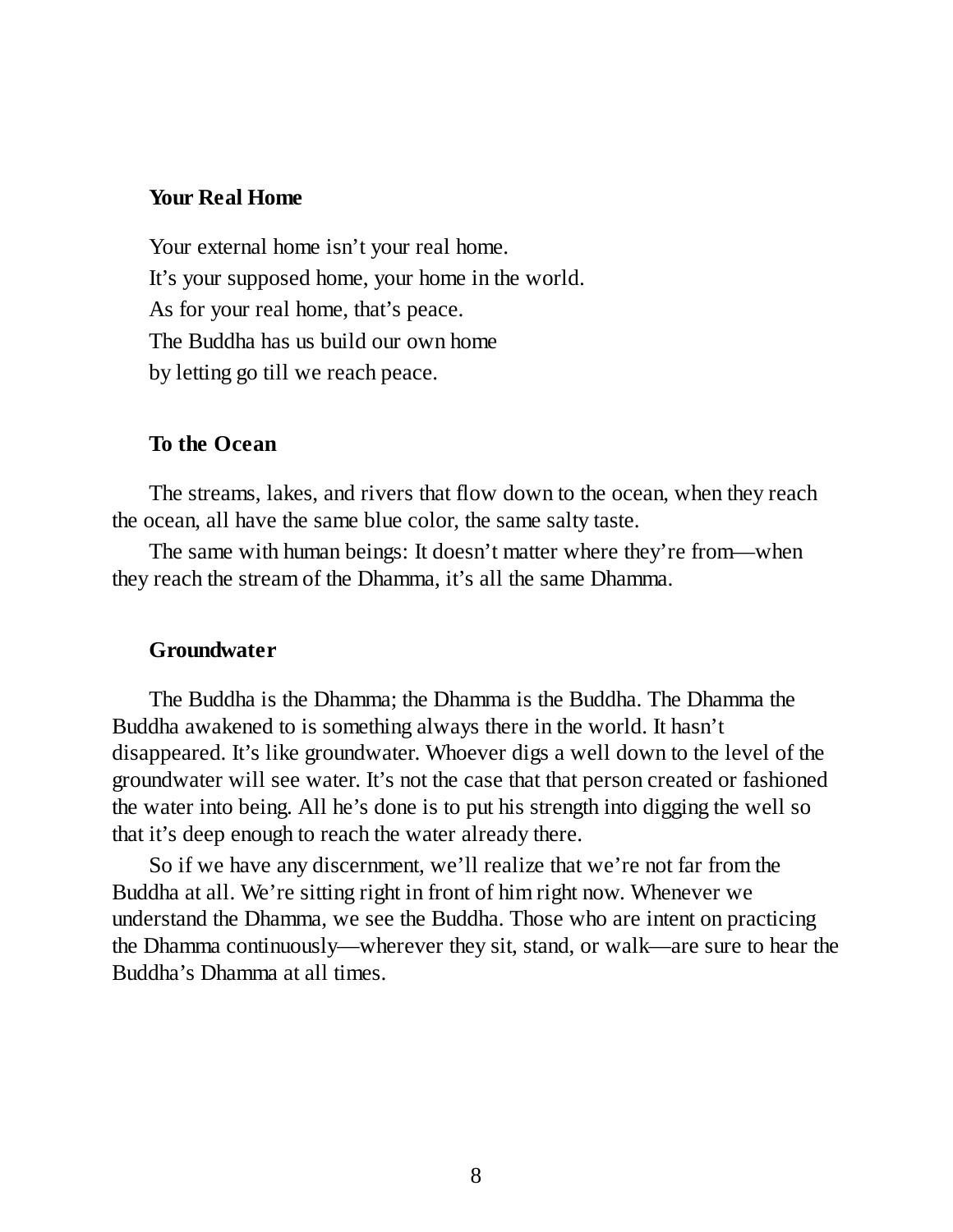#### **It's All Right Here**

The Buddha is the Dhamma; the Dhamma is the Buddha. He didn't take away the knowledge he awakened to. He left it right here. To put it in simple terms, it's like the teachers in schools. They haven't been teachers from birth. They had to study the course of study for teachers before they could be teachers, teaching in school and getting paid. After a while, they'll die away—away from being teachers. But you can say that in a way the teachers don't die. The qualities that make people into teachers remain right here. It's the same with the Buddha. The noble truths that made him the Buddha still remain right here. They haven't run off anywhere at all.

#### **Elephants, Oxen, & Water Buffaloes**

Training the mind well is a useful activity. You can see this even in draft animals, like elephants, oxen, and water buffaloes. Before we can put them to work, we have to train them. Only when they're well trained can we use their strength and put it to different purposes. All of you know this.

A mind well trained is of many times greater value. Look at the Buddha and his noble disciples. They changed their status from being run-of-the-mill people to being noble ones, respected by people all over. And they've benefited us in more wide-ranging ways than we could ever determine. All of this comes from the fact that they've trained their minds well.

A mind well trained is of use in every occupation. It enables us to do our work with circumspection. It makes us reasonable instead of impulsive, and enables us to experience a happiness appropriate to our station in life.

#### **The Roots**

We're like a tree with roots, a base, and a trunk. Every leaf, every branch, depends on the roots to absorb nutrients from the soil and send them up to nourish the tree.

Our body, plus our words and deeds, our senses of sight, hearing, smell, taste, and feeling, are like the branches, leaves, and trunk. The mind is like the roots absorbing nutrients and sending them up the trunk to the leaves and branches so that they flower and bear fruit.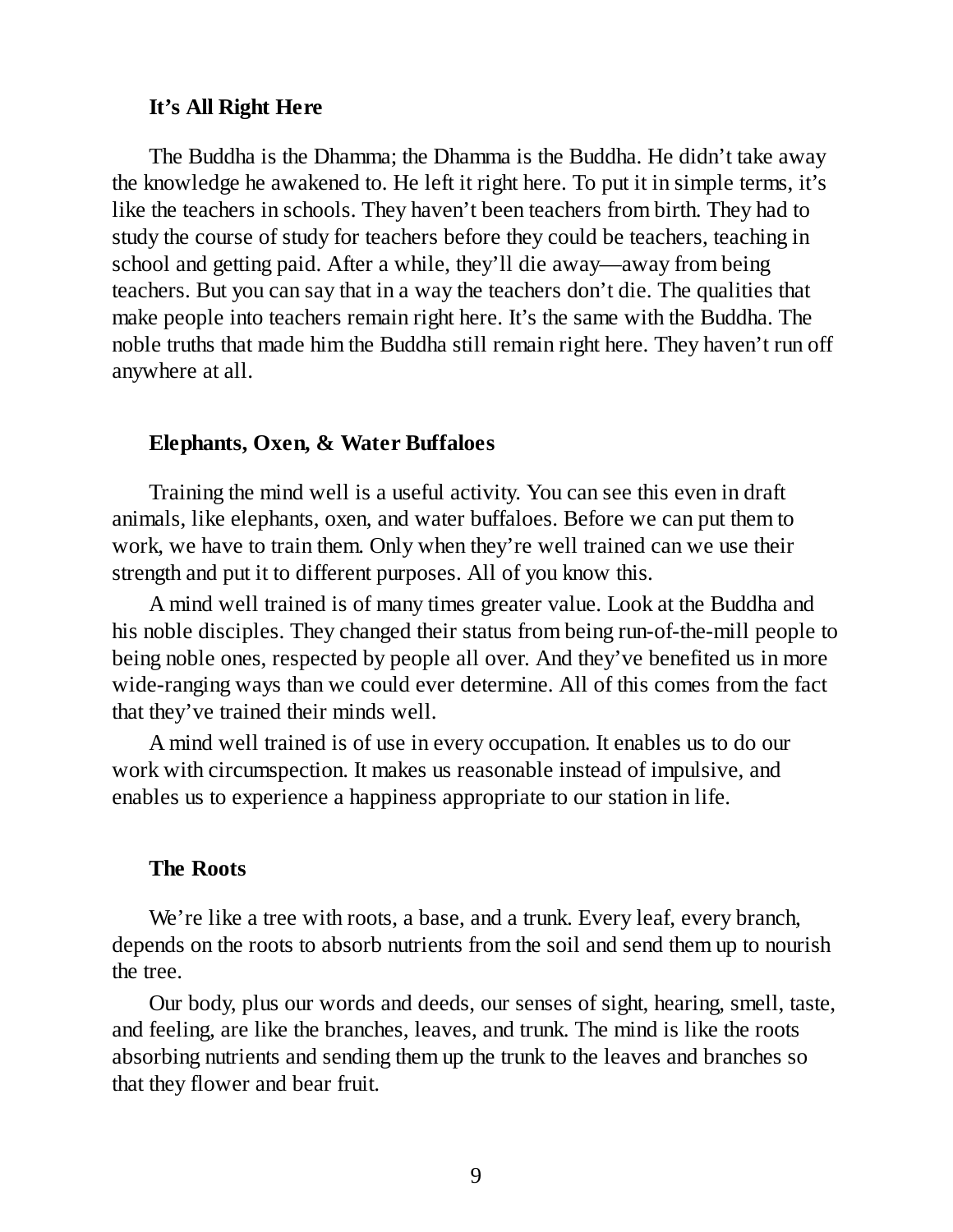#### **The Lost Wallet**

It's as if you leave home and lose your wallet. It fell out of your pocket onto the road away back there, but as long as you don't realize what happened you're at ease—at ease because you don't yet know what this ease is for. It's for the sake of dis-ease at a later time. When you eventually see that you've really lost your money: That's when you feel dis-ease—when it's right in your face.

The same holds true with our bad and good actions. The Buddha taught us to acquaint ourselves with these things. If we aren't acquainted with these things, we'll have no sense of right or wrong, good or bad.

#### **Wagon Wheels, Wagon Tracks**

The cycle of rebirth is like a wagon wheel. An ox is pulling the wagon. If it keeps on pulling the wagon without stop, the wagon tracks will keep on erasing the ox tracks without stop. The wagon wheels aren't long, but they're round. You could say that they're long, but their length is round. We see their roundness but we don't see their length. As long as the ox pulls without stopping, the wagon wheels turn without stopping.

On a later day the ox stops. It's tired. It drops the yoke. The ox then goes its way, the wagon goes its way. The wagon wheels stop of their own accord. If you leave them there a long time, they disintegrate into earth, water, wind, and fire, turning back into grass and dirt.

It's the same with people who are still making kamma: They don't come to closure. People speaking the truth don't come to closure. People with wrong views don't come to closure.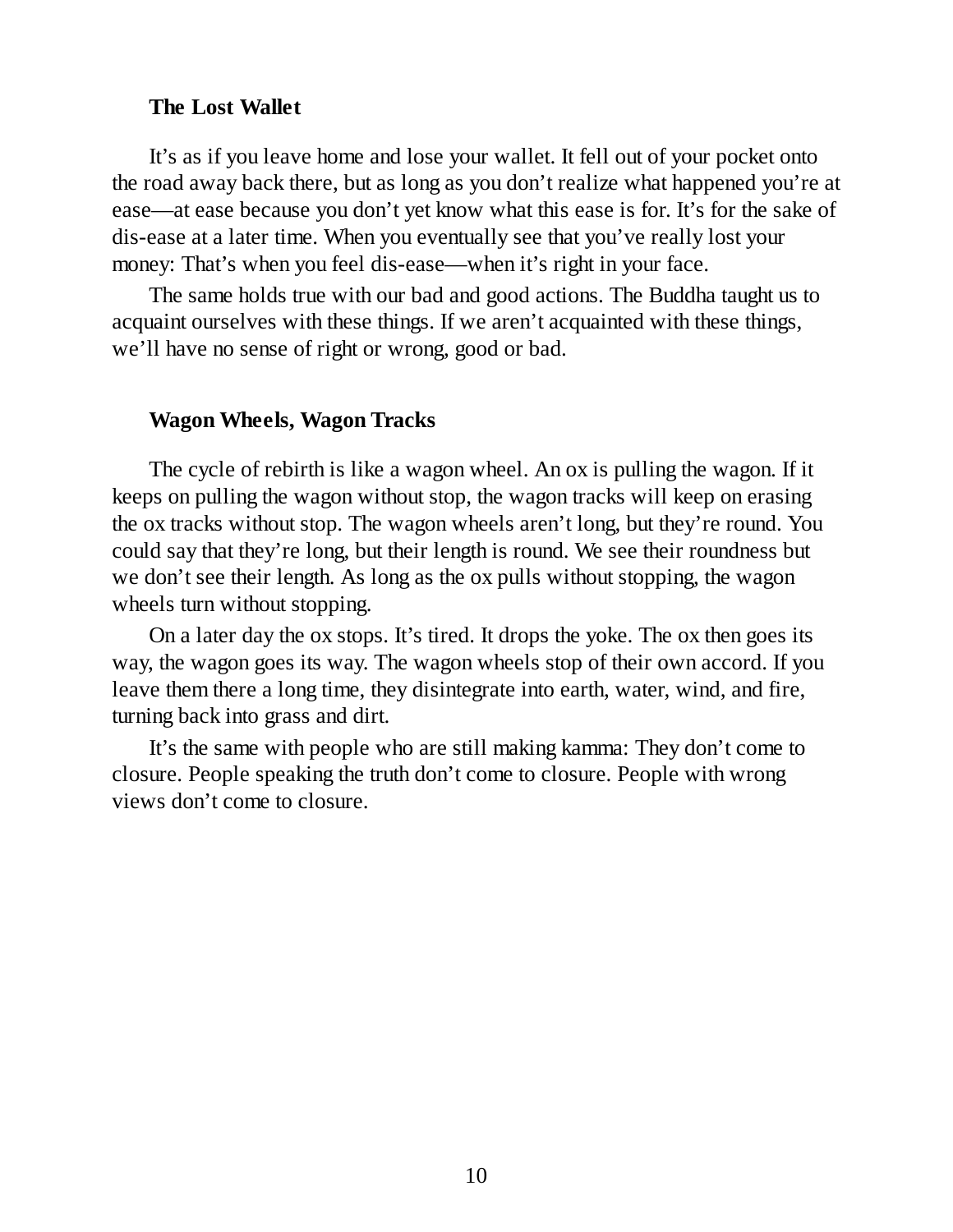#### **A Block of Ice**

If you place a large block of ice out in the open sun, you can see it deteriorate —in the same way the body ages—bit by bit, bit by bit. After only a few minutes, only a few hours, it will all melt into water. This is called *khaya-vaya:* ending, deterioration.

The deterioration of fabricated things has been going on for a long time, ever since the world came into being. When we're born, we take on these things as well. We don't discard them anywhere. When we're born, we take on illness, aging, and death. We gather them up at the same time.

Look at the ways it deteriorates, this body of ours. Every part deteriorates. Hair of the head deteriorates; hair of the body deteriorates; fingernails and toenails deteriorate; skin deteriorates. Everything, no matter what, deteriorates in line with its nature.

#### **Children, Bullets**

A gun shoots its children—its bullets—outward. We shoot ours inward, into our heart. When they're good, we're shot in the heart. When they're bad, we're shot in the heart. They're an affair of kamma, our children. There are good ones, there are bad ones, but both the good and bad are our children all the same.

When they're born, look at us: The worse off they are, the more we love them. If one of them comes down with polio and gets crippled, that's the one we love the most. When we leave the house we tell the older ones, "Look after your little sister. Look after this one"—because we love her. When we're about to die we tell them, "Look after her. Look after my child." She's not strong, so you love her even more.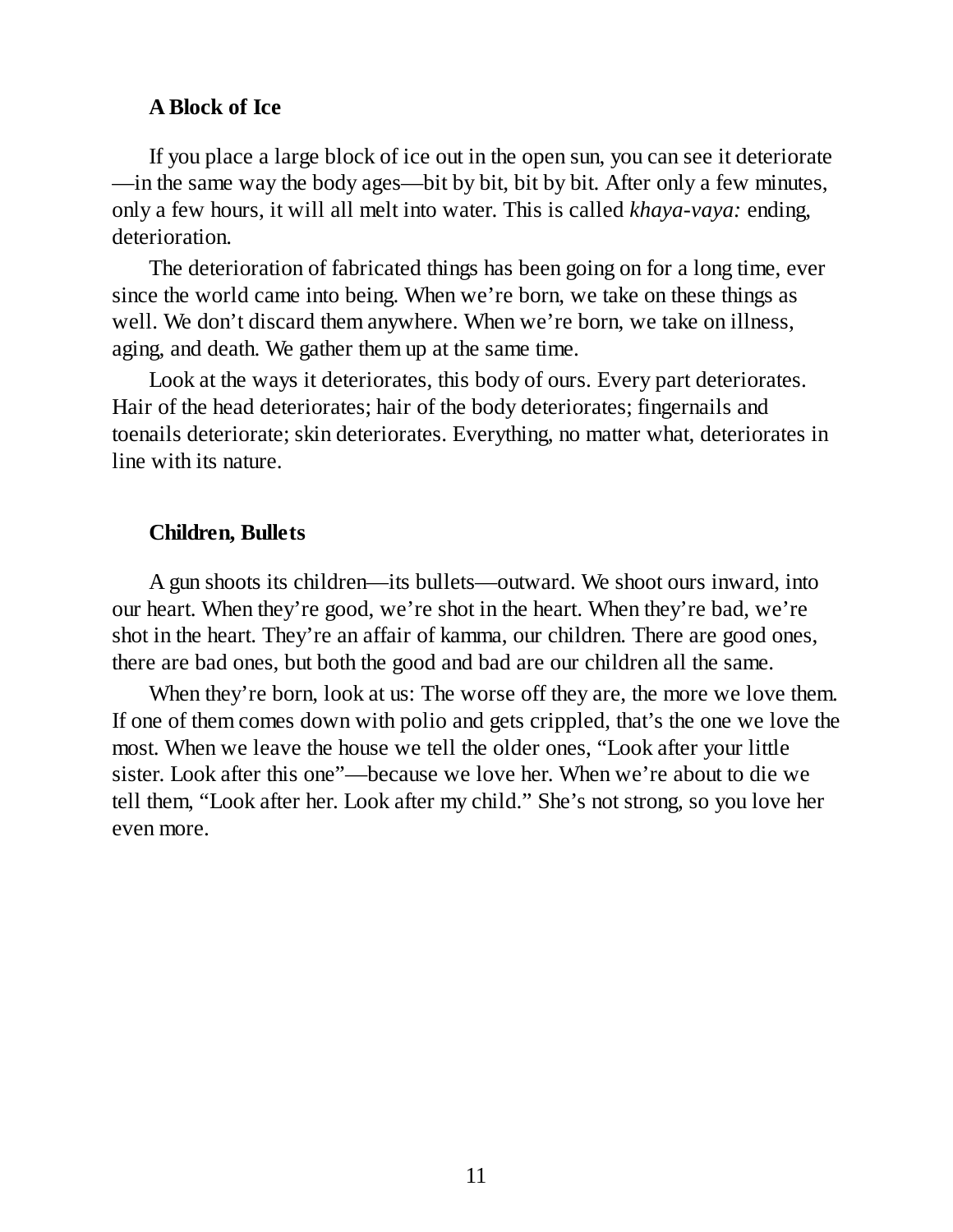#### **The Tail of the Snake**

We human beings don't want suffering. We want nothing but pleasure. But actually, pleasure is nothing but subtle suffering. Pain is blatant suffering. To put it in simple terms, suffering and pleasure are like a snake. Its head is suffering; its tail is pleasure. Its head contains poison. Its mouth contains poison. If you get near its head, it'll bite you. If you catch hold of its tail it seems safe, but if you hold onto its tail without letting go, it can turn around and bite you just the same. That's because both the head of the snake and the tail of the snake are on the same snake.

Both happiness and sadness come from the same parents: craving and delusion. That's why there are times when you're happy but still restless and ill at ease—even when you've gotten things you like, such as material gain, status, and praise. When you get these things you're happy, but your mind isn't really at peace because there's still the sneaking suspicion that you'll lose them. You're afraid they'll disappear. This fear is the cause that keeps you from being at peace. Sometimes you actually do lose these things and then you really suffer. This means that even though these things are pleasant, suffering lies fermenting in the pleasure. We're simply not aware of it. Just as when we catch hold of a snake: Even though we catch hold of its tail, if we keep holding on without letting go, it can turn around and bite us.

So the head of the snake and the tail of the snake, evil and goodness: These form a circle that keeps turning around. That's why pleasure and pain, good and bad are not the path.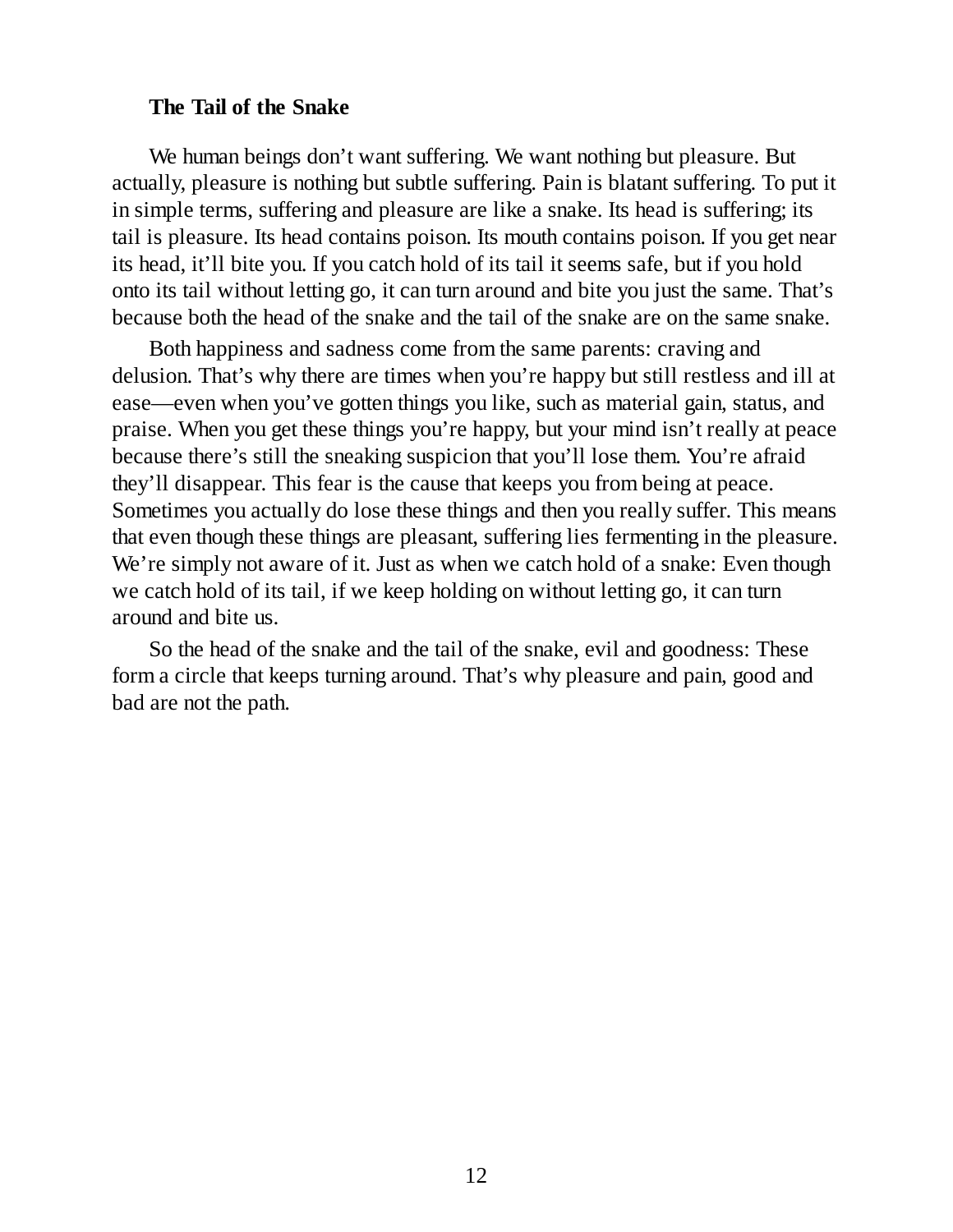#### **The King of Death**

We live like a chicken who doesn't know what's going on. In the morning it takes its baby chicks out to scratch for food. In the evening, it goes back to sleep in the coop. The next morning it goes out to look for food again. Its owner scatters rice for it to eat every day, but it doesn't know why its owner is feeding it. The chicken and its owner are thinking in very different ways.

The owner is thinking, "How much does the chicken weigh?" The chicken, though, is engrossed in the food. When the owner picks it up to heft its weight, it thinks the owner is showing affection.

We too don't know what's going on: where we come from, how many more years we'll live, where we'll go, who will take us there. We don't know this at all.

The King of Death is like the owner of the chicken. We don't know when he'll catch up with us, for we're engrossed—engrossed in sights, sounds, smells, tastes, tactile sensations, and ideas. We have no sense that we're growing older. We have no sense of enough.

#### **The Beginning Is the End**

When we're born we're already dead, you know. Aging and death are the same thing. It's like a tree. Part of it's the base; part of it's the end at the tip. When there's a base, there's an end. When there's an end, there's a base. When there's no base, there's no end. When there's an end, there has to be a base. An end without a base: That can't be. That's how it is.

So it's kind of amusing. When a person dies, we're sad and upset. We sit and cry, grieving—all kinds of things. That's delusion. It's delusion, you know. When a person dies we sob and cry. That's the way it's been since who knows when. We don't stop to examine this carefully. Actually—and excuse me for saying this—it appears to me that if you're going to cry when a person dies, it'd be better to cry when a person is born. But we have it all backwards. When a child is born, people beam and laugh from happiness. But actually birth is death. Death is birth. The beginning is the end; the end is the beginning.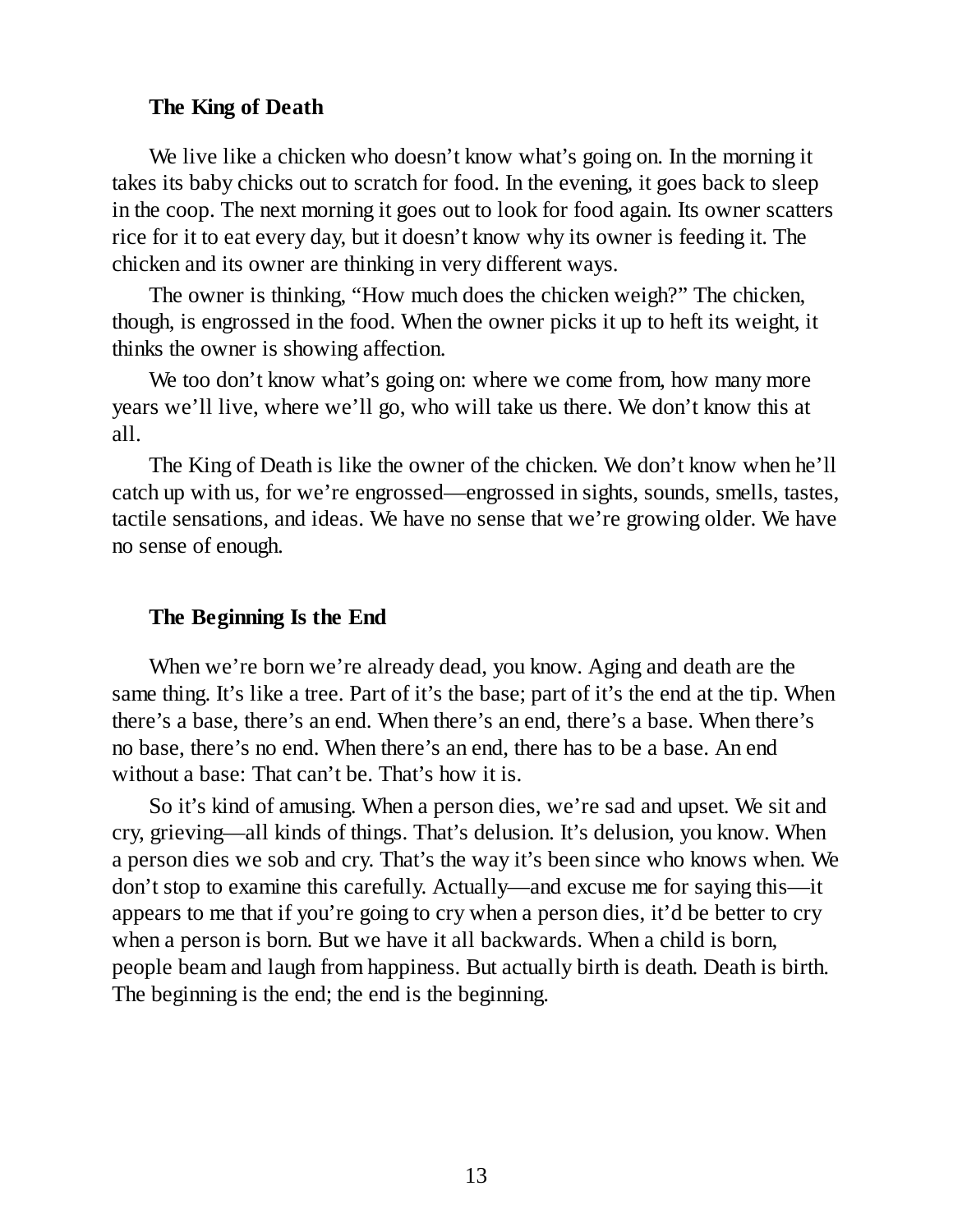#### **Leaves**

When we sit in a quiet forest when there's no wind, the leaves are still. When the wind blows, the leaves flutter.

The mind is the same sort of thing as leaves. When it makes contact with an object, it vibrates in line with its nature. The less you know of the Dhamma, the more the mind vibrates. When it feels pleasure, it dies with the pleasure. When it feels pain, it dies with the pain. It keeps flowing on in this way.

#### **Colored Water**

Our heart, when it's at normalcy, is like rainwater. It's clean water, clear, pure, and normal. If we put green coloring in the water, yellow coloring in the water, the color of the water turns to green, turns to yellow.

The same with our mind: When it meets with an object it likes, it's happy. When it meets with an object it doesn't like, it gets murky and uncomfortable just like water that turns green when you add green coloring to it, or yellow when you add yellow coloring. It keeps on changing its color.

#### **Orphaned**

Our mind, when there's no one looking after it, is like a child without parents to look after it—an orphaned child, a child with no protector. A person without a protector suffers, and it's the same with the mind. If it's not trained, if its views aren't straightened out into right views, it's put to a lot of difficulties.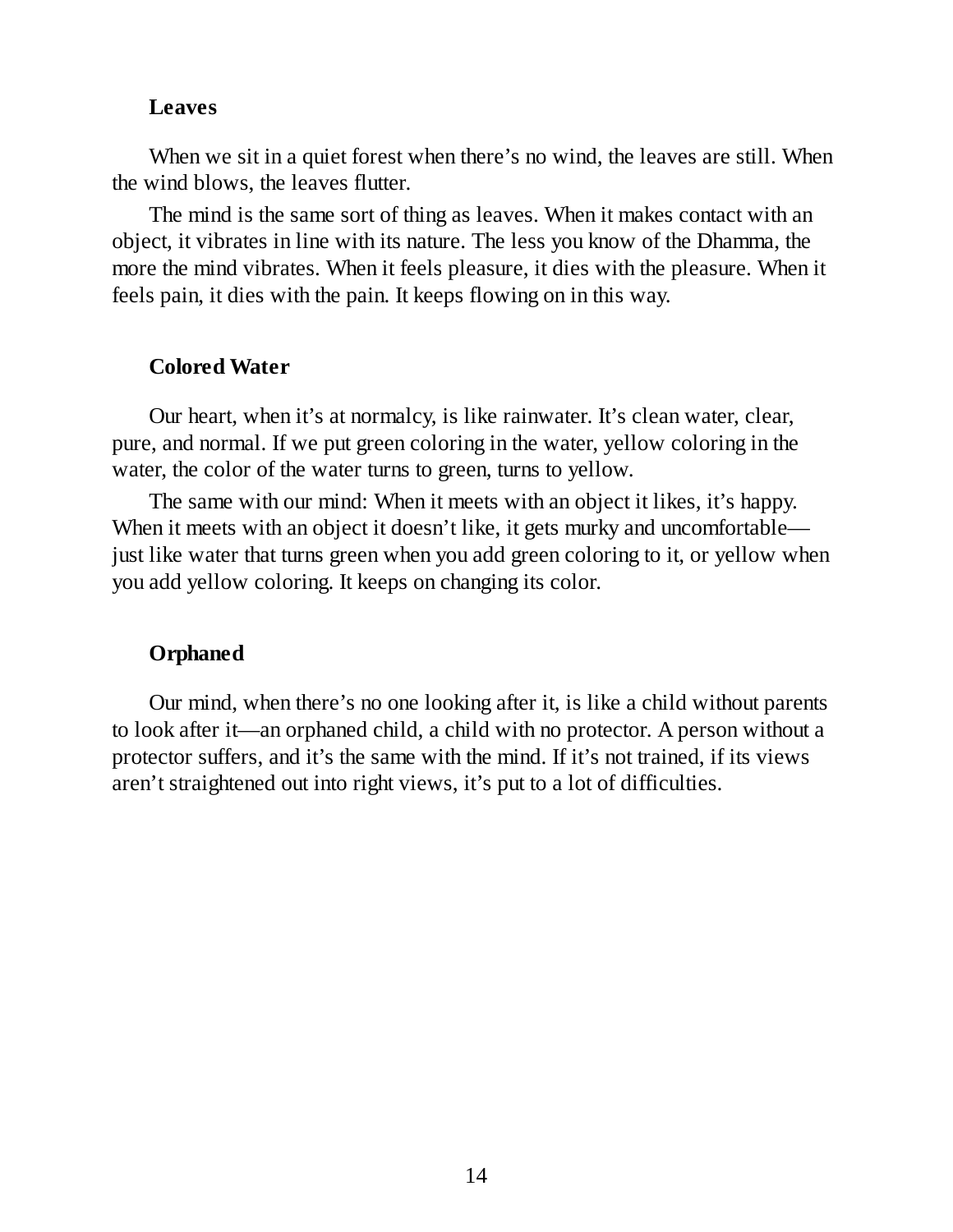#### **Why It's Heavy**

When suffering arises, you have to see that it's suffering, and to see what this suffering arises from. Will you see anything? If we look at things in an ordinary way, there's no suffering. For example, while we're sitting here, we're at ease. But at another moment we want this spittoon, so we lift it up. Now things are different. They're different from when we hadn't yet lifted up the spittoon. When we lift the spittoon, we sense that we're more weighed down. There's a reason for it. Why do we feel weighed down if it's not from having lifted the spittoon? If we don't lift it, there's nothing. If we don't lift it, we feel light. So what's the cause and what's the result? All you have to do is observe just this much and you know. You don't have to go off studying anywhere else. When we grasp onto something, that's the cause of suffering. When we let go there's no suffering.

#### **A Hypodermic Needle**

… This is suffering. Ordinary suffering is one thing; suffering above and beyond the ordinary is something else. The regular pains of this bodily fabrication —pains when you're standing, pains when you're sitting down, pains when you're lying down: This sort of thing is ordinary suffering, the regular suffering of these bodily fabrications. The Buddha experienced feelings like these. He felt pleasures like these, pains like these, but he realized that they were ordinary. All these ordinary pleasures and pains he was able to bring to stillness because he understood them. He understood ordinary suffering: It was just the way it was. It wasn't all that strong. Instead, he kept a look-out for visiting suffering, suffering above and beyond the ordinary.

It's like when we're sick and go to the doctor for a shot. The hypodermic needle gets inserted through our skin and into our flesh. It hurts a little, but that's an ordinary thing. No big deal. This is the way it has to be for everybody. The suffering above and beyond the ordinary is the suffering of *upadana,* or clinging. It's like bathing a hypodermic needle in poison and sticking it into the body. This doesn't hurt in just an ordinary way; this isn't just ordinary suffering. It hurts enough to kill you.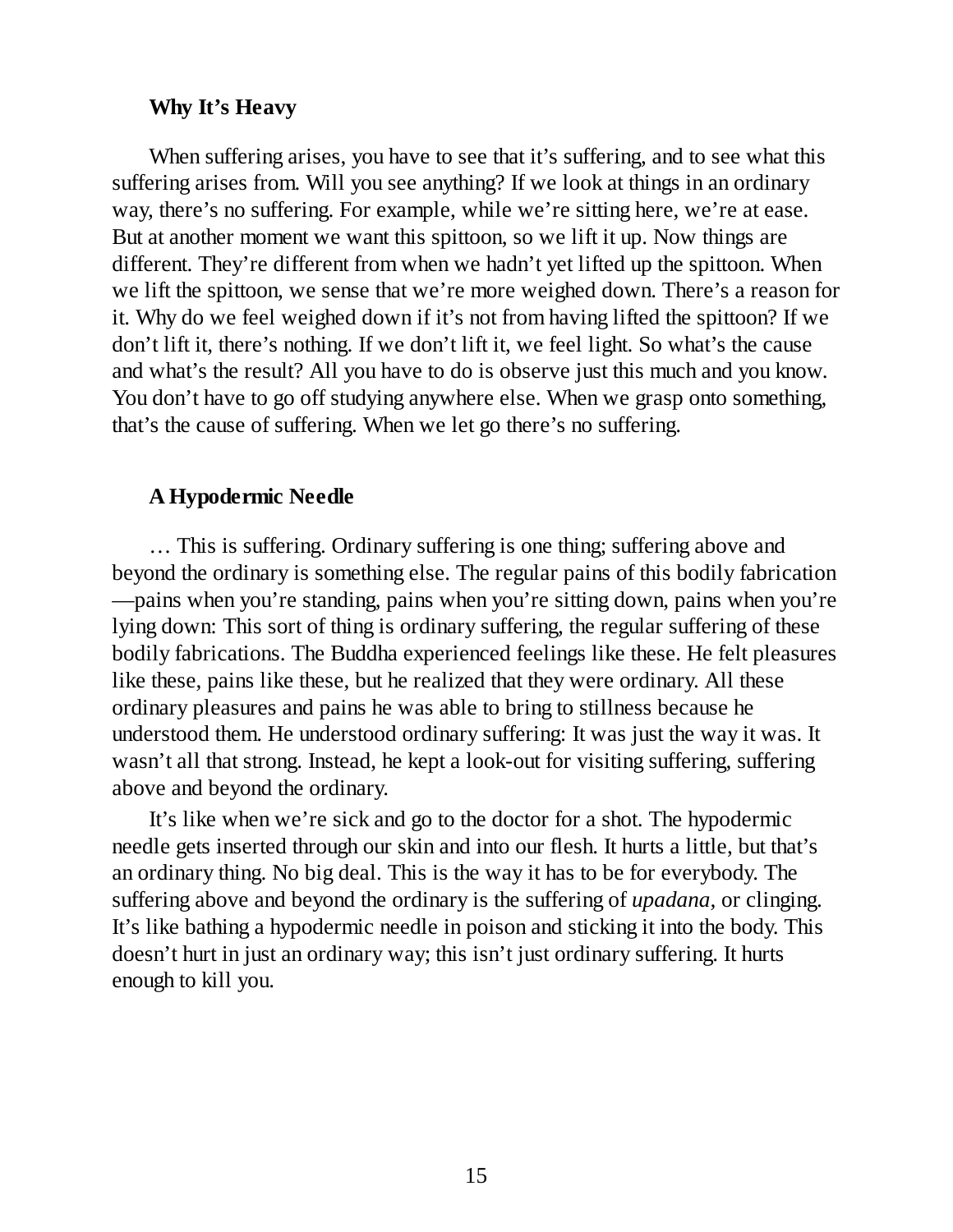#### **Meat Stuck in Your Teeth**

Sensual desire is something hard to escape from. It's no different from eating meat and getting a piece of meat stuck in your teeth. Boy, does it hurt! Even before you finish the meal, you have to take a toothpick to get it out. Once it's out you feel relieved for a while and you don't want to eat meat anymore. But when more meat comes your way, another piece gets stuck in your teeth. You take it out again and you feel relieved again. That's all there is to sensual desire: nothing more than a piece of meat stuck in your teeth. You feel agitated and unsettled, and then you get it out of your system in whatever the way. You don't understand what it's all about. It's crazy.

#### **A Thirst unto Death**

It's like a man with a strong thirst from having traveled a long way. He asks for water, but the person with the water tells him, "You can drink this water if you want. Its color is good, its smell is good, its flavor is good, but it's poisonous, I want you to know. It can poison you to death or give you pains like death." But the thirsty man won't listen because he's so thirsty.

Or like a person after surgery. He's been told by the doctors not to drink water, but he asks for water to drink.

A person thirsty for sensuality is like this: thirsty for sights, thirsty for sounds, for smells, for tastes, all of which are poisonous.

The Buddha tells us that sights, sounds, smells, tastes, tactile sensations, and ideas are poisonous. They're traps. But we don't listen to him. Like the man thirsty for water who won't listen to the warning because his thirst is so great: No matter how much trouble or pain he'll get into, all he asks is for water to drink. He doesn't care if, after he drinks the water, he'll die or suffer pains like death. As soon as he gets his hand on a glass, he keeps on drinking. A person thirsty for sensuality drinks in sights, drinks in sounds, drinks in smells, drinks in tastes, drinks in tactile sensations, drinks in ideas. They seem delicious, so he keeps on drinking them in. He can't stop. He'll drink them in until he dies—caught in the act, right in the middle of sensuality.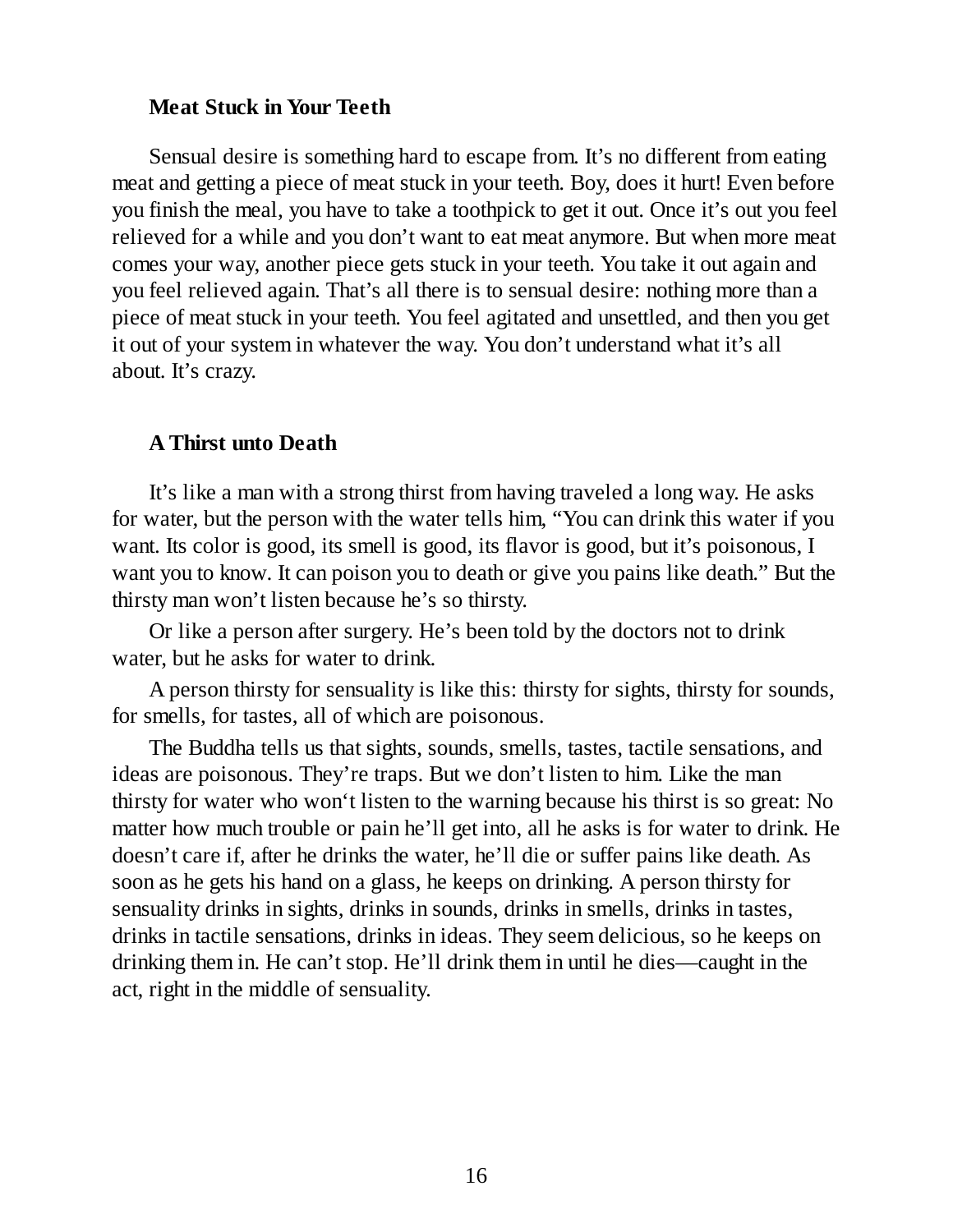#### **Poking a Red Ants' Nest**

Sensuality is like taking a stick and using it to poke a big red ants' nest. The more we poke it, the more the red ants come falling on us, onto our face, into our eyes, stinging our ears and eyes. But we don't see the drawbacks of what we're doing. It's all good as far as we can see. Understand that if you don't see the drawbacks of these things you'll never work your way free of them.

#### **A Frog on the Hook**

Animals caught in traps and snares suffer. They're tied down, strapped down tight. All they can do is wait for the hunter to come and get them. Like a bird caught in a snare: The snare pulls at its neck, and no matter how much it struggles it can't get free. It keeps struggling, thrashing back and forth, but it's trapped. All it can do is wait for the hunter. When the hunter comes, that's it. That's Mara. Birds are afraid of him; all animals are afraid of him because they can't get away.

Our snares are sights, sounds, smells, tastes, tactile sensations, and ideas. They tie us down. When we're attached to sights, sounds, smells, tastes, tactile sensations, and ideas, we're like a fish on a hook, waiting for the fisherman to come. No matter how much we struggle we can't get away. Actually, we're worse off than a fish on a hook. We're more like a frog on a hook—for when a frog swallows a hook, it goes all the way down to its gut. When a fish swallows a hook, it goes only as far as its mouth.

#### **A Sense That Your Arm is Short**

The Buddha's teachings are direct, straightforward, and simple, but hard for someone who's starting to practice them because his knowledge can't reach them. It's like a hole: People by the hundreds and thousands complain that the hole is deep because they can't reach to its bottom. There's hardly anybody who will say that the problem is that his arm is short.

The Buddha taught us to abandon evil of every kind. We skip over this part and go straight to making merit without abandoning evil. It's the same as saying the hole is deep. Those who say their arms are short are rare.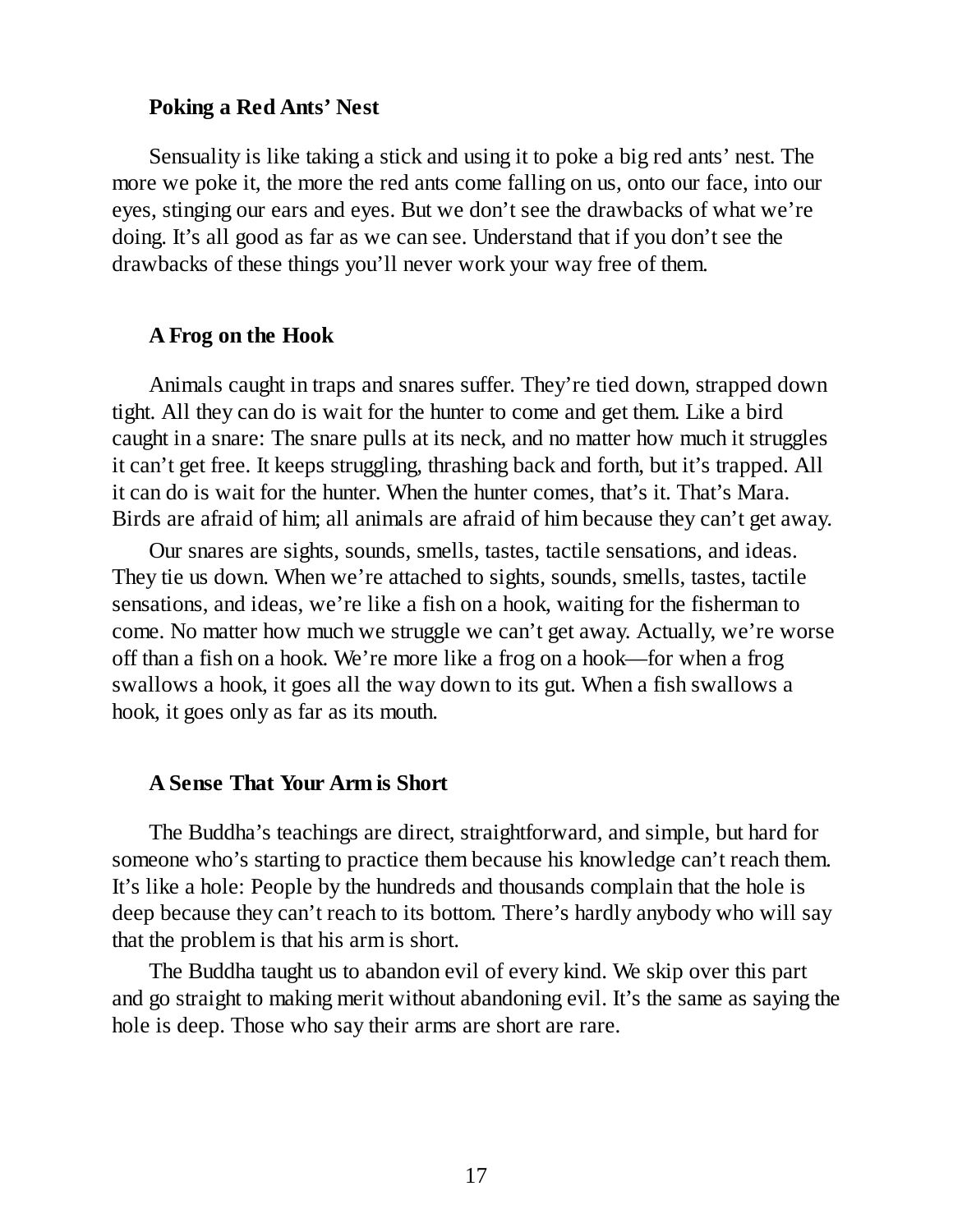#### **Rowf! Rowf! Rowf!**

I once saw a dog who couldn't eat all the rice I had given it, so he lay down and kept watch over the rice right there. He was so full he couldn't eat any more, but he still lay keeping watch right there. He would drift off and get drowsy, and then suddenly glance over at the food that was left. If any other dog came to eat, no matter how big or how small, he'd growl at it. If chickens came to eat the rice, he'd bark: Rowf! Rowf! Rowf! His stomach was ready to burst, but he couldn't let anyone else eat. He was stingy and selfish.

People can be the same way. If they don't know the Dhamma, if they have no sense of their duties to their superiors and inferiors, if their minds are overcome by the defilements of greed, anger, and delusion, then even when they have lots of wealth they're stingy and selfish. They don't know how to share it. They have a hard time even giving donations to poor children or old people who have nothing to eat. I've thought about this and it's struck me how much they're like common animals. They don't have the virtues of human beings at all. The Buddha called them *manussa-tiracchano:* human-common-animals. That's the way they are because they lack good will, compassion, empathetic joy, and equanimity.

#### **The Dog on a Pile of Unhusked Rice**

… This is like a dog lying on a pile of unhusked rice. Its stomach is gurgling *—jawk, jawk—*and it lies there thinking, "Where can I get something to eat?" Its stomach is hungry, so it jumps off the pile of unhusked rice and goes looking for some garbage.

There's food right there in the pile, but it doesn't realize it. It doesn't see the rice. It can't eat unhusked rice.

Knowledge exists, but if we don't practice it, we don't understand it. We're as stupid as the dog on the pile of unhusked rice. It's really a pity. Edible rice is there, but it's hidden by the husks—in the same way that release is here, but it's hidden by our suppositions.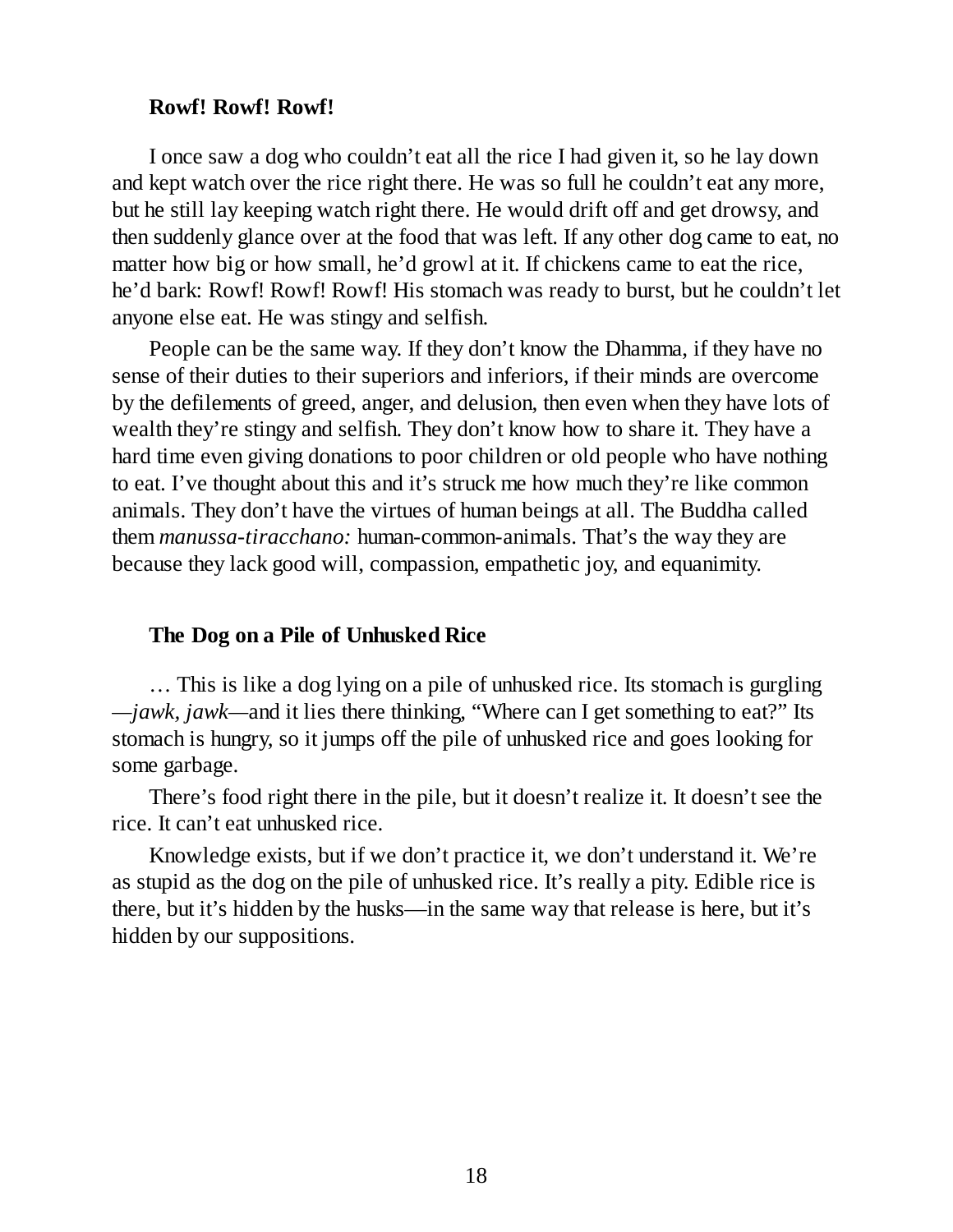#### **Mange**

The Buddha said, "Monks, did you see the jackal running around here in the evening? Did you see him? Standing still it suffered. Running around it suffered. Sitting down it suffered. Lying down it suffered. Going into the hollow of a tree, it suffered. Going into a cave, it felt ill at ease. It suffered because it thought, 'Standing here isn't good. Sitting isn't good. Lying down isn't good. This bush isn't good. This tree hollow isn't good. This cave isn't good.' So it kept running all the time. Actually, that jackal has mange. Its discomfort doesn't come from the bush or the tree hollow or the cave, from sitting, standing, or lying down. It comes from the mange."

You monks are the same. Your discomfort comes from your wrong views. You hold onto ideas that are poisonous and so you're tormented. You don't exert restraint over your senses, so you blame other things. You don't know what's going on inside you. When you stay here at Wat Nong Pah Pong, you suffer. You go to America and suffer. You go to London and suffer. You go to Wat Bung Wai and suffer. You go to every branch monastery and suffer. Wherever you go, you suffer. This comes from the wrong views that still lie within you. Your views are wrong and you hold onto ideas that are poisonous in your hearts. Wherever you go you suffer. You're like that jackal.

Once you recover from your mange, though, you can be at ease wherever you go: at ease out in the open, at ease in the wild. I think about this often and keep teaching it to you because this point of Dhamma is very useful.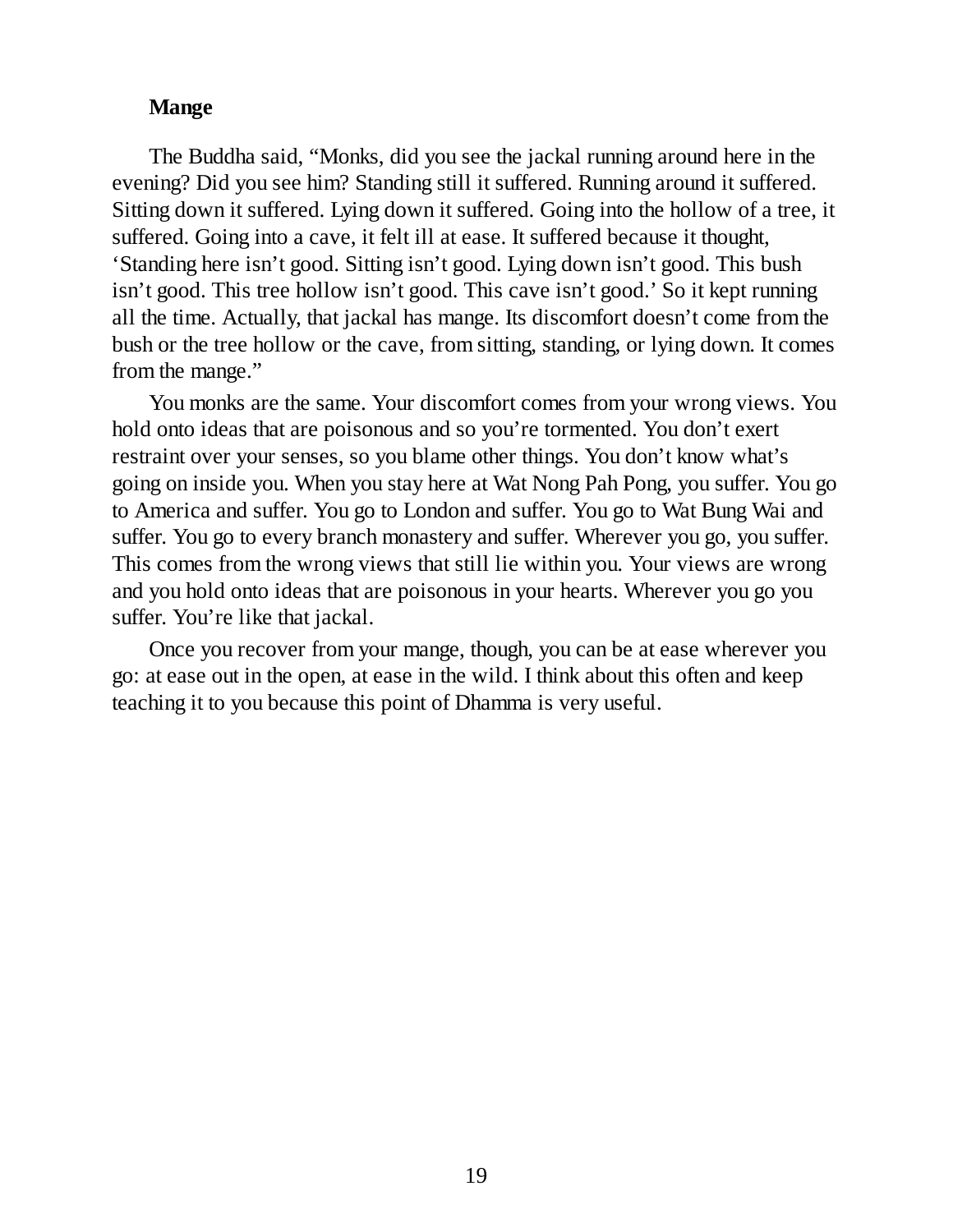#### **Maggots**

When we give rise to right view in our hearts, we can be at ease wherever we are. It's because we still have wrong views, still hold onto ideas that are poisonous, that we're not at ease. Holding on in this way is like being a maggot. Where it lives is filthy; its food is filthy. Its food isn't fit to be food—but it seems fitting to the maggot. Try taking a stick and flicking it out of the excrement where it's feeding, and see what happens. It'll wiggle and wriggle, eager to get back to the pile of excrement where it was before. Only then does it feel right.

It's the same with you monks and novices. You still have wrong views. Teachers come and advise you on how to have right view, but it doesn't feel right to you. You keep running back to your pile of excrement. Right view doesn't feel right because you're used to your old pile of excrement. As long as the maggot doesn't see the filth in where it's living, it can't escape. It's the same with us. As long as we don't see the drawbacks of those things, we can't escape from them. They make it difficult to practice.

#### **Rivers**

It's like rivers that flow down to the lowlands. They flow down in line with their nature. The Ayutthaya River, the Muun River—whatever the river: They all flow downhill. None of them flow uphill. That's the way they ordinarily are.

Suppose there were a man standing on the bank of a river, watching its current flow swiftly downhill, but his thinking is wrong. He wants the river to flow uphill. He's going to have to suffer. He won't find any peace. Sitting, standing, walking, lying down, he won't find any peace. Why is that? Because his thinking is wrong.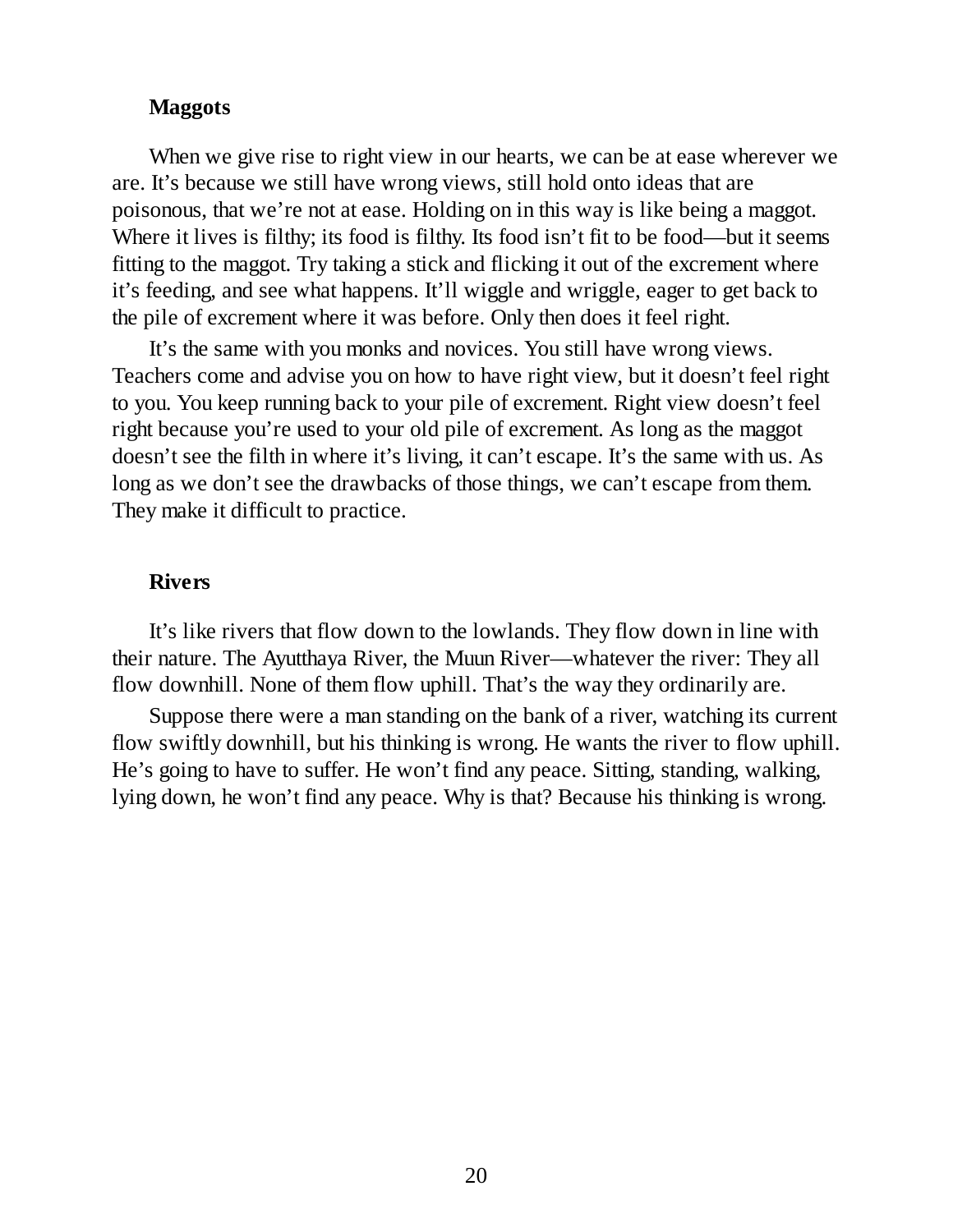#### **The Chicken & the Duck**

Two people see a chicken and a duck. The first person wants the chicken to be a duck, and the duck to be a chicken, but it simply can't be. Throughout their life, it can't happen. If the first person doesn't stop thinking in this way, he'll have to suffer. The second person sees the chicken as a chicken, and the duck as a duck. That way there's no problem. When your views are right, there's no suffering.

The same holds here. *Anicca—*things that are inconstant—we want to make constant. As long as they're inconstant, we're sad. The person who sees that inconstant things are simply inconstant can be at ease. There's no problem.

Ever since the day of our birth we've been running away from the truth. We don't want things to be the way they are, but we can't stop them from being that way. That's just the way they are. They can't be any other way. It's like trying to make a duck be the same as a chicken. It'll never be the same. It's a duck. Or like trying to make a chicken be the same as a duck: It'll never be the same. It's a chicken. Whoever thinks that he wants to change things like this will have to suffer. But if you think, "Oh, that's just the way it is," you gain strength—for no matter how much you try, you can't make the body permanent or lasting.

#### **Salt That's Not Salty**

A monk who claimed to be a meditator once came and asked to live here with me. He asked about the way we practice, and I told him, "If you live with me, you can't keep money or stored up things. I follow the Vinaya."

He said that he practiced non-attachment.

I said, "I don't know what you mean."

So he asked, "If I use money but without attachment, can I stay here?"

So I said, "Sure. If you can eat salt but it doesn't taste salty, then you can. If you simply claim to be unattached because you don't feel like observing these bothersome rules, then it would be difficult to stay here. But if you can eat salt without its tasting salty, then I'll believe you. Can you really eat a half-bushel of salt without its tasting salty? This business of non-attachment isn't something you can just talk about or guess about. If you talk like this, you can't live with me."

So he left.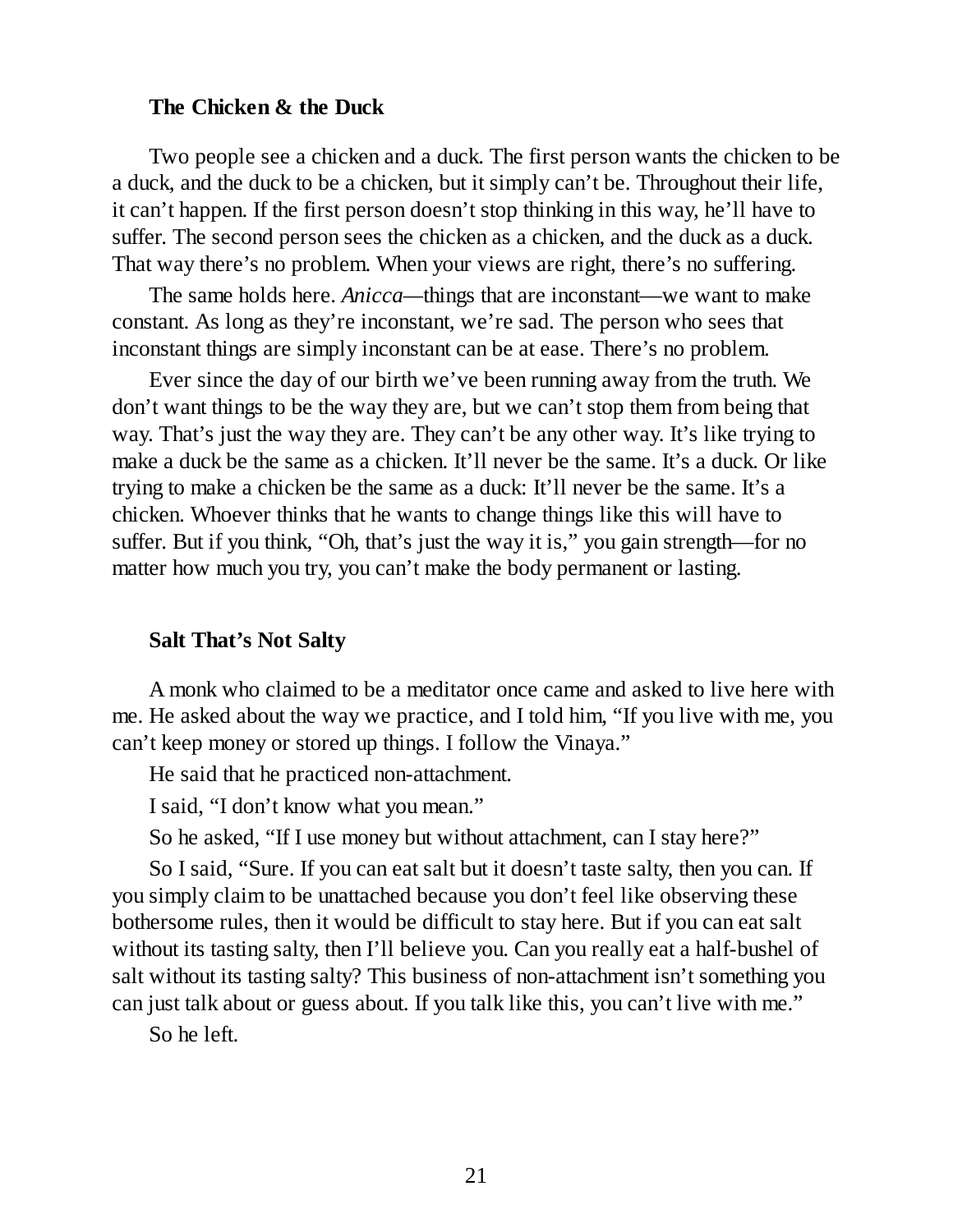#### **The Lonely Path**

Whatever there is in the mind: If our reasons aren't yet good enough, we can't let it go. In other words, there are two sides: this side here and that side there. People tend to walk along this side or along that side. There's hardly anybody who walks along the middle. It's a lonely path. When there's love, we walk along the path of love. When there's hatred, we walk along the path of hatred. If we try to walk by letting go of love and hatred, it's a lonely path. We aren't willing to follow it.

#### **A Thorn**

Things are simply the way they are. They don't give us suffering. Like a thorn: Does a sharp thorn give us suffering? No. It's simply a thorn. It doesn't give suffering to anybody. If we step on it, we suffer immediately.

Why do we suffer? Because we stepped on it. So the suffering comes from us.

#### **Carrying a Rock**

"Letting go" actually means this: It's as if we're carrying a heavy rock. As we carry it, we feel weighed down but we don't know what to do with it, so we keep on carrying it. As soon as someone tells us to throw it away, we think, "Eh? If I throw it away, I won't have anything left." So we keep on carrying it. We aren't willing to throw it away.

Even if someone tells us, "Come on. Throw it away. It'll be good like this, and you'll benefit like that," we're still not willing to throw it away because we're afraid we won't have anything left. So we keep on carrying it until we're so thoroughly weak and tired that we can't carry it anymore. That's when we let it go.

Only when we let it go do we understand letting go. We feel at ease. And we can sense within ourselves how heavy it felt to carry the rock. But while we were carrying it, we didn't know at all how useful letting go could be.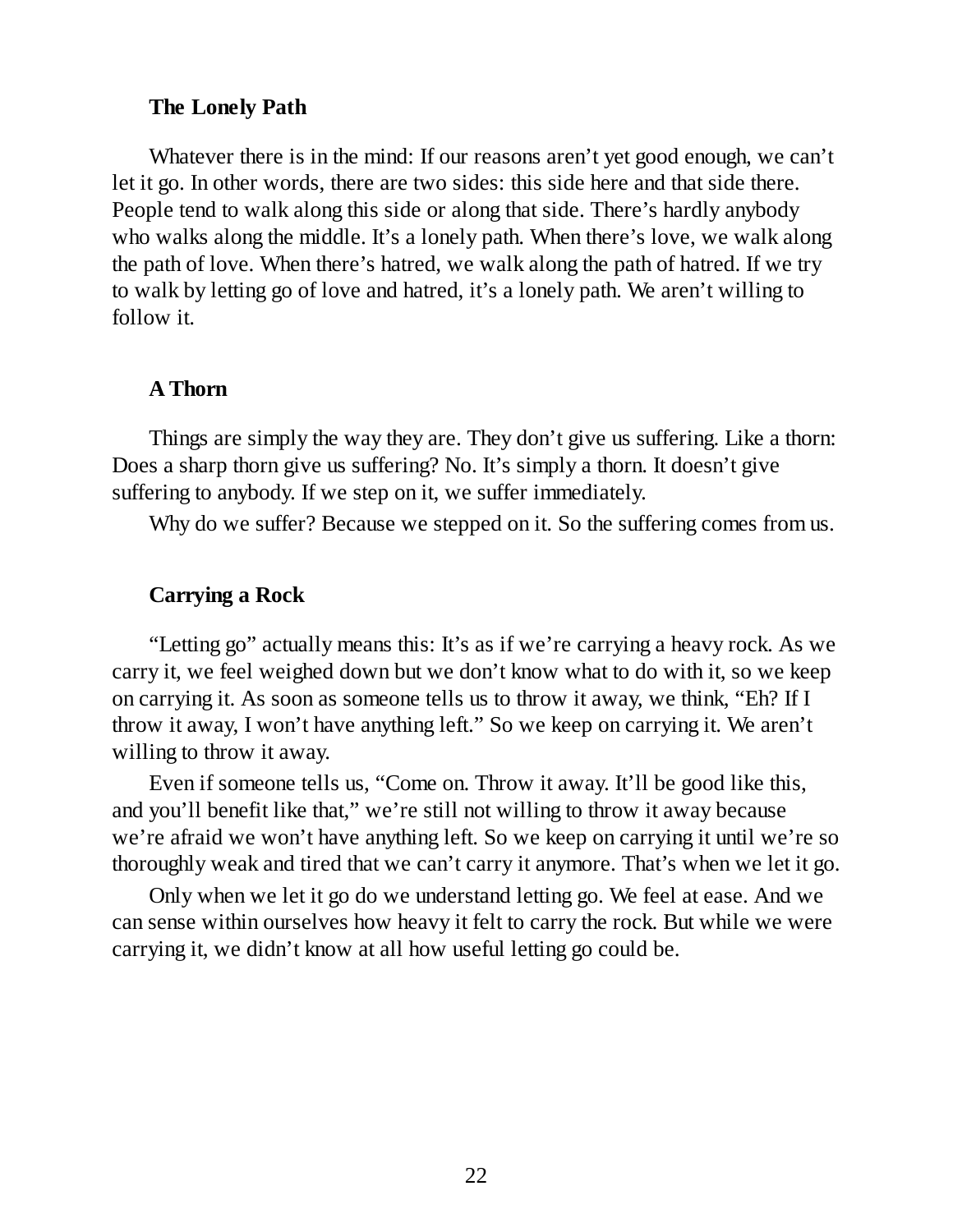#### **A Splinter**

The Buddha teaches us to escape through discernment. It's like having a tiny splinter or thorn in our foot. As we walk along, there are times when it hurts and times when it doesn't. If we ram it into a stump, it hurts. So we feel around on our foot but don't feel the splinter, so we let the matter go. After a while, we're walking along and we stub our toe on a bump, and the splinter starts hurting again. This keeps happening over and over again. Why? Because the splinter or thorn is still in our foot. It hasn't yet come out. The pain keeps coming back. When it hurts, we feel for the splinter but we can't find it, so we let the matter go. After a while it hurts again, so we feel for it again. This keeps happening again and again. When pain arises, we have to determine what it is. We don't have to just let it go. When our foot hurts: "Oh. That damned thorn is still there."

When the pain comes, the desire to take out the thorn comes along with it. If we don't take it out, the pain will keep coming back and back and back. Our interest in getting the thorn out is still there all the time. Eventually the day will come when we decide, no matter what, that we've got to get it out because it hurts.

Our determination to put energy into the practice has to be like this. Wherever there's interference, wherever there's discomfort, we have to examine things right there, solve the problem right there—solve the problem of the thorn in our foot by digging it right out.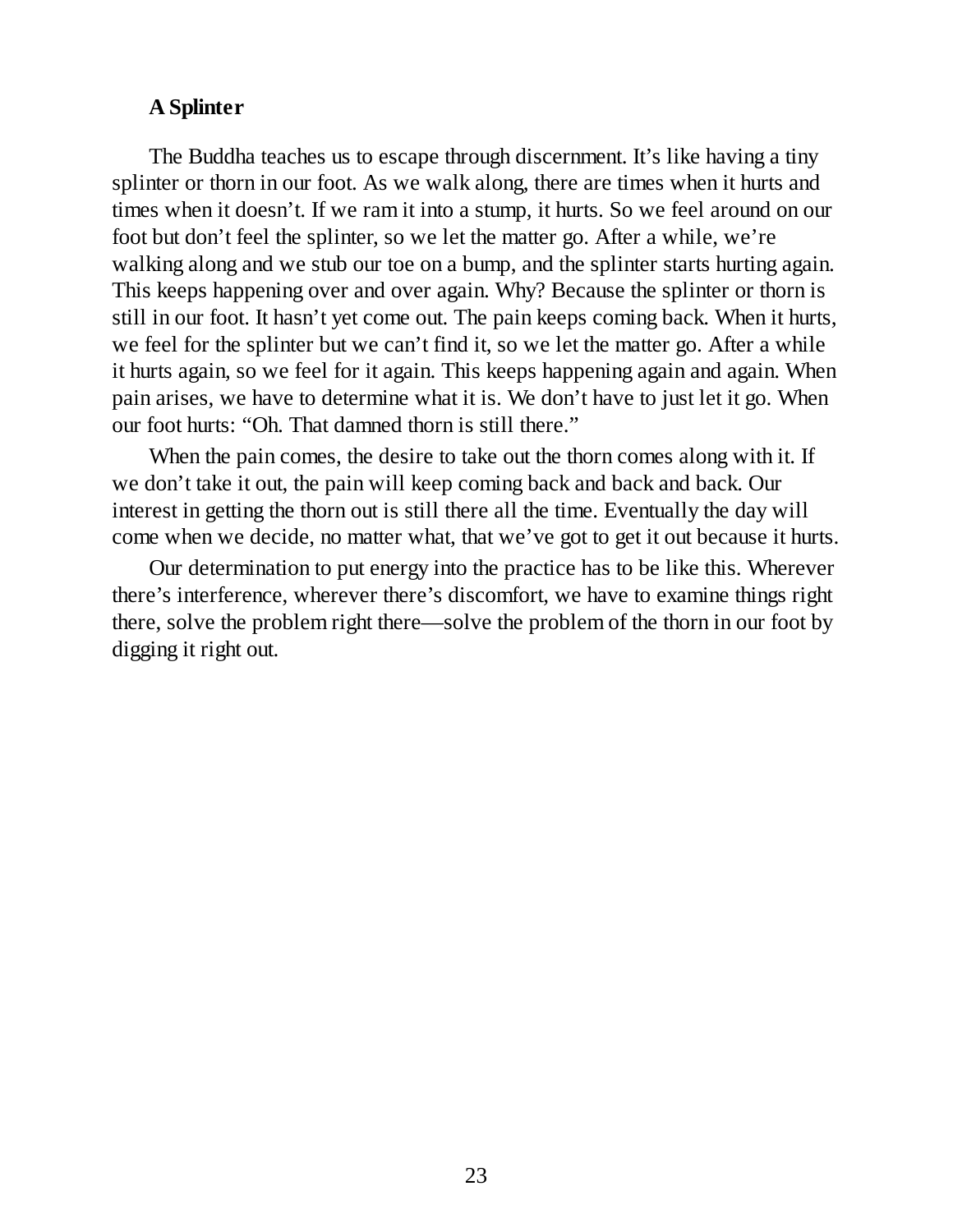#### **Groping for Fish**

… As long as you don't see the dangers of these things enough to let them go, don't see the rewards that will come when you do, your work won't achieve any purpose. It's as if you're just playing around with these things, scratching at them with your fingernails. If we see their drawbacks clearly, see the rewards that come from letting it go clearly—Ah!

It's like when you go trapping fish with a basket. You keep at it until you sense there's something in your basket. You can hear the noise as it bangs against the side of the basket. You think it's a fish so you put your hand into your basket and grope around, but what you catch hold of isn't a fish. It's something else that lives in the water. Your eyes can't see what it is. Part of you thinks it might be an eel; part of you thinks it might be a snake. You'd regret letting it go if it actually was an eel. But if it's a snake and you keep holding on, it's going to bite you. Understand? You're in doubt because things aren't clear. Your desire is so strong that you hold onto it in case it's an eel. As you pull it up out of the water and see the pattern on the back of its neck, you immediately let go. There's nobody there to tell you, "That's a snake! Let go! Let go!" Nobody tells you. The mind tells itself—even more clearly than if someone else were to tell it. Why is that? Because you see the danger: The snake can bite. Who needs to tell this mind? If you train it until it knows in this way, it won't hold on.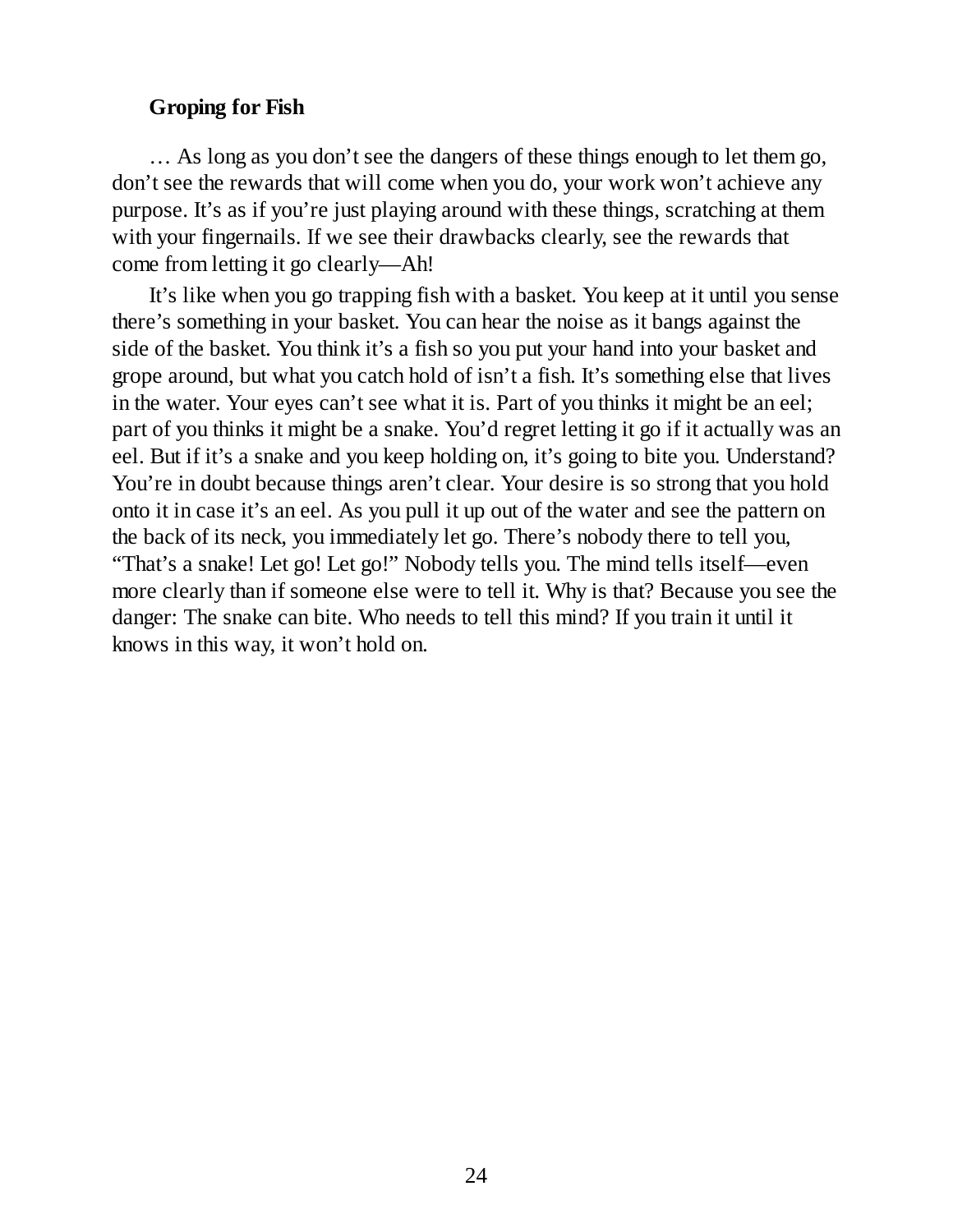#### **A Spittoon**

About *anatta:* In simple terms this means "not-self." But it depends on there being a sense of self; it depends on there being a sense of *atta.* That's why there's *anatta.* And it's a correct *anatta,* too. When there's no *atta, anatta* doesn't appear. For example: You don't have this spittoon in your house, so the affairs of this spittoon don't bother you. Whether it breaks or gets cracked or gets stolen by thieves, none of these things bother your heart—because there's no cause, no condition. How is that? Because there's no spittoon in your house.

If there's a spittoon in your house, that's a sense of self arising. When the spittoon breaks, it hits you. When it gets lost, it hits you—because the spittoon now has an owner. That's called *atta.* That's the state it has. As for the state of *anatta,* it means that there's no spittoon in your house, so there's no mind state that has to keep watch over the spittoon and protect it, no fear that thieves will steal it. Those states are no longer there.

These things are called state-phenomena *(sabhava-dhamma).* There are causes and conditions, but they're simply there, that's all.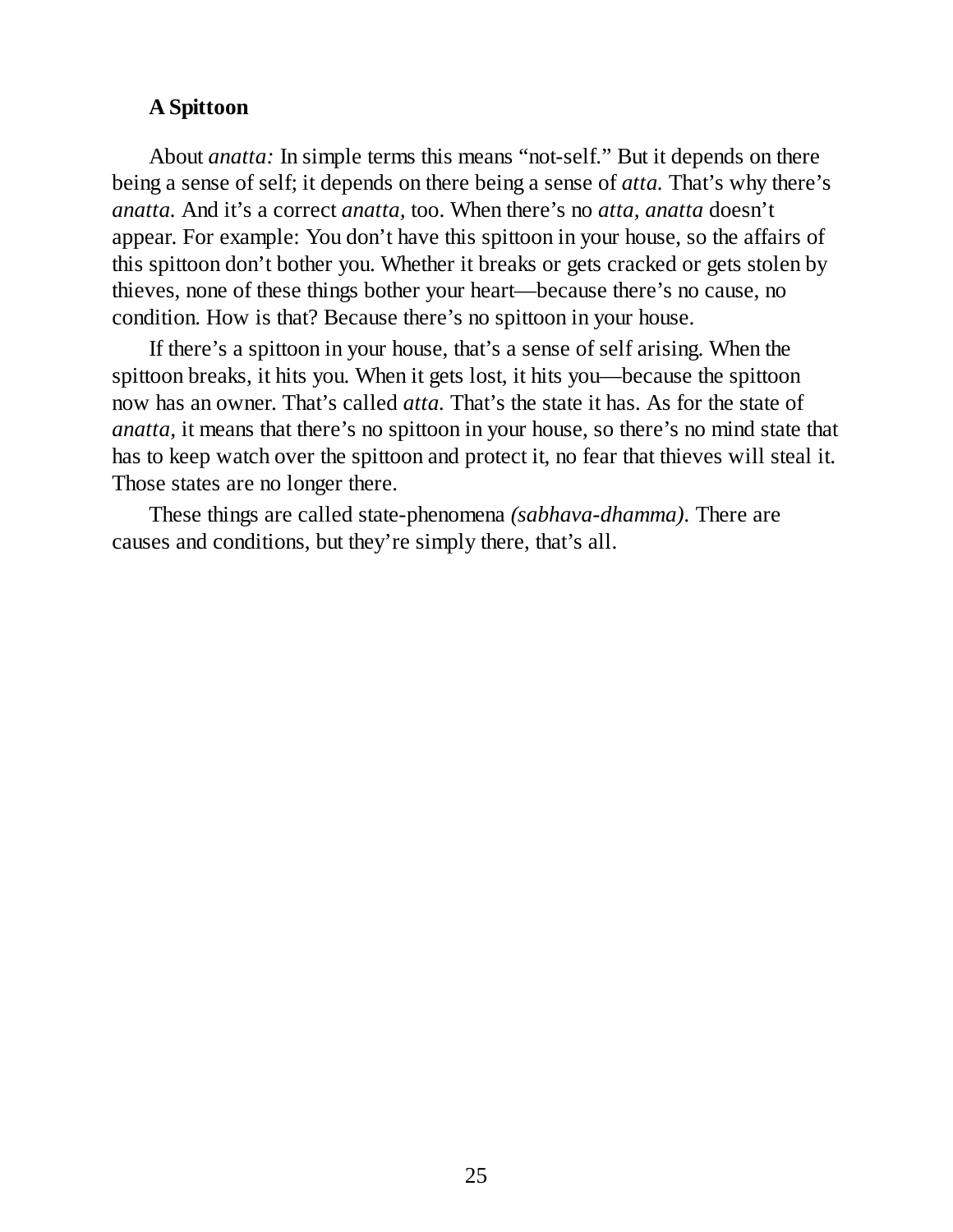#### **Peels & Husks**

I'll give you a simple comparison. Suppose you've bought a banana or a coconut in the market and you walk along carrying it. Someone asks you, "Why did you buy the banana?"

"I bought it to eat it."

"But do you have to eat the peel, too?"

"No."

"I don't believe you. If you're not going to eat the peel, why are you carrying it too?"

Or suppose you're carrying a coconut:

"Why are you carrying the coconut?"

"I'm carrying it home to make a curry."

"And you're going to curry the husk too?"

" $N_0$ "

"Then why are you carrying it?"

So. How are you going to answer his question?

Through desire. If there's no desire, you can't give rise to ingenuity, to discernment.

That's the way it is as we make an effort in our meditation. Even though we do this through letting go, it's like the banana or the coconut: Why are you carrying the peel or the husk? Because the time hasn't come yet to throw it away. It's still protecting the inner flesh. The time hasn't come yet to throw it away, so you hold onto it for the time being.

The same with our practice: Suppositions and release have to be mixed together, just as the coconut has a husk mixed together with a shell and the flesh, so you carry them all together. If they accuse us of eating the coconut husk, so what? We know what we're doing.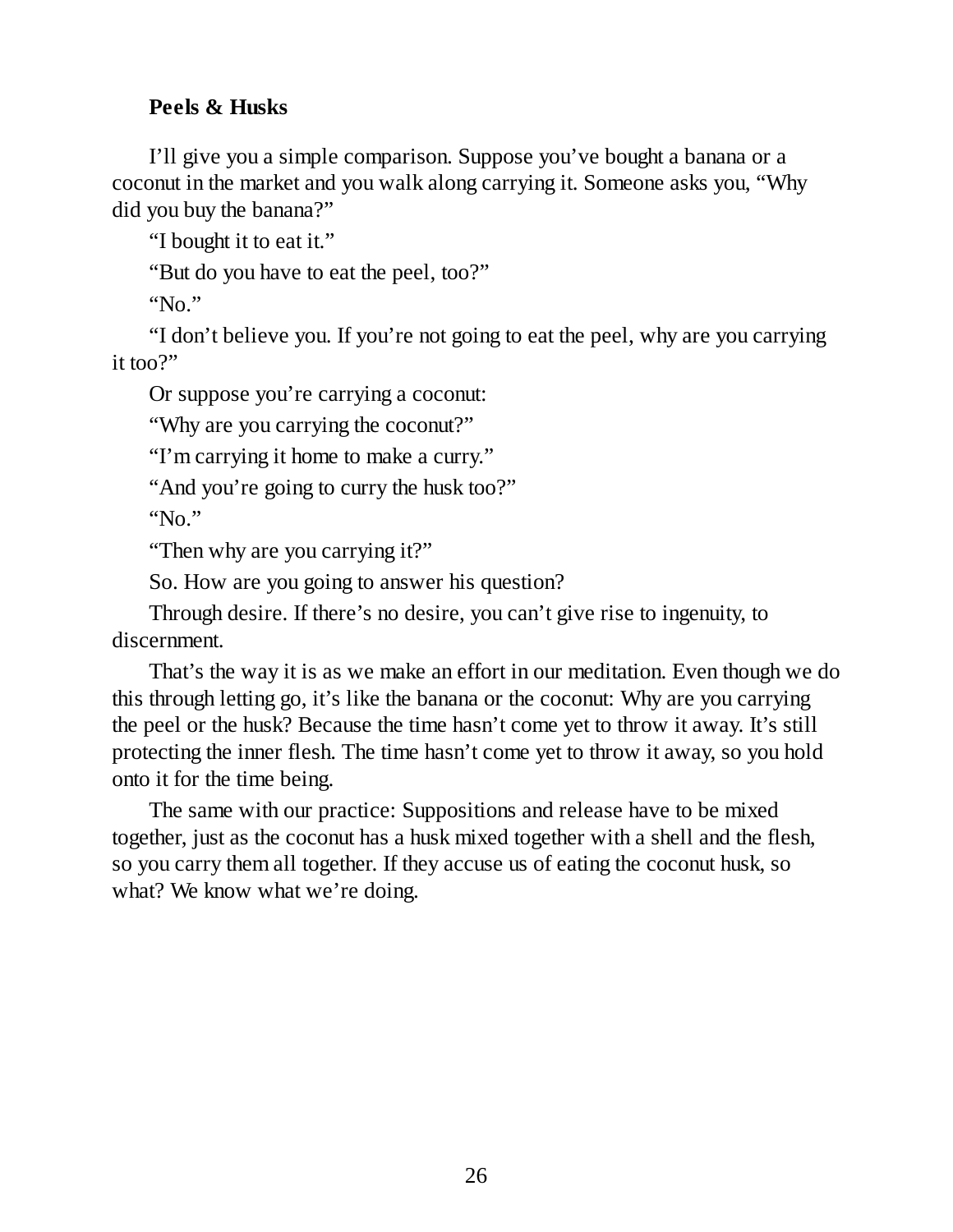#### **Doing the Math**

The Dhamma is like doing math. There's multiplication, division, addition, and subtraction. If we can think in this way, we'll be intelligent. We know the right time and place for things. We subtract when we should subtract, multiply when we should multiply, divide when we should divide, add together when we should add together. If we multiply every time, our hearts will die from the burden. In other words, we have no sense of enough. No sense of enough means no sense that we're growing old.

Anyone with a sense of growing old is a person with a sense of enough. When there's enough, the words, "Okay, that's plenty," can make their way up. If there's not enough, that "okay" can't make its way up because we keep on wanting to take. We've never thrown anything away, let anything go, put anything down. We're always taking. If we can "okay," we're at ease. That's enough.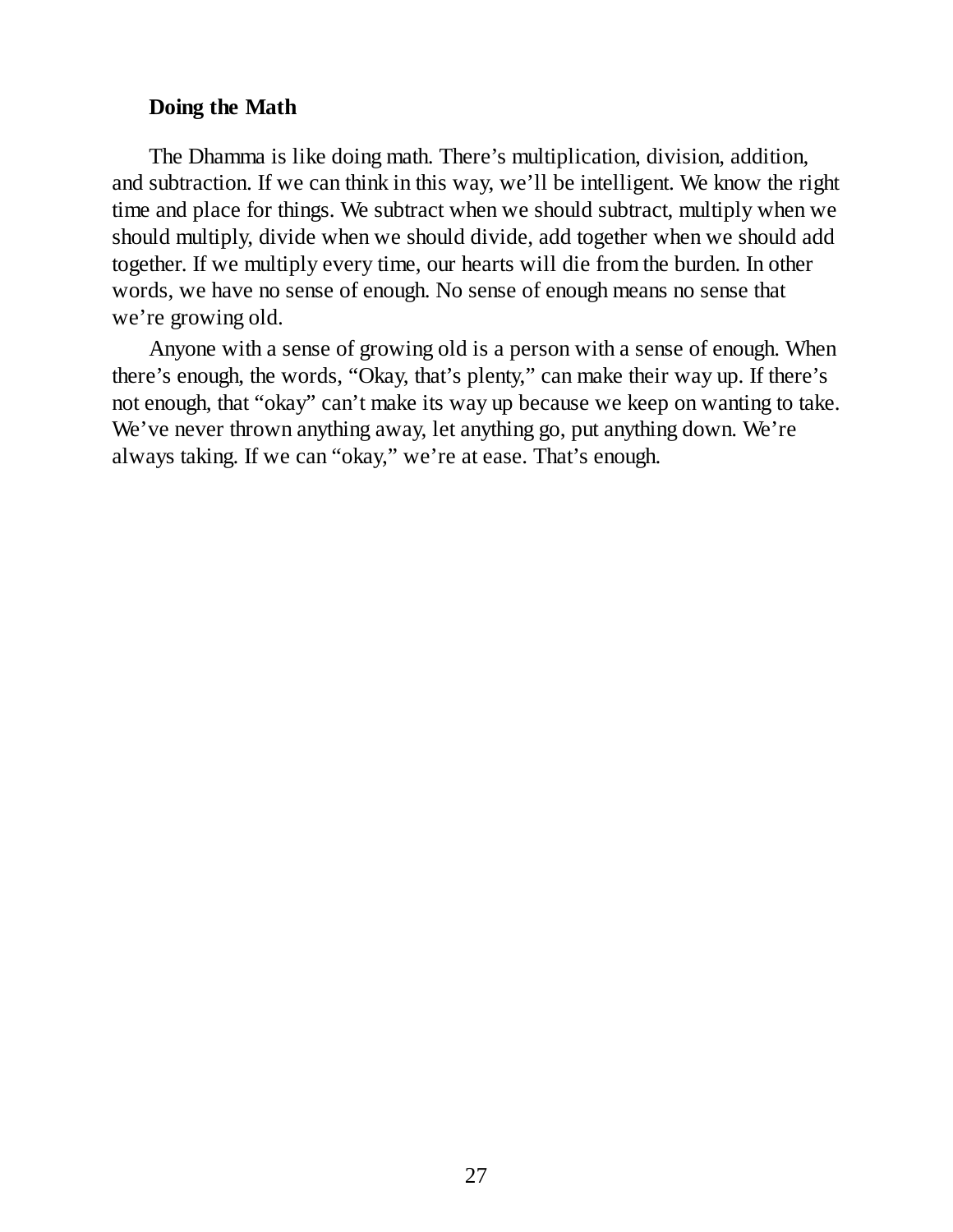#### **The Broken Glass**

Suppose you get a glass. You say, "This is mine, and it isn't broken. Look after it well, okay? Don't break my glass, okay?" But can you prevent something breakable from breaking? If it doesn't break now, it'll break later on. If you don't break it, someone else will break it. If someone else doesn't break it, a chicken will break it! The Buddha says to accept this. When he uses this good glass, he penetrates all the way to seeing that this glass is already broken. *He sees this glass that isn't broken, and has us know that it's already broken.* Whenever you pick up the glass, he was you say, "This glass is already broken." Drink from it and put it down: He tells you that it's already broken. Right? The Buddha's understanding was like this. He saw the broken glass in the unbroken one. *Why did he know that it was broken? Because it isn't broken.* That's how he knew it as broken. "Whenever its time is up, it'll break": He developed this attitude and kept on using the glass. One day it slipped out of his hand: "Smash!" No problem. Why no problem? "Because I saw it as broken before it broke." See?

But you say, "My glass is so expensive. Don't ever let it break." Later on the dog breaks it: "Hmm. What if I killed this dog?" If your child breaks it, you hate your child. You're that way with whatever breaks it—because you've dammed yourself up so that the water can't flow. You've made a dam without a spillway. You just dam things up without a spillway, so the only thing the dam can do is burst, right? When you make a dam, you have to make a spillway, too. When the water rises this far, it can flow off to the side. When it's full to the brim, it can flow out that way, right? You need a spillway. The Buddha saw inconstancy, and that's the way things are. He already saw that they're inconstant. When you see things this way, you can be at peace.

That, in short, is the practice of the Dhamma.

#### **Salt**

If you do merit for the sake of putting an end to suffering, you have to make merit and develop skillful qualities in the mind at the same time. If you don't develop skillful qualities, no discernment will arise. Merit on its own is like raw meat or raw fish. If you just let it sit out like that, it goes rotten. But if you salt it, it'll last for a long time. Or the same if you put it in the refrigerator.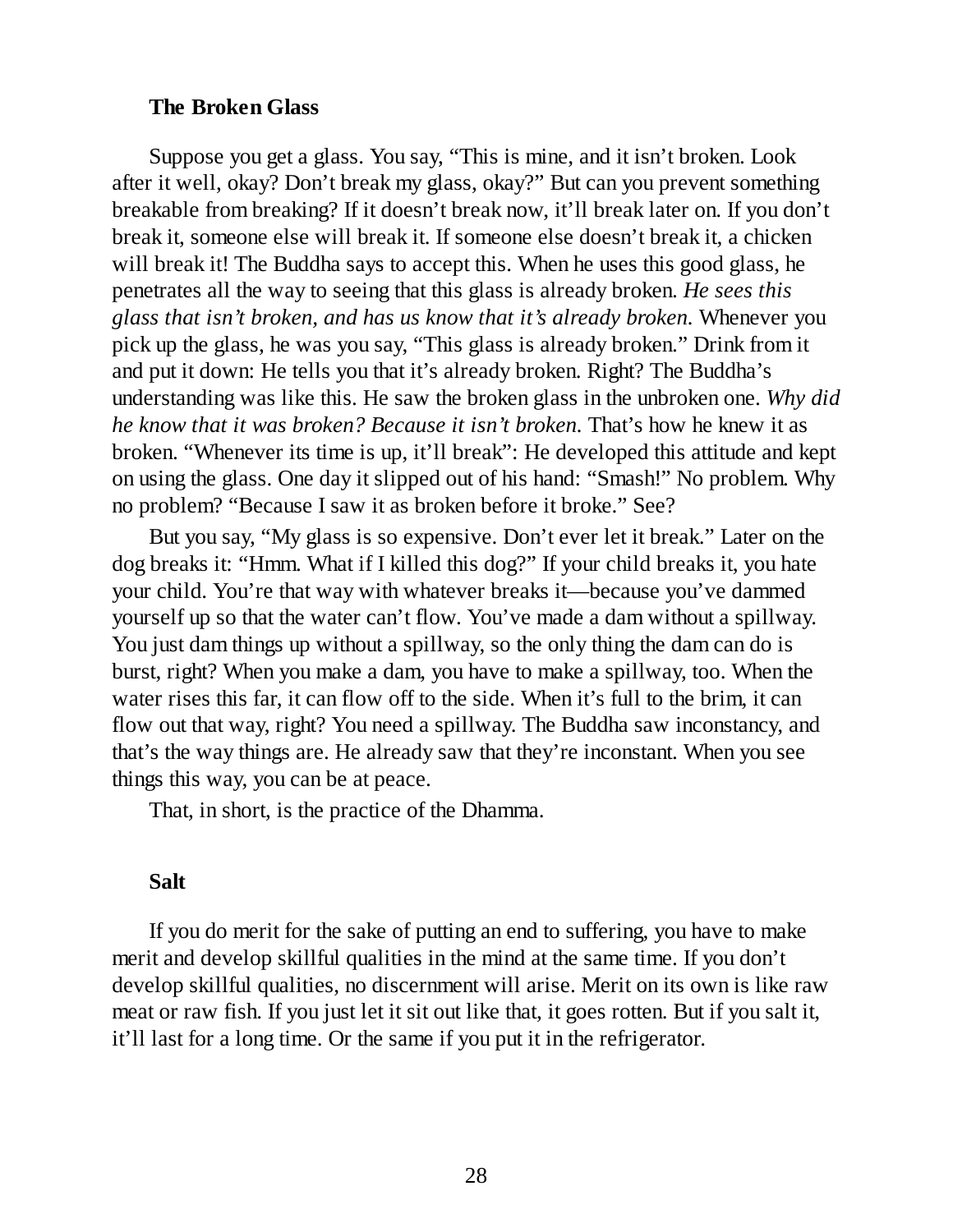#### **An Upside-down Basin**

Once we've abandoned doing evil, then even when we make merit only a bit at a time, there's still hope that our perfections will grow full. Like a basin set upright out in the open: Even if rain falls only a drop at a time, there's a chance that the basin will get full.

But if we make merit without abandoning evil, it's like putting a basin upsidedown out in the open. When the rain falls it still lands on the bottom of the basin, but on the outside bottom, not on the inside. There's no way the water will fill the basin.

#### **A Leaky Basin**

If we do evil and then try to plug the leak by doing good, it's like plugging a leak in the bottom of a pot and pouring water in. Or like plugging a leak in the bottom of a basin and pouring water in. The bottom of the pot, the bottom of the basin, isn't in good shape. Our abandoning of evil isn't yet in good shape. If you pour water in, it all still seeps out and the basin goes dry. Even if you pour water in all day, it still seeps out bit by bit, and eventually there's no water left. You don't gain the benefits from it that you wanted.

#### **Water in a Jar**

When no forms of evil are in our hearts, all our troubles disappear. A sense of coolness arises because we look after ourselves. The mind becomes virtuous. When it grows still, it becomes concentrated. When it's still, it starts to bloom into discernment. We know how to make the mind clear and bright. Whatever's evil, we let go. Whatever's wrong, we put aside. We contemplate and put things aside, let them go.

It's kind of like water in a jar. We take out a dipperful and then throw it away. Take out a second dipperful and throw it away—keep on taking out water and throwing it away. The water in the jar will eventually go dry. The mind that enters into the practice is like that.

But if we don't see things in this way, it's like adding water to the jar and then taking it out, adding water and then taking it out. Merit, evil, merit, evil; wrong, right, wrong, right; good, bad, good, bad: at ease for a moment, and then we suffer.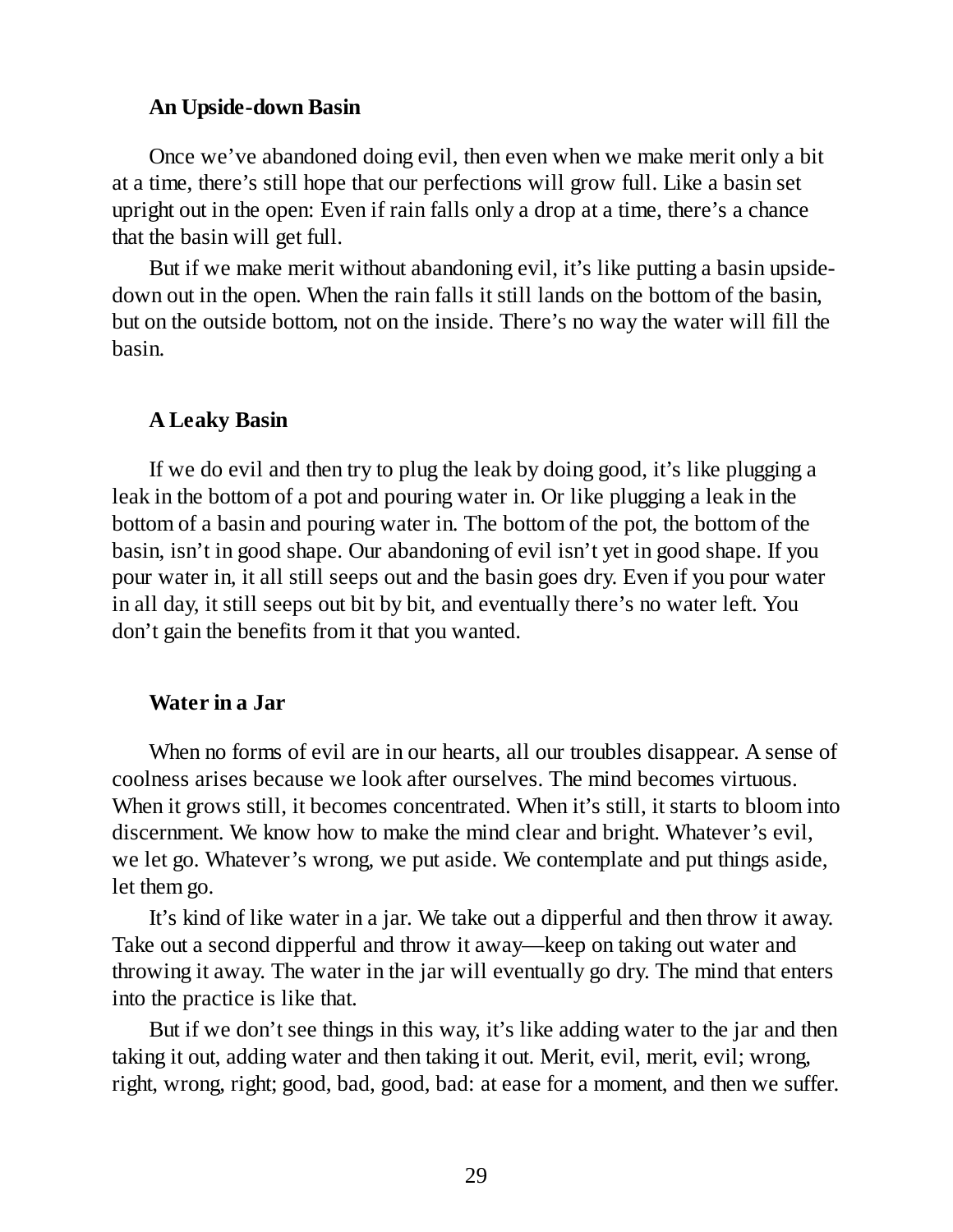#### **A Mold**

You schoolteachers are a mold for forming people, so you should turn toward the direction of the Dhamma and practice the Dhamma. Behave yourselves in a way that can be an example for others. You're like a mold for making Buddha amulets. Have you ever seen one? Just a single mold: They carve it well, carving the face, the eyebrows, the chin so that they aren't crooked or missing anything, so that the Buddha amulets they stamp out of it will come out beautiful. And when they come out they really are beautiful because of that one good mold.

It's the same with schoolteachers, who are molds for their students and for people at large. You have to make yourselves beautiful in terms of the personal qualities of a good teacher. You always have to behave in line with your ethical discipline and the pattern of a leader and guide. Abandon all forms of intoxication and unskillful behavior. Try to restore high standards of morality. You have to be a good example to the children.

#### **Vines**

Children are like vines. Wherever a vine sprouts up, it has to look for a tree to climb up. If one tree is 15 centimeters away and another 10 meters away, which tree do you think the vine will climb up? It'll climb up the nearest tree. It's probably not going to climb up the tree 10 meters away because that one is too far off.

In the same way, schoolteachers are the people closest to their students. They're the people who children are most likely to take as examples. So it's essential that you schoolteachers have good manners and standards of behavior in terms of what you should do and should abandon—for children to see. Don't teach them just with your mouths. The way you stand, the way you walk, the way you sit—your every movement, your every word—you have to make into a teaching for the children. They'll follow your example because children are quick to pick things up. They're quicker than adults.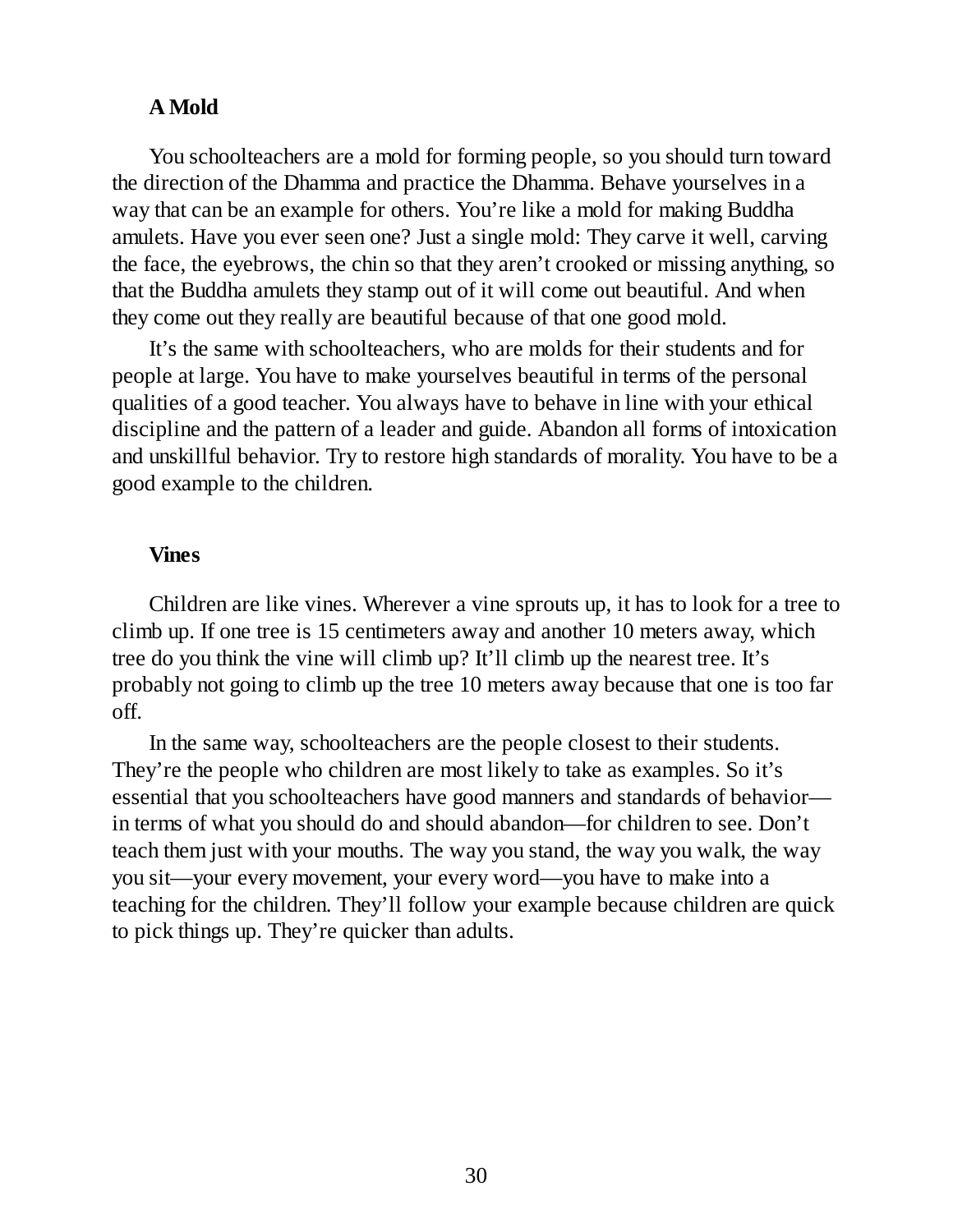#### **A Cup of Dirty Water**

Lots of people come here with a high position in society and views about things: about themselves, about the practice of meditation, about the Buddha's teachings. Some of them are wealthy merchants, some have degrees, some are teachers or government officials. Their brains are full of views about all kinds of things. They're too clever to listen to other people. It's like water in a cup. If the cup is full of dirty water, it can't be used for anything. Only when you pour out the water can the cup be put to use. You have to empty your mind of views before you can learn.

Our practice steps beyond both cleverness and stupidity. If you think, "I'm smart. I'm rich. I'm important. I understand all the Buddha's teachings clearly," you'll never see the truth of *anatta,* or not-self. You'll have nothing but self—me and mine. But the Buddha's teachings are the abandoning of self. Emptiness. Freedom from suffering. Total disbanding. That's nibbana.

#### **Picking Mangoes**

If a mango is five meters off the ground and we want it, we can't use a tenmeter picking pole to pick it, because it's too long. We can't use a two-meter picking pole either, because it's too short.

Don't go thinking that a person with a PhD. has an easy time practicing the Dhamma because he knows so much. Don't go thinking that way. Sometimes people with a PhD. are too long.

#### **Your Inner Tape Recorder**

The teachings I've given you today: If listening to this Dhamma has made your mind empty and still, that's good enough. You don't have to memorize anything. Some of you may not believe this. If you make your mind still and then allow whatever you hear to pass by, pass by, but you keep on contemplating, you're like a tape recorder. Whenever it's open like this, turned on like this, it's all right here. Don't be afraid that there won't be anything. Every time you open your recorder, turn on your recorder, everything's right there.

External recorders can run down. After you've bought them, they can run down. But your inner recorder, when things go straight to the heart: Oh, it's really good. It's there all the time, and it doesn't use up your batteries.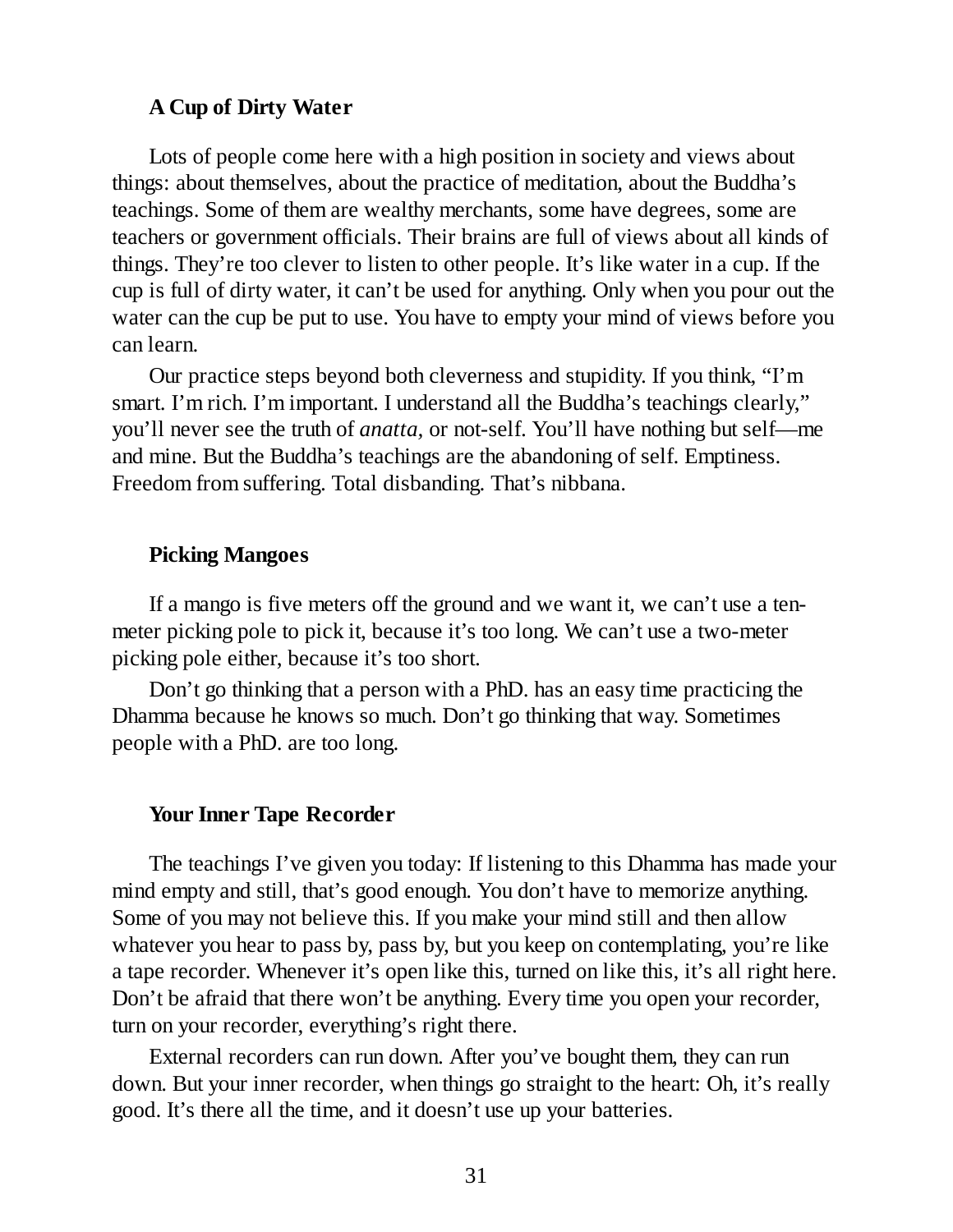#### **Balloons**

In the Buddha's time, there were those who broke through to the highest level of Dhamma while sitting and listening to the Dhamma. They were fast. Like a balloon: The air in the balloon has the force to push itself out. As soon as you prick it just a little bit with a needle, it all comes gushing out at once.

It's the same here. When you hear Dhamma in line with your propensities, it turns your views upside down, from this to that, and you can break through to the genuine Dhamma.

#### **No Match for an Ox**

An ox that's been pulling a loaded wagon a long way—the closer the sun lowers to the horizon and evening comes on, the faster it walks, because it wants to reach its destination quickly. It misses its home.

We human beings, the older we get, the sicker we get, the closer we are to dying: That's the time when you have to practice. You can't make old age and illness an excuse not to practice, or else you'll just be worse than an ox.

#### **The Heart Its Own Teacher**

Each of us here is the same. We're no different from one another. We have no teacher at present—for if you're going to awaken to the Dhamma, the heart has to teach itself. If it doesn't teach itself, then no matter how much you have other people teach you, it won't listen, it won't understand. The heart itself has to be the teacher.

It's not easy for us to see ourselves. It's hard. So think about this a little bit. We've all done evil. Now that we're old, we should stop. Make it lighter. Make it less. There's really nothing else. This is all there is. Turn your minds in the direction of virtue.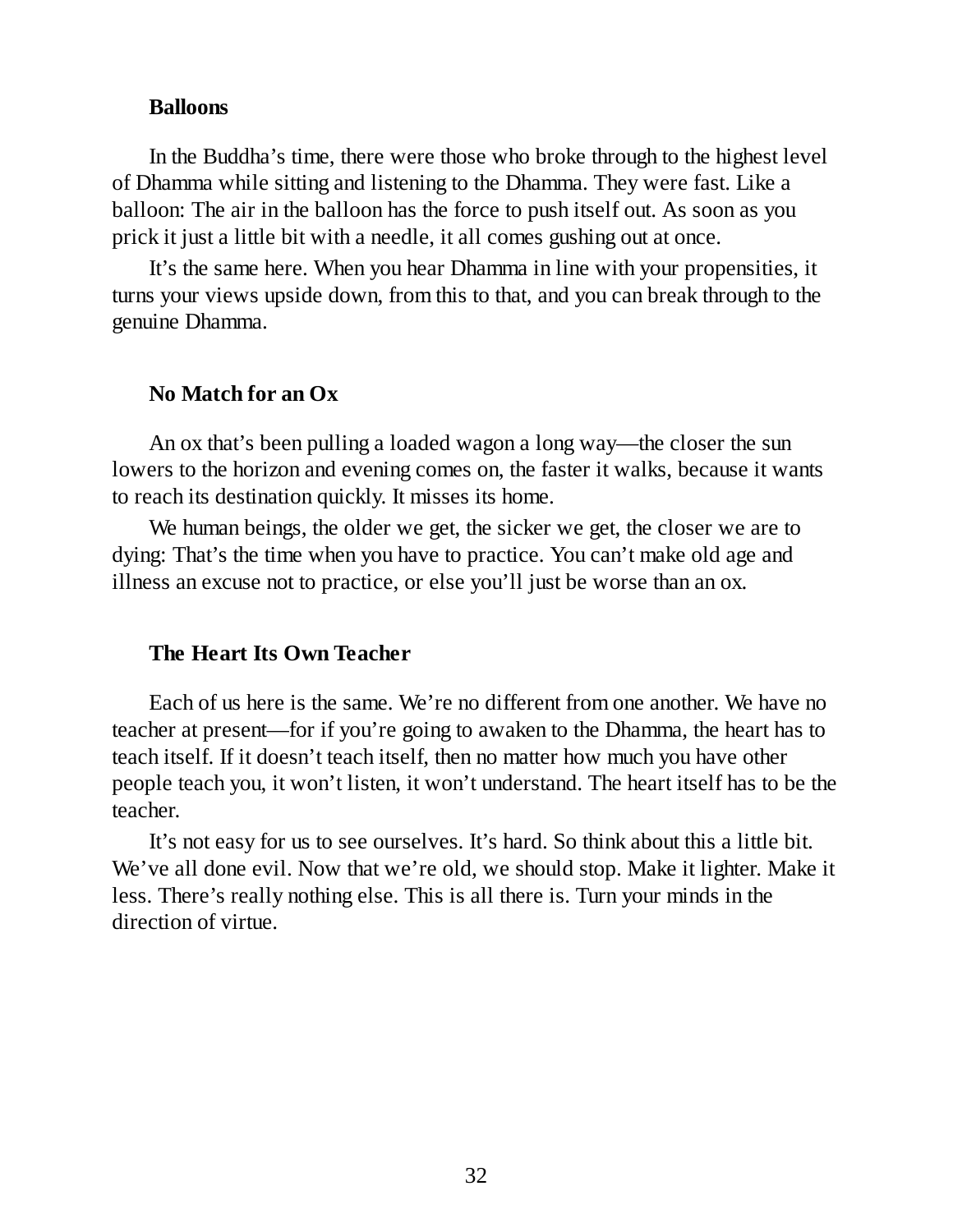#### **Water & Oil**

Water is different from oil, just as smart people are different from stupid people. The Buddha lived with sights, sounds, smells, tastes, tactile sensations, and ideas, but he was an arahant, so he saw these things as "just that," that's all. He kept on letting go, ever since he saw that the heart was just that—the heart, that's all; thoughts were just that—thoughts, that's all. He didn't mix them together.

If you can think in this way, if you can feel in this way, you can keep these things separate. Thoughts and feelings are on one side, the heart is on another side, just as water and oil in the same bottle stay separate.

#### **Supposed Monks, Genuine Monks**

Once you've been ordained in the Buddha's teachings, you've been supposed into being a monk. But you're not yet a genuine monk, you know. You're a monk as far as your body: the shaved head, the yellow robes. You're a monk on the level of supposition.

It's the same as when they carve wood, sculpt cement, or mold bronze to be a Buddha on the level of supposition. It's not the genuine Buddha.

Those who are still monks just on the level of supposition—in other words, they still have greed, anger, and delusion in their hearts: These things keep us fenced into states of becoming and birth. The reason we can't reach peace is because of greed, anger, and delusion. If you take the greed, anger, and delusion out of your heart, you'll reach purity. You'll reach genuine monk-ness—which means being a monk in your heart.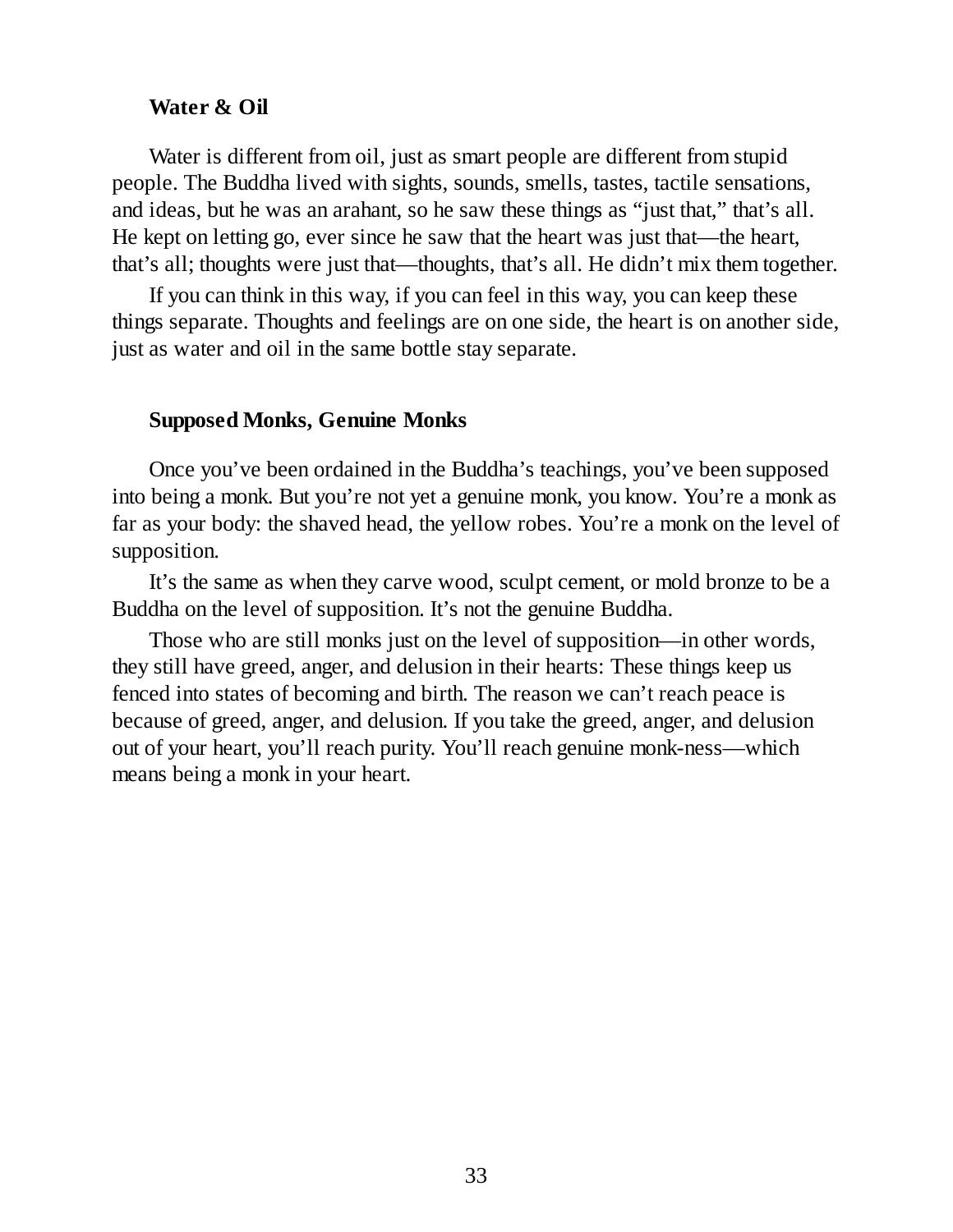#### **Making Tables & Chairs**

It's good to make the mind pure and at peace, but it's hard. You have to start with the externals—your bodily actions and words—and work your way in. The path that leads to purity, to being a contemplative, is a path that can wash away greed, anger, and delusion. You have to exercise restraint and self-control, which is why it's hard—but so what if it's hard?

It's like taking wood to make a table or make a chair. It's hard, but so what if it's hard? The wood has to go through that process. Before it can become a table or a chair, we have to go through the coarse and heavy stages.

It's the same with us. We have to become skillful where we aren't yet skillful, admirable where we aren't yet admirable, competent where we aren't yet competent.

#### **The Millipede**

When lots of us come to live together, it's easy to practice if our views are correct and in line with one another. When we're willing to bend and abandon our pride in the same way, we all come together at the level of the Buddha, Dhamma, and Sangha. You can't say that having a lot of monks interferes with your practice. It's kind of like a millipede. A millipede has lots of legs. When you look at it, you think that it's sure to get all confused with so many legs. But it walks. It walks back and forth, and there's really no confusion. It has its rhythm, its order.

It's the same with the Buddha's teachings: If you practice like a disciple of the Buddha, it's easy. In other words, you practice rightly, practice straightforwardly, practice to gain release from suffering, and practice correctly. Even if there are hundreds of us, thousands of us, however many of us, it doesn't matter. We can all fall into the same current.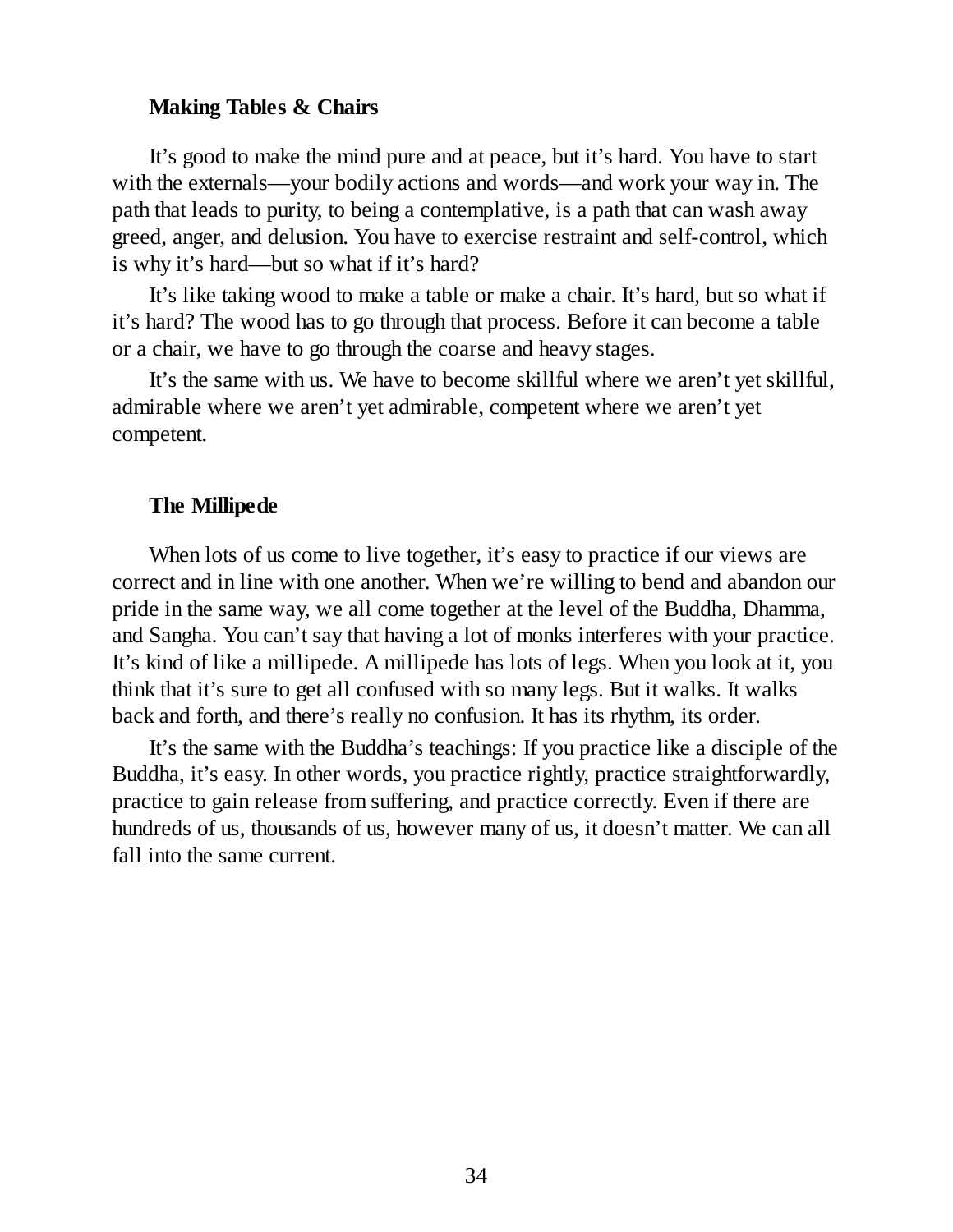#### **Sweeping**

Our routines give us lots of strength. Wherever in the monastery you can do them—regardless of whether it's your own hut or someone else's: If it's dirty or messy, straighten it out. You don't have to do it for anyone's sake. You don't have to do it to impress anyone. You do it for the sake of your practice. When we sweep our huts, sweep our buildings, it's as if we sweep all the dirty things out of our hearts, because we're people who practice. I want each of us to have this attitude in our hearts. Then we won't have to ask for harmony or cooperation. It'll already be there.

#### **Planting Peppers**

The Buddha our Teacher said that the way things go is up to them. If we stick with our effort in the practice, we can't control whether it'll go quickly or slowly. It's like planting a pepper tree. The tree knows what it's doing. If we want it to grow fast, we have to know that that's an affair of delusion. If we want it to grow slowly, we have to know that that's an affair of delusion. Only when we actually plant it will we get the fruit that we want.

When we plant a pepper tree, our duty is to dig the hole, give the tree water, give it fertilizer, get rid of the insects for it. That's all. That's what depends on us, depends on our conviction. As for whether the peppers will appear or not, that's up to the tree. It's not up to us. We can't pull on the tree to make it grow.

#### **The Way to the Monastery**

Virtue, concentration, and discernment: These three things the Buddha called a path. The path isn't the religion, and it's not what the Buddha really wanted, but they're the way we get there.

It's the same as your coming from Bangkok to Wat Nong Pah Pong. You didn't want the road coming here. You wanted to reach the monastery instead. But the road was needed for you to get here. The road coming here isn't the monastery. It's just the road to the monastery. You have to follow the road to get to the monastery.

Virtue, concentration, and discernment are the road to peace, which is what we really want.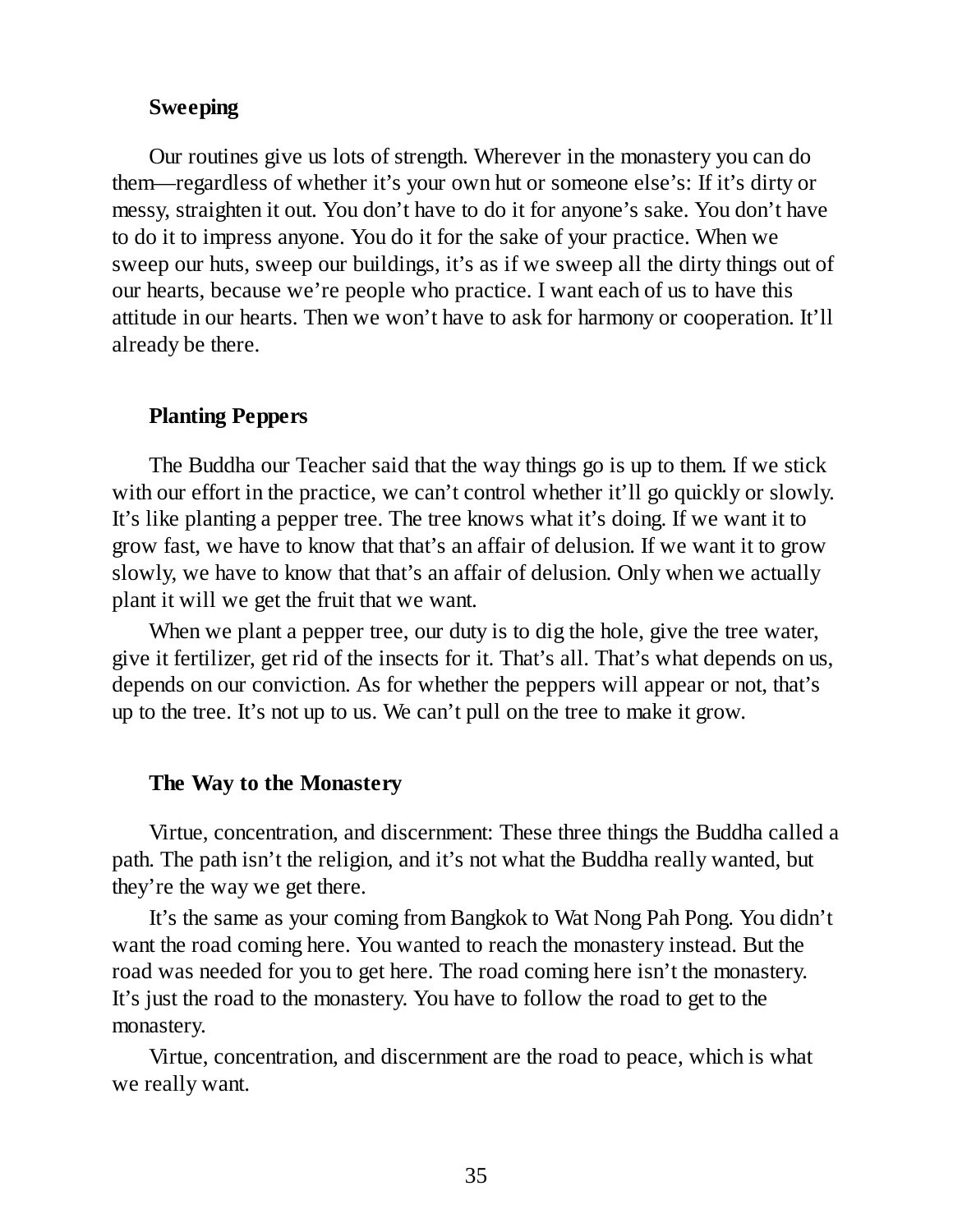#### **Medicine**

… It's like a doctor handing a bottle of medicine to a patient with a fever. On the outside of the bottle is a label telling the different diseases the medicine can cure. As for the medicine that cures the diseases, it's inside the bottle. If the patient spends all his time reading the label—even if he reads it a hundred times, a thousand times—he'll end up dying and never get any benefit out of the medicine. He'll then go around making a big fuss, complaining that the doctor is bad, the medicine can't cure the diseases it's claimed to cure, even though he never opened the cap on the bottle to take the medicine.

#### **Rubbing Fire Sticks**

The practice is like a man rubbing fire sticks together. He's heard people say, "Take two pieces of bamboo and rub them together, and you'll get fire." So he takes two pieces of bamboo and rubs them together. But his heart is impatient. After rubbing them together a bit he wants there to be fire. His heart keeps pushing for the fire to come quickly, but the fire just won't come. He starts getting lazy, so he stops to rest. Then he tries rubbing the sticks together again for a little bit, and then stops to rest. Whatever warmth there was disappears, because the warmth isn't connected.

If he keeps acting like this, stopping whenever he gets tired—although just being tired isn't so bad: His laziness gets mixed in too, so the whole thing goes to pieces. He decides that there is no fire, he doesn't want fire after all, so he gives up. He stops. He won't rub the sticks anymore. Then he goes about announcing, "There is no fire. You can't get it this way. There is no fire. I've already tried."

#### **The Key of Meditation**

Practice is like a key, the key of meditation. It doesn't matter what the lock is like, for we have the key to the lock in our hand. We don't care how tight the lock may be, for whenever we turn the key to open the lock we accomplish our purpose. If the lock doesn't have a key, we can't accomplish our purpose. Whatever's locked in the box, we can't get it out.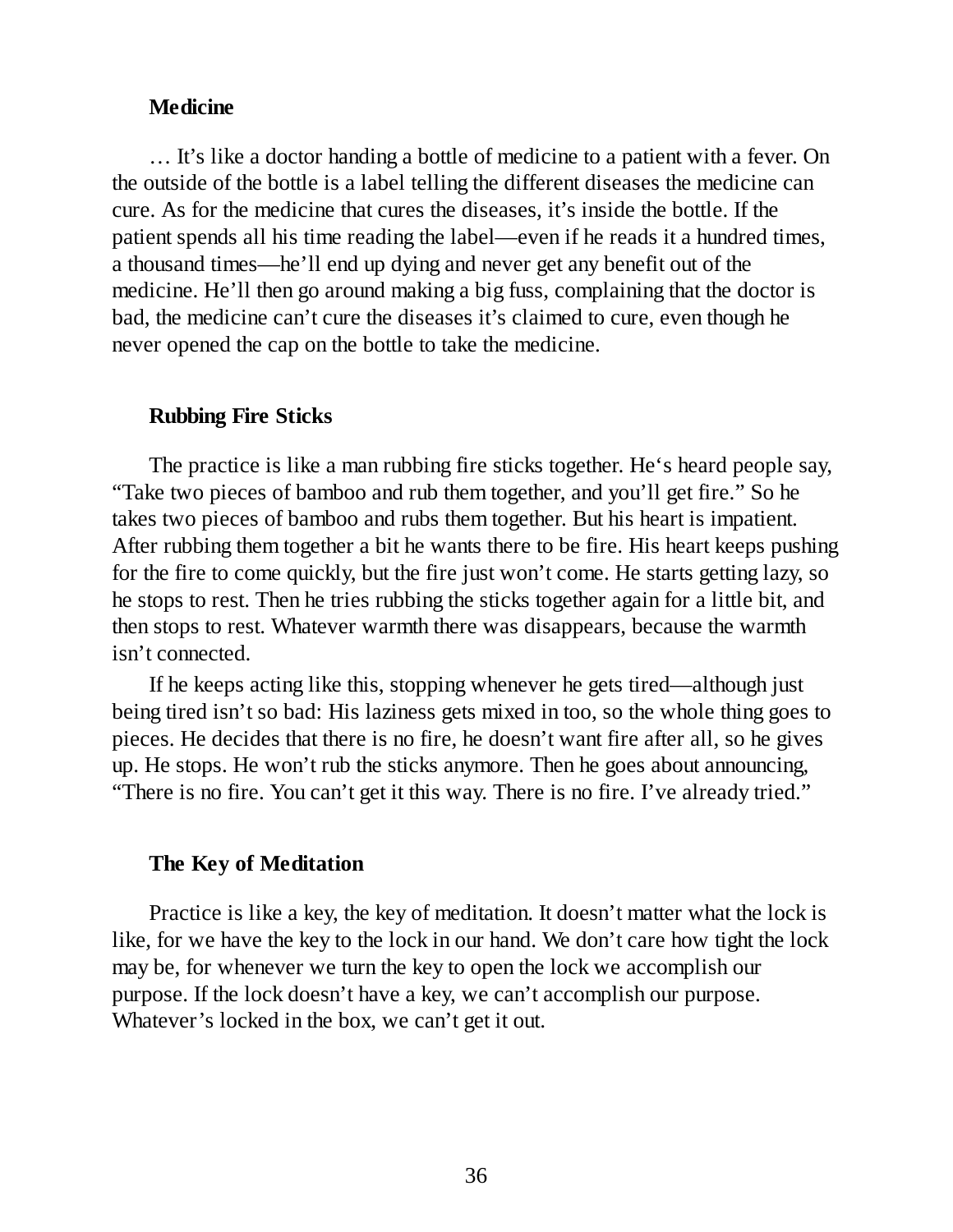#### **Hot & Cold**

… It's the same as wherever fire is burning, wherever it's hot, that's where it goes out. Wherever it's hot, you make it cool right there. In the same way, nibbana lies in the same place as samsara, the round of wandering-on; samsara lies in the same place as nibbana.

Just as hot and cold lie in the same place: Cold lies where it's hot. When it gets hot, the cold disappears. When it the cold disappears, it gets hot….

#### **Against the Flow**

To practice is to go against the flow: against the flow of the currents in our heart, against the flow of defilement. Anything that goes upstream against the flow is bound to be hard. If you row a boat upstream, it's hard. To build goodness and virtue is a little bit hard because we people have defilements. We don't want to do it. We don't want to be bothered. We don't want to build endurance. We want for the most part to let things flow in line with our moods. Like water: It flows in line with its ways. If we let things flow in line with the water, it's easy but it's not practice. With practice you have to resist. You have to resist defilement, resist your own heart, force your own heart, increase your powers of endurance. That's when your practice will go against the flow.

#### **The Cat**

Defilements are like cats. If you give a cat something to eat whenever it wants, it'll keep coming back more and more often. But the day will come when it'll scratch you if you don't feed it. So you don't have to feed it. It'll keep meowing and meowing, but if you don't feed it for a day or two, it'll stop coming back.

It's the same with the defilements. If you don't feed them, they won't bother you. Your mind can then settle down and be still.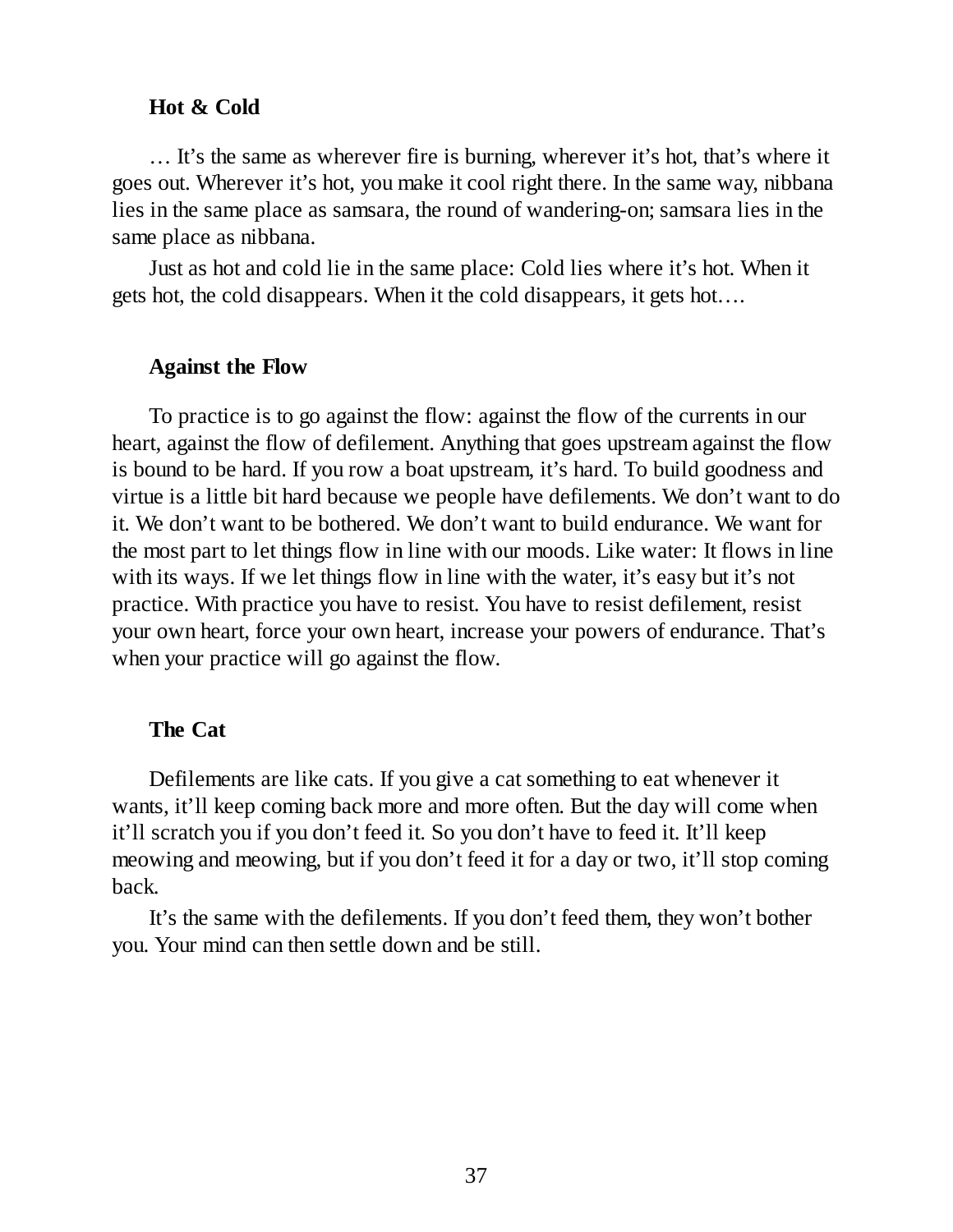#### **Work First, Wages Later**

Some people come and practice to get nothing but pleasure. But what does pleasure come from? What is its cause? All forms of pleasure have to come following from pain. Only then can there be pleasure. Whatever we do: We have to work first before we get the wages to buy things, don't we? We have to work in the fields before we get rice to eat. Everything has to go through pain and suffering first.

#### **Eating Sugarcane**

Have you ever eaten sugarcane? When you eat from the tip to the base, what is it like? The closer you get to the base, the sweeter it becomes—to the point where even when there's only an inch left, you don't want to throw it away. It seems such a waste. The ants want to eat it but you won't let them have it.

So let your practice be like that. Practice the Dhamma like a person eating sugarcane.

#### **The Fence**

As for the practice, start out by establishing your powers of endurance and then contemplate. Contemplate your activities, your comings and goings. Contemplate what you're up to. Whatever arises, the Buddha has us know all around. Whatever direction things come in from, he has us know all around. If we know all around, whatever comes in this way, we see it. Whatever comes in that way, we see it. Right we know. Wrong we know. Happy we know. Glad we know. We know all around.

But our minds, when they contemplate, aren't yet all around. We know just this side but leave that side wide open. It's like putting a fence around a field or around a house but it doesn't go all around. If we put it up just on that side, thieves will come in this side, the side that the fence hasn't gone around. Why is that? We haven't closed the gate. Our fence isn't yet good. So it's normal that they'll have to come through that opening. So we contemplate again, adding more fence, closing things off, continually.

Putting up a fence means establishing mindfulness and always being alert. If we do this, the Dhamma won't go anywhere else. It'll come right here. Good and bad, the Dhamma we should see and should know, will arise right here.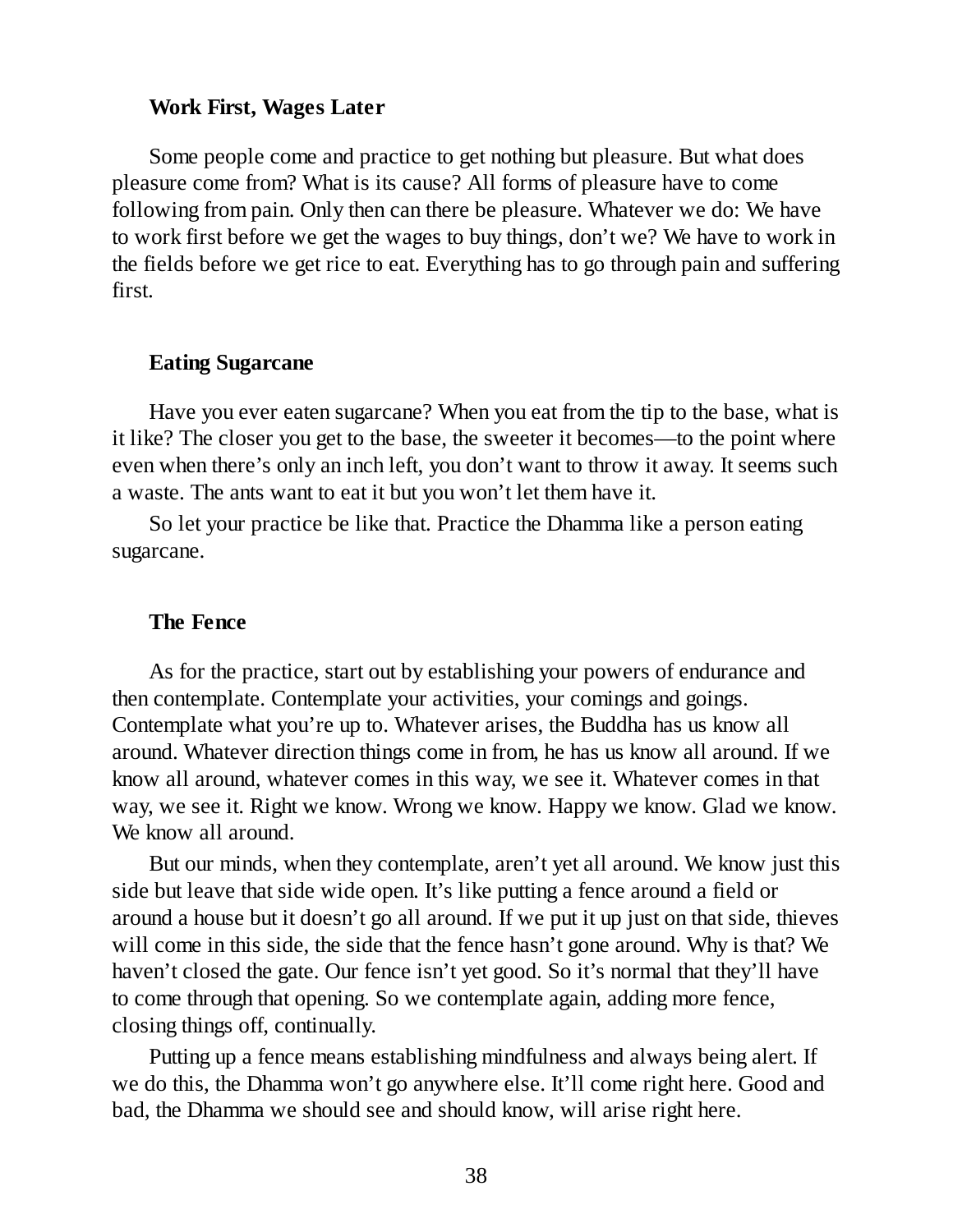#### **In the Shape of a Circle**

In practicing, don't think that you have to sit in order for it to be meditation, that you have to walk back and forth in order for it to be meditation. Don't think like that. Meditation is simply a matter of practice. Whether you're giving a sermon, sitting here listening, or going away from here, keep up the practice in your heart. Be alert to what's proper and what's not.

Don't decide that it's okay to observe the ascetic practices during the Rains retreat and then drop them when the retreat is over. It's not okay. Things don't balance out in that way. It's like clearing a field. We keep cutting away, cutting away, and then stop to rest when we're tired. We put away our hoe and then come back a month or two later. The weeds are now all taller than the stumps. If we try to clear away the area we cleared away before, it's too much for us.

Ajaan Mun once said that we have to make our practice the shape of a circle. A circle never comes to an end. Keep it going continually. Keep the practice going continually without stop. I listened to him and I thought, "When I've finished listening to this talk, what should I do?"

The answer is to make your alertness *akaliko:* timeless. Make sure that the mind knows and sees what's proper and what's not, at all times.

#### **Fires & Floods**

The Buddha taught that this is the way the mind and body are. This is the way they'll continue to be. They won't be any other way. In other words, at first they arise, then they grow old, then they hurt, and then they die. This is such a genuine truth, grandma, that you're experiencing in the present. It's a noble truth. So look at it with discernment in order to see it, that's all.

Even if fire burns your house, even if water floods your home, have it go only as far as the house, only as far as your home. If fire burns, don't let it burn your heart. If water floods, don't let it flood your heart. Let it flood just the house. Let it burn just the house, which is something that lies outside your body. As for your heart, have it let go, for now's the proper time. It's time to let go.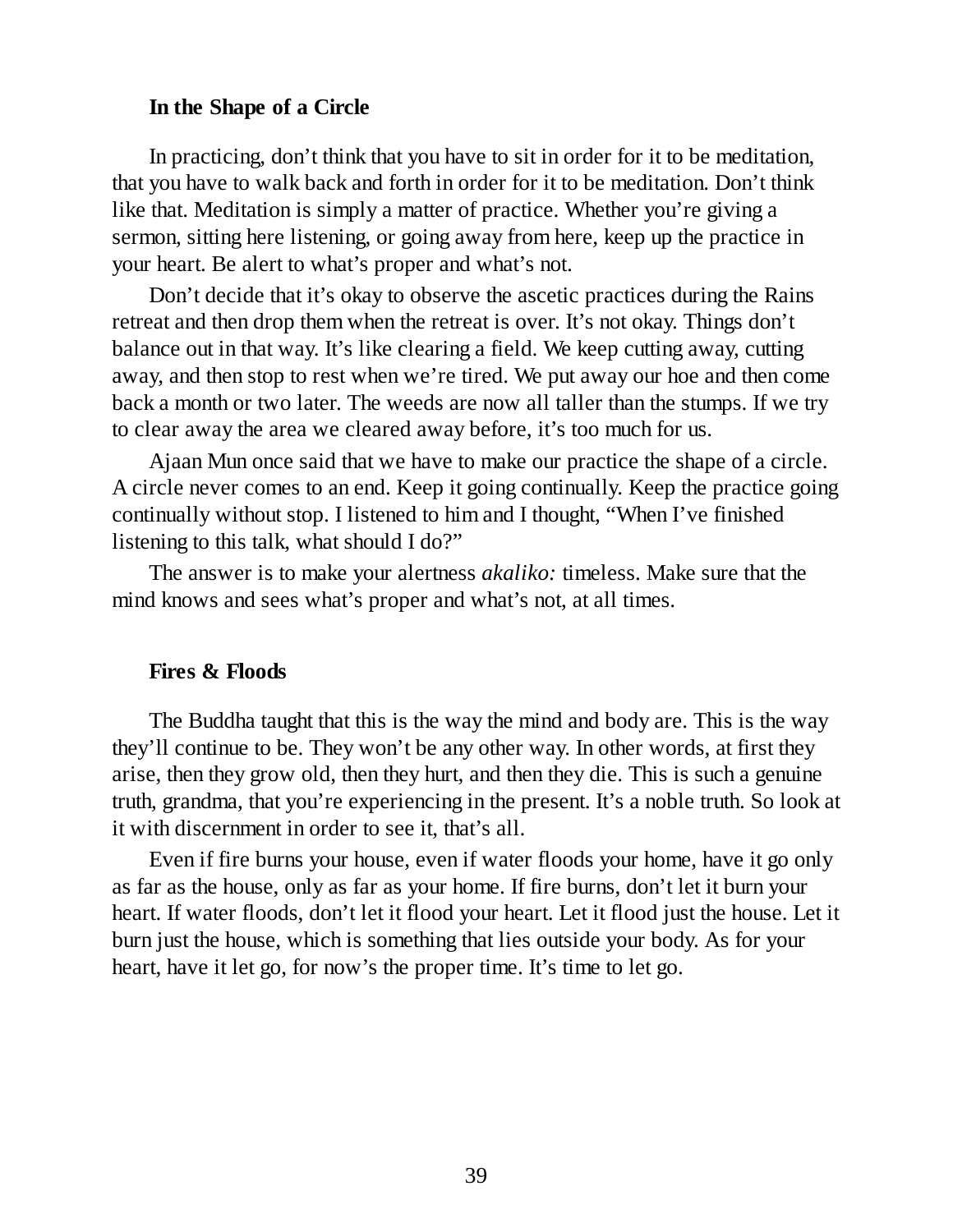#### **Putting Down the Glass**

Practice by letting go. Don't hold on. Or if you hold on, don't hold on tight. Do you understand not holding on? This glass here: We hold on to it to pick it up and look at it. When we know all about it, we put it down. That's called not holding on—in other words, holding on but not holding on tight. You hold on to take a look and to know, and then you put it down. You're at ease. It's the same with this ....

#### **The Poisoned Banana**

I came to live in a monastery, ordained as a novice, when I was nine. I kept trying to practice, but I didn't understand much of anything in those days. I came to understand only when I was ordained as a monk. Oho! I saw the fear in everything. I looked at the sensuality with which people live, and instead of seeing it as fun as they did, I saw it more as suffering. It's like a custard banana. When we eat it, it's nice and sweet. We know the sweetness of its taste. But if we know that someone put poison in that banana, we don't care how sweet it is if we know that we'll die when we eat it, right? That's the way my views always were. As I was about to eat, I'd always see the poison placed inside it. That's how I kept pulling further and further away, to the point where I've stayed ordained for these many years. Once you see, that sort of thing doesn't tempt you to eat.

#### **Studying vs. Going into Battle**

There have been some scholarly monks who've researched in the texts, who have studied a lot. I tell them to give the meditation a try. This matter of going by the book: When you study, you study in line with the texts, but when you go into battle, you have to go outside of the texts. If you simply fight in line with the texts, you'll be no match for the enemy. When things get serious, you have to go outside of the texts.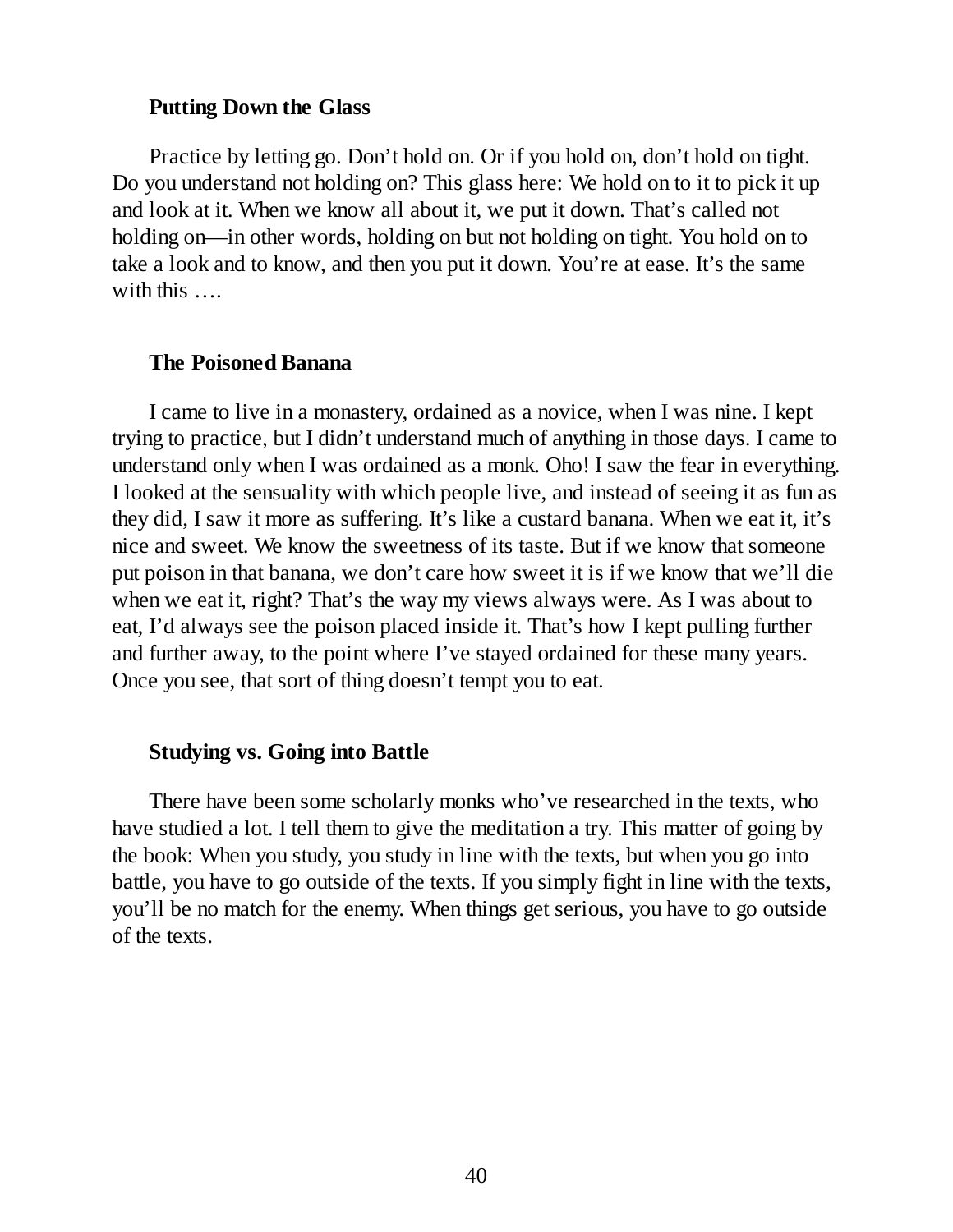#### **The Hand**

Those who study the texts and those who practice the Dhamma tend to misunderstand each other. Those who study the texts tend to say, "Monks who do nothing but practice simply speak in line with their views." They say that without any evidence of any kind.

There's actually a way in which both sides are the same thing, which helps us to understand things better. It's like the palm of your hand and the back of your hand. When you stick your hand out straight ahead of you, it's as if the palm has disappeared. But actually it hasn't disappeared anywhere. It's just hidden underneath. In the same way, when you turn your hand palm-up, the back of your hand disappears. But actually it hasn't disappeared anywhere. It's just underneath.

You should remember this when you contemplate practicing. If you think that your practice has dwindled away, you stop studying and set your hopes on getting results. But no matter how much you've studied the Dhamma, you won't understand because you don't yet know in line with the truth. Once you understand the true nature of the Dhamma, you begin to let go. This is a willingness to strip away attachments, where you don't hold on to anything anymore. Or if you do hold on, it'll gradually grow less and less.

This is the difference between study and practice.

#### **Written Words**

Stop. Put your scholarly knowledge in a bundle or a trunk. Don't bring it out to speak. You can't bring that kind of knowledge into here. Here it's a new kind of knowledge. When things actually arise, it's not the same sort of thing.

It's like writing the word, "greed." When greed arises in the heart, it's not the same as the written word. The same when you're angry: When you write "anger" on the blackboard, it's one thing. It's letters. When it arises in the heart, it's too fast for you to read anything. It comes up in the heart all at once. This is important. Very important.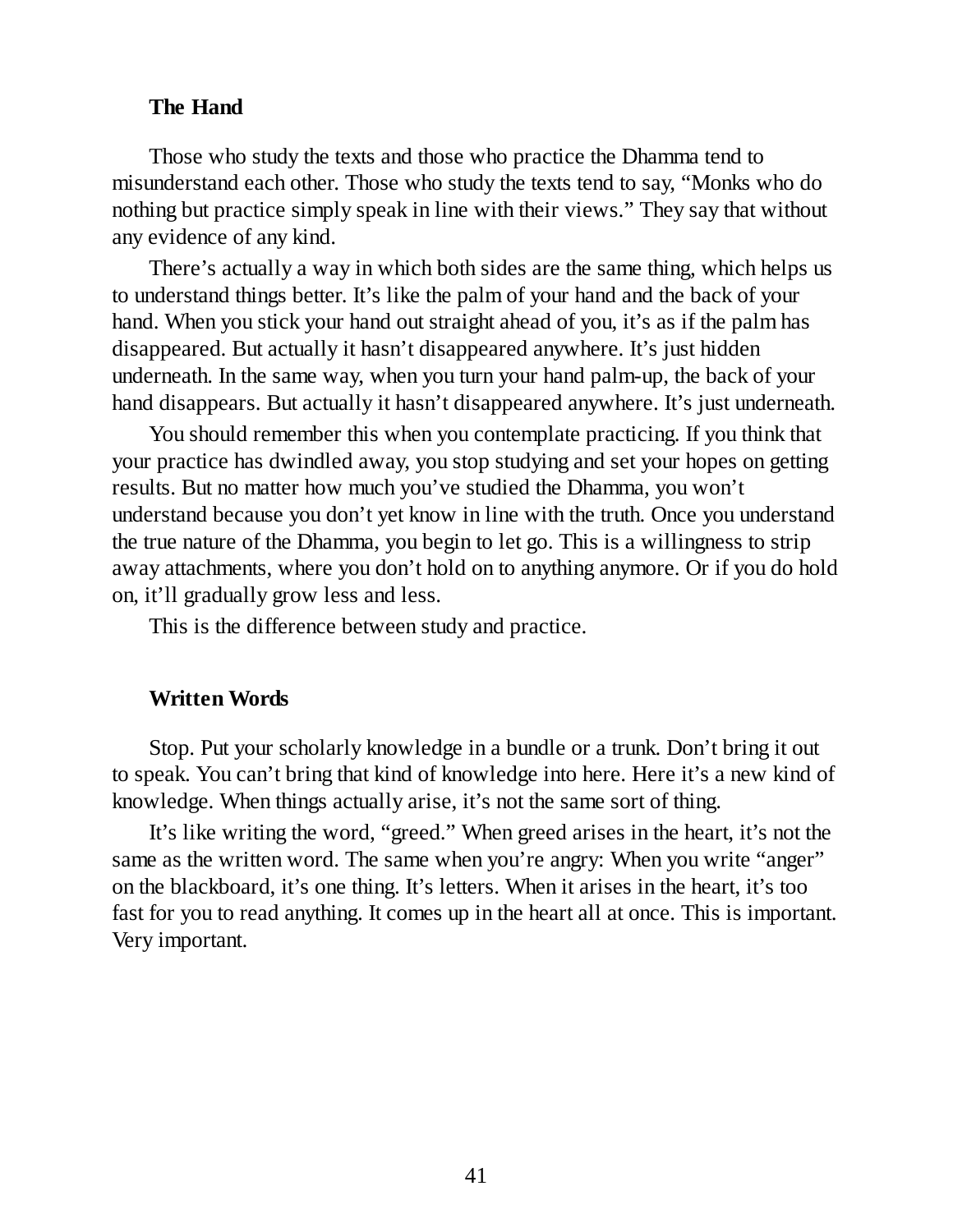#### **Falling Out of a Tree**

… It's the same with dependent co-arising. "Ignorance is the condition for fabrications. Fabrications are the condition for consciousness. Consciousness is the condition for name and form." We've studied this and memorized it, and it's true, the way the Buddha has divided things up like this for students to study. But when these things actually arise, they're too fast for you to count.

It's like falling from the top of a tree—thump!—to the ground. We don't know which branches we've passed. The moment the mind is struck by a good object, if it's something it likes, it goes straight to "good." It doesn't know the connecting steps in between. They follow in line with the texts, but they also go outside of the texts. They don't say, "Right here is ignorance. Right here is fabrication. Right here is consciousness. Right here is name and form." They don't have signs for you to read. It's like falling out of a tree. The Buddha talks about the mental moments in full detail, but I use the comparison with falling out of a tree. When you slip out of a tree—thump!—you don't measure how many feet and inches you've fallen. All you know is you've crashed to the ground and are already hurting.

#### **The Knife**

Exercising the body to strengthen it and exercising the mind to strengthen it are the same sort of thing, but the methods are different. In exercising the body, you have to move the different parts, but in exercising the mind you make it stop and rest, as when you do concentration. Try to get the mind to let go of everything. Don't let it think about this, that, or anything at all. Get it to stay with one object. It'll then gain strength. Discernment will arise. It's like having a knife that you've kept well sharpened. If you just keep on using it to cut stones, cut bricks, cut grass, cut without choosing, the knife will lose its edge.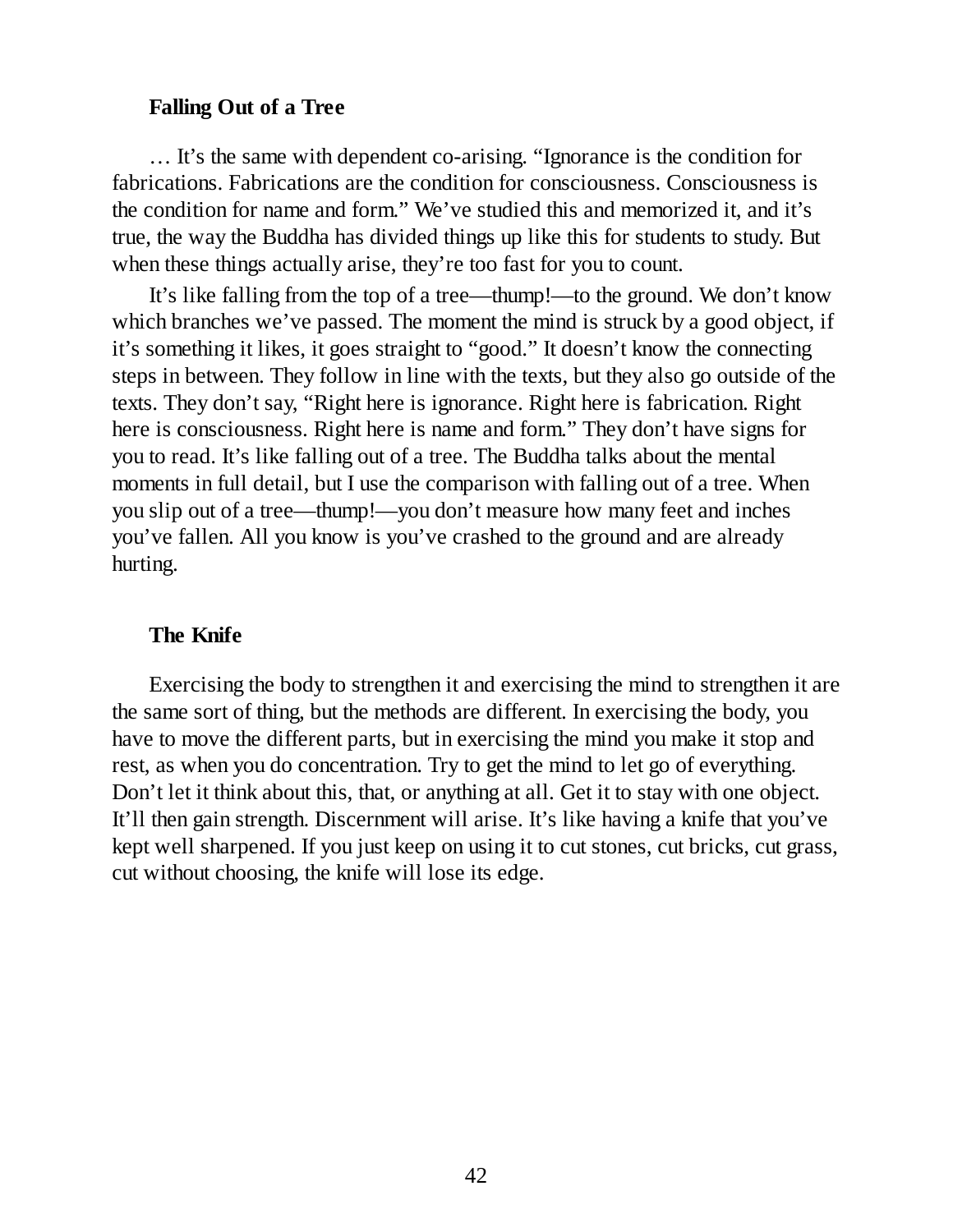#### **Learning How to Write**

Make sure you practice every day, every day. When you feel lazy, keep doing it. When you feel diligent, keep doing it. Practice the Dhamma whether it's day or night. When the mind is at peace, keep doing it. When it isn't at peace, keep doing it. It's like when you were a child learning how to write. At first the letters didn't look pretty. Their bodies were too long; their legs were too long. You wrote like a child. With time, though, the letters looked better because you practiced.

#### **The Child & the Adult**

Concentration and discernment have to go together. In the first stage, the mind will go into peace and quiet through the methods of concentration. The mind will be able to stay quiet only when you sit with your eyes closed. That's tranquility. You have to depend on concentration as a foundation to help give rise to discernment or insight in the end. Then the mind will stay quiet whether you're sitting with your eyes closed or walking in the middle of a frenzied city.

It's the same as this: Once you were a child. Now you're an adult. The child and the adult are the same person. In the same way, you could say that tranquility and insight are separate things. Or like food and excrement: You can say that they're the same thing, but looking from another angle you can say that they're different.

#### **A Stick**

Meditation is like a stick. Insight lies on this end of the stick. Tranquility lies on that end of the stick. If you lift this stick up, will one end of the stick come up with it, or will both ends come up? If you lift it up, both ends will come up with it. Whatever's insight, whatever's tranquility, it's all this mind.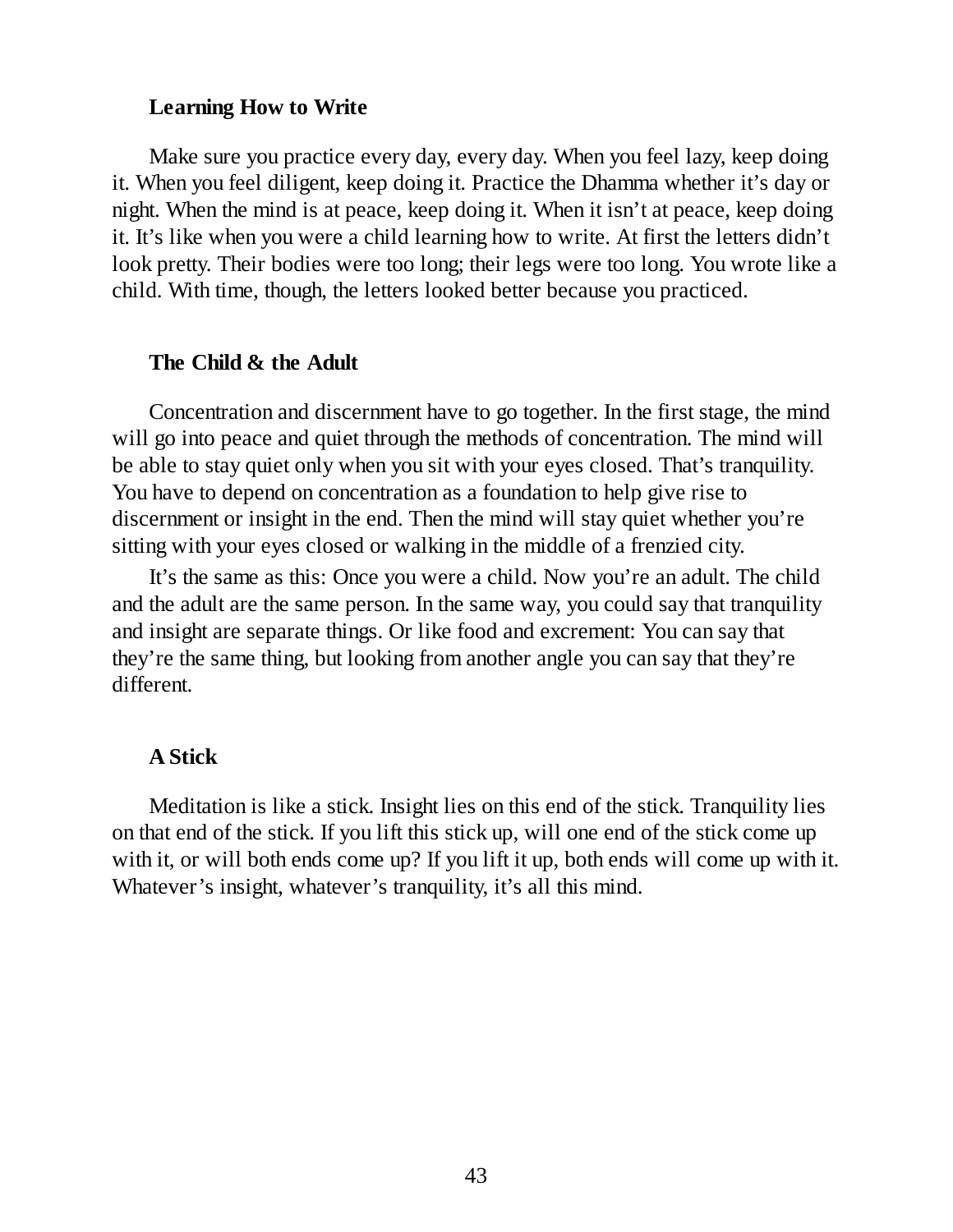#### **Painting a Picture**

Success in the practice is connected with discernment: insight meditation, where discernment and the mind stay together. Some people don't have to do very much and yet these things come together on their own. People with discernment don't have to do much at all. Concentration is like being an artist. You look at something and you understand it. You understand it until it stays there in your heart. You can paint a picture out of what's in your heart. You don't have to sit right there in front of it and paint it from sight. The person who doesn't understand is the one who has to sit there sketching until it seeps into his heart. With discernment you don't have to sit there and sketch. You look and you understand. You can paint straight from your understanding. That's the way it is.

#### **The Food You Like**

The object of your tranquility meditation, if it's not in line with your character, won't give rise to dispassion or chastened dismay. The object in line with your character is the one you find yourself thinking about often. We don't usually notice this, but we should notice this to get some benefit out of it. It's like lots of different foods arranged on a tray. You taste the food from each bowl, each type of food, and you'll know for yourself which ones you like, which ones you don't. The ones you like you'll say are more delicious than the others. Here I'm speaking about the food. You can compare it to your meditation. Whichever object is in line with your character will feel comfortable.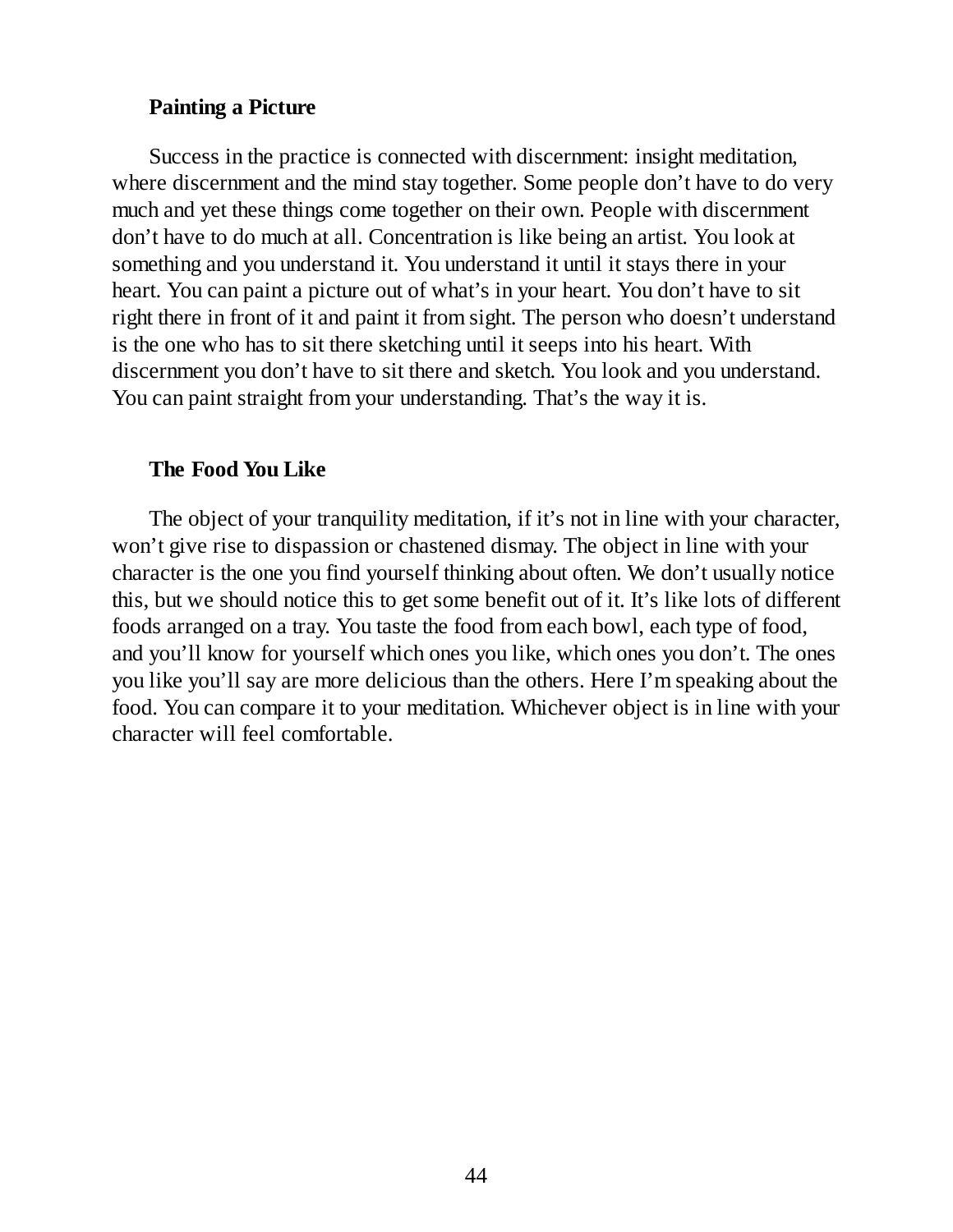#### **Catching a Lizard**

The way to focus your mind on an object, to catch hold of the object, is to acquaint yourself with your mind and to acquaint yourself with your objects. It's like the way men catch a lizard. The lizard lies inside the hollow of a termite's nest with six holes. The men close off five of the holes, leaving just one hole for the lizard to come out. Then they sit there watching that one hole. When the lizard comes out, they can catch it.

You focus on the mind in just the same way. Close off your eyes, close off your ears, close off your nose, close off your tongue, close off your body, and leave just the mind open. In other words, exercise restraint over your senses and focus just on the mind.

Meditation is like men catching a lizard. You focus your mind on the breath, being mindful and careful to be aware. Whatever you're doing, be alert to what you're doing. The feeling that arises in the mind at that moment is that you're alert to what you're doing. That feeling is what makes you aware.

#### **Water Drops, Water Streams**

Everything is right here, starting with your own heart and mind. In simple terms, you should all have the five precepts as your foundation. You don't have to go study the Pali Canon. Watch your five precepts. Keep working at them always. Do this with care. At first you'll make mistakes. When you realize it, stop, come back, and start over again. Maybe you'll go astray and make another mistake. Call yourself back, each and every time, each and every time.

Your mindfulness will reach a higher frequency, like water poured from a kettle. If we tilt the kettle just a little to let the water flow out in drops*—glug … glug … glug—*there are breaks in the flow. If we tilt the kettle a little bit more, the water goes *glug-glug-glug.* If we tilt the kettle even further, the glugs disappear. The water turns into a steady stream. There are no more drops. Where did they go? They didn't go anywhere. They've turned into a steady stream of water. They're so frequent that they're beyond frequency. They meld into one another, right? That's how they're a stream of water.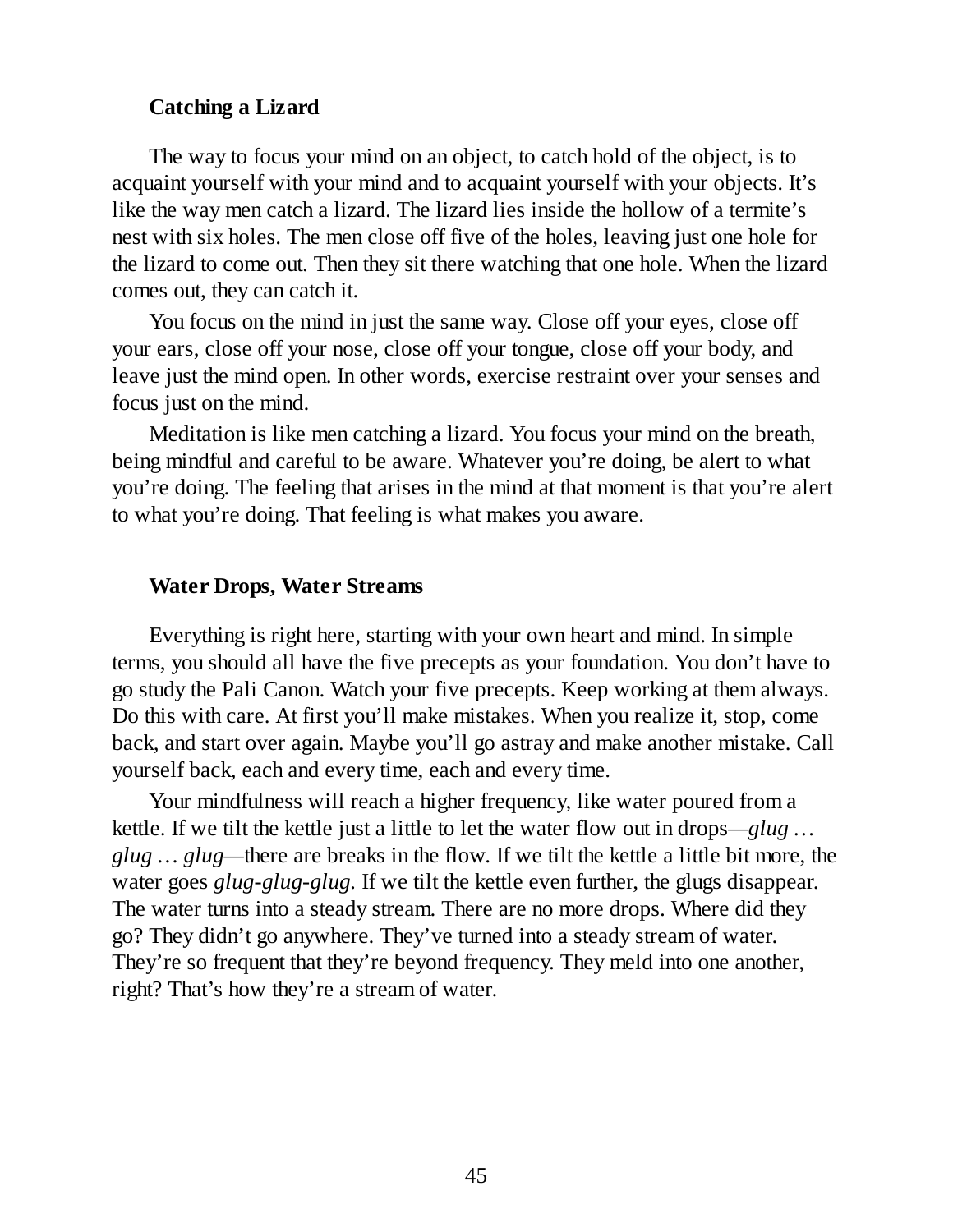#### **Herding Water Buffalo**

… It's the same with the practice. When we keep watch over our mind, when awareness keeps watch over its own mind, whoever keeps track of the mind will escape from Mara's snares.

It's like keeping herd on a water buffalo:

one, rice plants;

two, buffalo;

three, buffalo's owner.

The buffalo wants to eat the rice plants. The rice plants are what the buffalo wants to eat. The mind is like the buffalo. Its objects are like the rice plants. Awareness is like the buffalo's owner. When we keep herd on a buffalo, we have to follow it to make sure it doesn't eat the rice plants. We let it loose, but we try to keep watch over it. If it gets near the rice plants, we yell at it. When the buffalo hears us, it'll back off. But we can't be complacent. At the very least, don't take a nap in the middle of the day. If you take a nap in the middle of the day, the rice plants will be all gone for sure.

#### **Beating the Buffalo**

The mind is like the buffalo. Its objects are like the rice plants. Awareness is like the buffalo's owner. What do you do when you keep herd on a buffalo? You let the buffalo loose, but you try to keep watch over it. If it gets near the rice plants, you yell at it. When the buffalo hears you, it'll back off. But you can't be complacent. If it's stubborn and won't listen to you, you have to take a heavy stick and really beat it.

And then where do you think it'll go?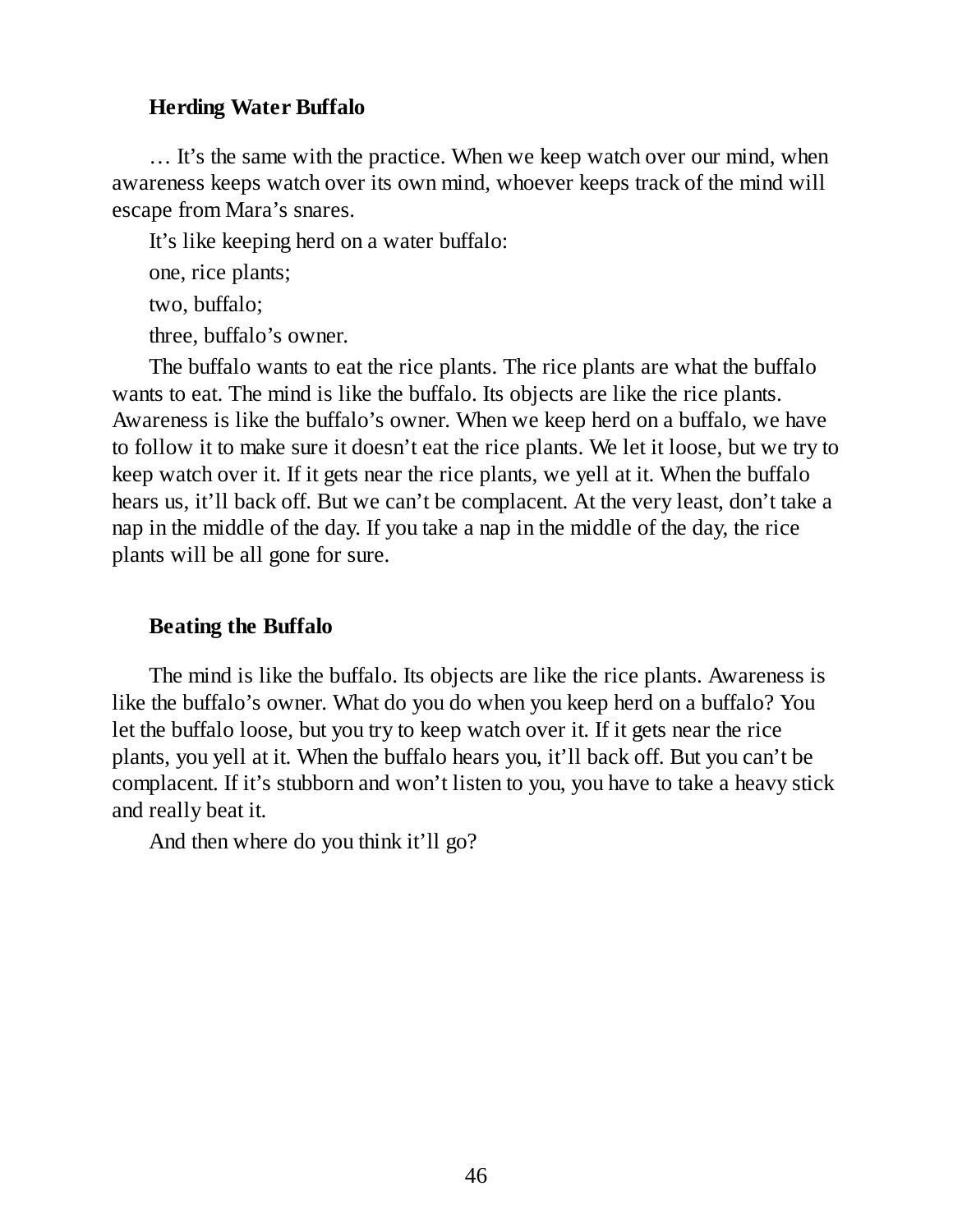#### **Teaching a Child**

… So in this practice we're told to sit. That's the practice of sitting. And then you keep watching. There will be good moods and bad moods all mixed together in line with their normal nature. Don't simply praise your mind; don't simply punish it. Have a sense of time and place with it. When the time comes to praise it, give it a little praise—just enough, don't spoil it. It's like teaching a child. Sometimes you have to spank it. Take a small switch and spank it. You can't *not* spank it. In other words, you have to punish it sometimes.

But you can't keep punishing it all the time. If you punish it all the time, it'll simply go astray. If you keep on giving it pleasure, keep on giving it rewards, it won't be able to get anywhere.

#### **Standard Form**

The standard way to sit in concentration is to sit with your legs crossed, right leg on top of the left leg, right hand on top of the left hand. Sit up straight. Some people say you can do it walking, you can do it sitting, so can you do it kneeling? Sure—but you're beginning students. When you learn how to write, you have to practice making clear letters first, with all their parts. Once you understand your letters and you're writing just for yourself to read, you can write in a scrawl if you want. It's not wrong. But you have to learn the standard form first.

#### **Sowing Rice**

Sit watching your in-and-out breath. Stay relaxed and comfortable, but don't let yourself get distracted. If you're distracted, stop. Look to see where the mind went and why it isn't following the breath. Go looking for it and bring it back. Get it to keep running along with the breath, and one of these days you'll come across something good. But keep on doing what you're doing. Do it as if you're not expecting to get anything from it, nothing will happen, you don't know who's doing it—but you keep on doing it. It's like taking rice from the granary and sowing it on the ground. It looks like you're throwing it away. You scatter it all over the ground as if you're not interested in it. But it'll turn into sprouts and plants. You put the plants in the paddies, and in return you get to eat rice treats. That's just how it goes.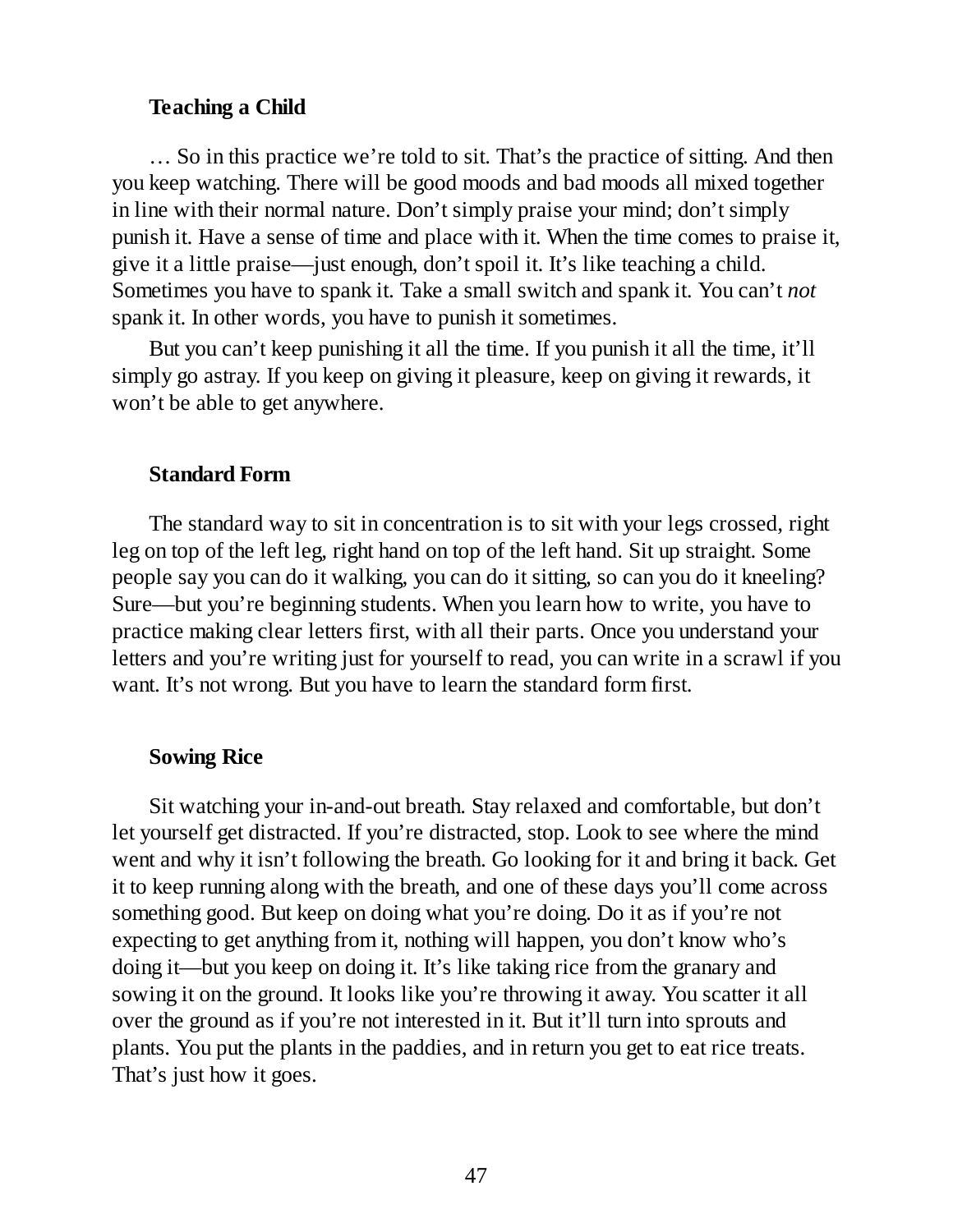#### **Teaching a Child**

Sometimes the breath isn't right. It's too long, too short, and it puts you in a frenzy. That's because you're fixing your mind too strongly on it, you're squeezing it too much. It's like teaching a child how to sit. If you beat it every time, will it become intelligent? You're controlling it too much. It's the same here. Think about it: When you walk from your house to your orchard, or from your house to your workplace, why aren't you irritated by the breath? Because you don't grab hold of it. You leave it alone in line with its affairs. The parts of the body that hurt are because you focus and fix your mind on them too strongly.

#### **Sending off a Relative**

Watch the breath. Focus on the breath. Gather the mind at the breath. Just be aware at the breath. You don't have to be aware of anything else. Keep making your awareness more and more refined until it feels very small, but extremely awake.

The pains that have arisen will gradually grow calm. Ultimately, we watch the breath in the same way that, when relatives have come to visit us, we see them off to the boat dock or the bus station. Once the motor starts, the boat goes whizzing right off. We watch them until they're gone, and then we return to our home.

We watch the breath in the same way. We get acquainted with coarse breathing. We get acquainted with refined breathing. As the breathing gets more and more refined, we watch it off. It gets smaller and smaller, but we make our mind more and more awake. We keep watching the breath get more and more refined until there's no more breath. There's just awareness, wide awake.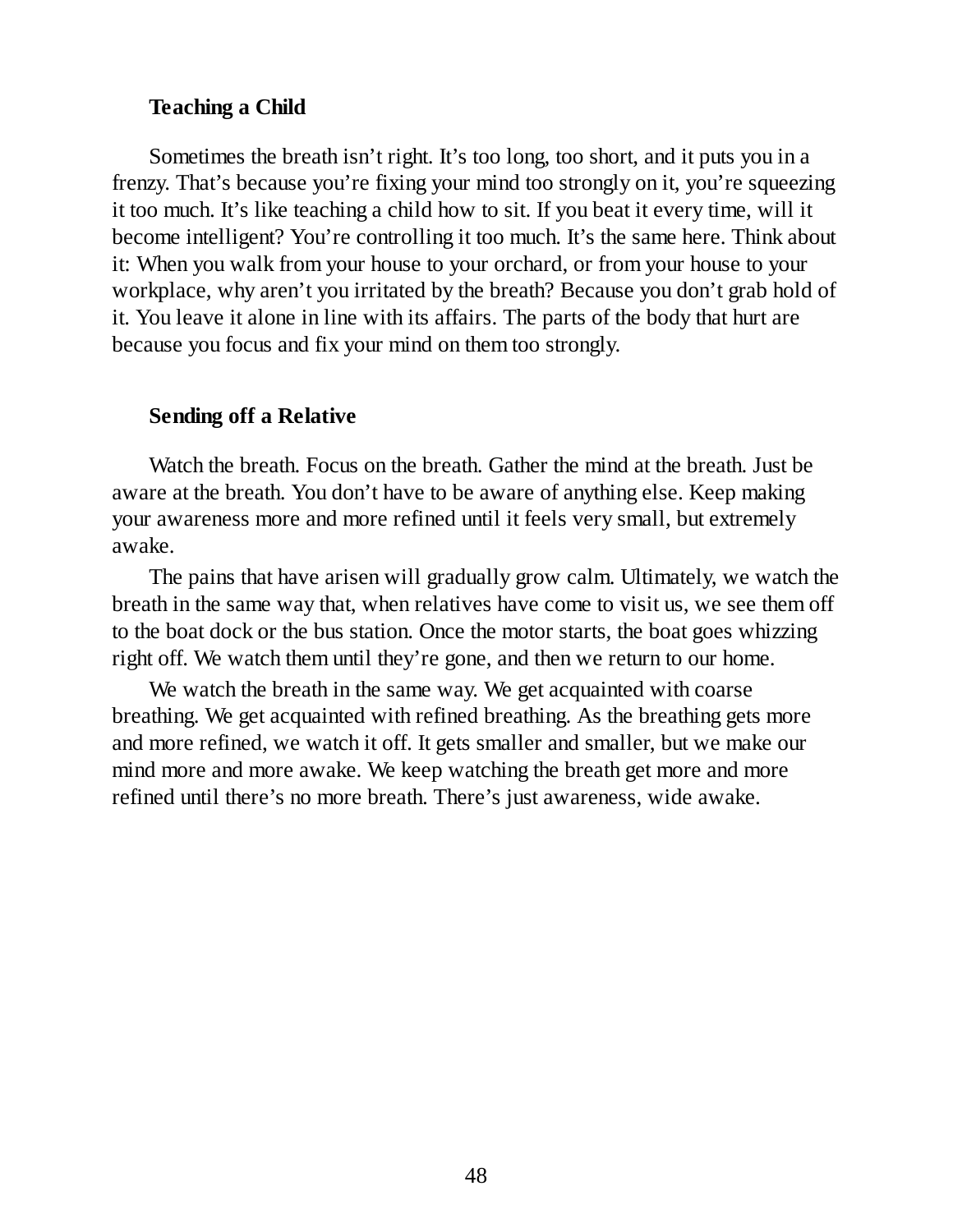#### **Keeping Watch**

If you're forgetful for a minute, you're crazy for a minute. If your mindfulness lapses two minutes, you're crazy for two minutes. If it lapses for half a day, you're crazy for half a day. That's how it is.

Mindfulness means keeping something in mind. When you do or say anything, you have to remember to be alert. When you're doing something, you're alert to what you're doing. Keeping this in mind is like having things for sale in your house. You keep watch over your things, over the people coming to buy your things, and over the thieves coming to steal your things. If you always keep track of these things, you'll know what each person is coming for. When you keep your weapon in your hands like this—in other words, you keep watching—then when thieves see you, they won't dare do anything to you.

It's the same with the objects of the mind. If you're mindful and alert, they won't be able to do anything to you. You know: A good object like this won't put you in a good mood forever. It's not for sure. It can disappear at any time. So why should you hold onto it? "I don't like this": It's not for sure. When this is the case, objects are simply null and void, that's all. We keep teaching ourselves this way, we keep being mindful, we keep looking after ourselves continually: by day, by night, whatever the time.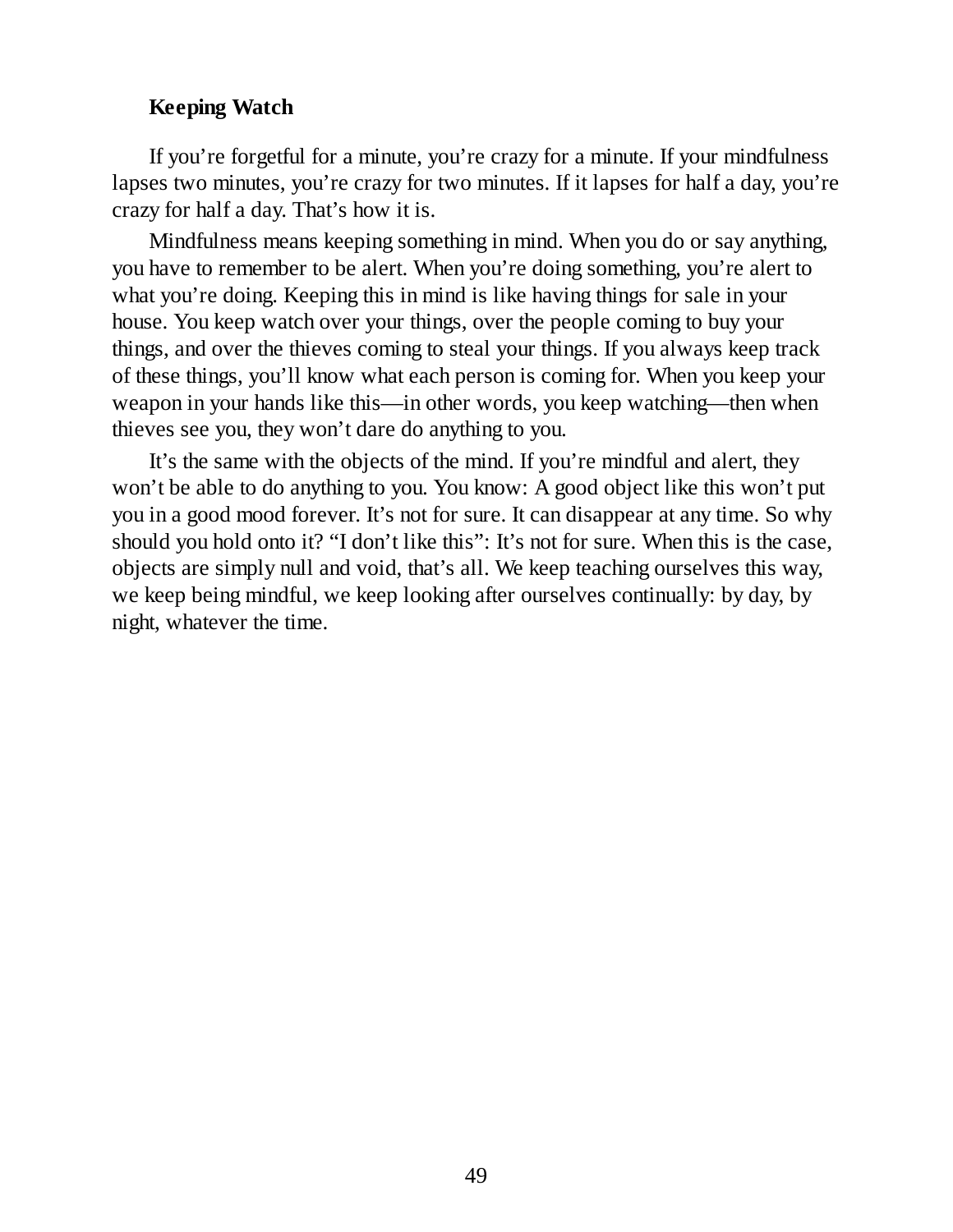#### **Receiving Visitors**

Make your mind aware and awake. Keep looking after it. If anyone comes to visit, wave them away. There's no place for them to sit, for there's only one seat. Try to sit here receiving visitors all day long. This is what's meant by *"buddho."* Stay firmly right here. Keep this awareness going so that it can look after the mind. As you sit right here, all the visitors that have been coming to visit since way back when—when you were born little and tiny—will come right here where you *"buddho"* all by yourself.

As for the guests, the visitors that come wandering by, fabricating all kinds of different things, you let them go along in line with their own issues. The act of the mind's going along with them is called a *cetasika.* Whatever it is, wherever it's going, who cares? Just acquaint yourself with the visitors who want to come and stay. You have only one seat to receive them, so you put one person there all the time. The others will have no place to sit. Now when they come here and talk to you, they don't get to sit down anymore. The next time they come, whenever they come, they keep finding the person sitting here who never goes away. How many more times will they keep on coming if all they get to do is talk to you? You'll get to know them all, all those who've been coming since way back when you were first aware of things. They'll all come to visit.

#### **Chicken in a Cage**

When mindfulness and the mind in charge come together, there's a kind of feeling. If the mind is ready to be at peace, it'll be caged in a peaceful place, like a chicken we've put into a cage. The chicken doesn't leave the cage but it can walk back and forth in the cage. Its walking back and forth is no problem, for it's walking back and forth in the cage. The feelings of the mind when we use mindfulness to keep it at peace, the feelings in that peaceful place, aren't anything that will stir us up. In other words, when it feels, when it thinks, let it feel within the peace. It's no problem.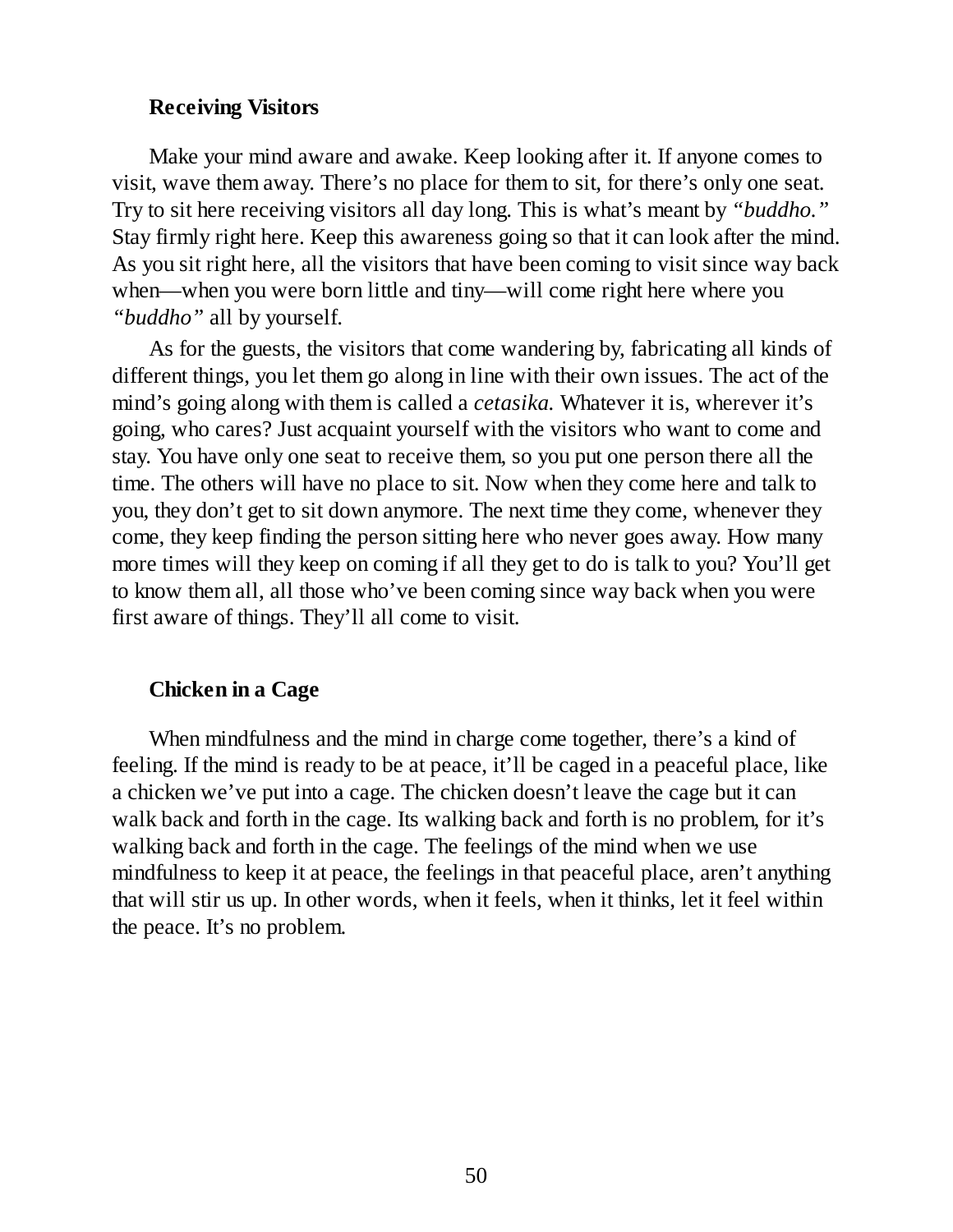#### **A Mischievous Child**

It's as if a mischievous child is having some fun, irritating us until we have to yell at it and spank it. We have to understand that that's simply the nature of the child. When you understand this, you can let the child go ahead and play. Your sense of bother and irritation will disappear because you're willing to accept the nature of the child. That's how your feelings about the matter change.

When we accept the nature of things, we can let them go, leave them alone. Our mind can be peaceful and cool. This means that we understand correctly. We have right view. That's the end of the problems we have to solve.

#### **Living with a Cobra**

Remember this: All the objects of the mind, regardless of whether they're things you like or things you don't like, are like poisonous cobras. If they attack and bite you, you can die. Objects are like cobras whose poison is fierce. The objects we like have lots of poison. The objects we don't like have lots of poison. They can keep the mind from being free. They can make it go astray from the principles of the Buddha's Dhamma.

#### **Leaving the Cobra Alone**

Objects and moods of the mind are like cobras whose poison is fierce. If nothing gets in the way of the cobra, it slithers along in line with its nature. Even though it contains poison, it doesn't show it. It doesn't cause us any danger because we don't get near it. The cobra just goes along in line with its cobra affairs. It keeps going that way.

If you're intelligent, you leave everything alone. You leave good things alone; you leave bad things alone; you leave the things you like alone, in the same way you leave a poisonous cobra alone. You let it slither along on its way. It slithers along even though it contains poison.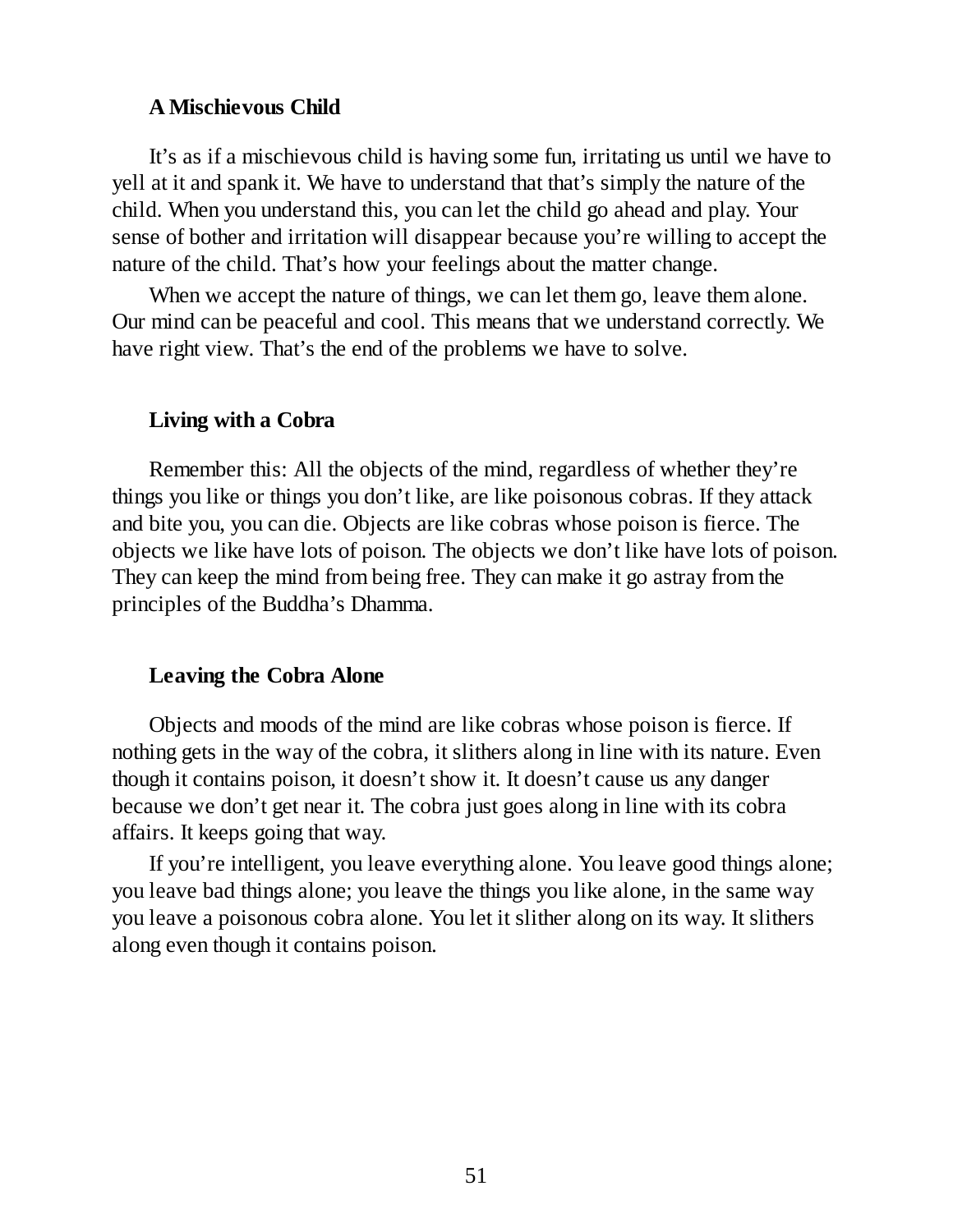#### **A Kiln**

Be intent. Just sitting there with your eyes closed is not going to give rise to discernment. Your eyes, ears, nose, tongue, body, and mind are always there. If you're always alert, you'll get to learn from them all the time. Outside, you see leaves, you see animals, and you learn from them if you bring them in and make them *opanayika:* pertinent inside. You see clearly within you in a way that's *paccattam:* personal. Even when external preoccupations come and strike you internally, you learn your personal lessons. You don't throw them away.

To put it in simple terms, it's like the way they fire charcoal. Have you ever seen a kiln for firing charcoal or bricks? If they do it right, then when they build a fire a meter or two in front of the kiln, the kiln draws in all the smoke. If they build the kiln in the right way, to the right specifications, then even if they build the fire two or three meters in front of the kiln, then as soon as there's smoke, it all gets drawn into the kiln, with nothing left outside. The heat all builds up in the kiln and doesn't escape. It's the same as building a crematorium. If they build it right, then all the fire gets drawn into the crematorium; the heat goes in and destroys the body really fast.

The sensations of a person practicing meditation are like that. Whenever there are sensations, they all get drawn into right view. As soon as the eye sees a form, the ear hears a sound, the nose smells an aroma, the tongue tastes a flavor, it all gets drawn in and turned into right view. There will be a contact that gives rise to discernment that way continually at all times.

#### **Fallen Mangoes**

Use your stillness to contemplate sights, sounds, smells, tastes, tactile sensations, and ideas that make contact, regardless of whether they're good or bad, happy or sad. It's as if a person has climbed a mango tree and is shaking it so that the mangoes fall to the ground. We're under the tree, gathering up the mangoes. We don't take the ones that are rotten. We take only the ones that are good. It doesn't waste our strength because we haven't climbed the mango tree. We just pick up what's on the ground.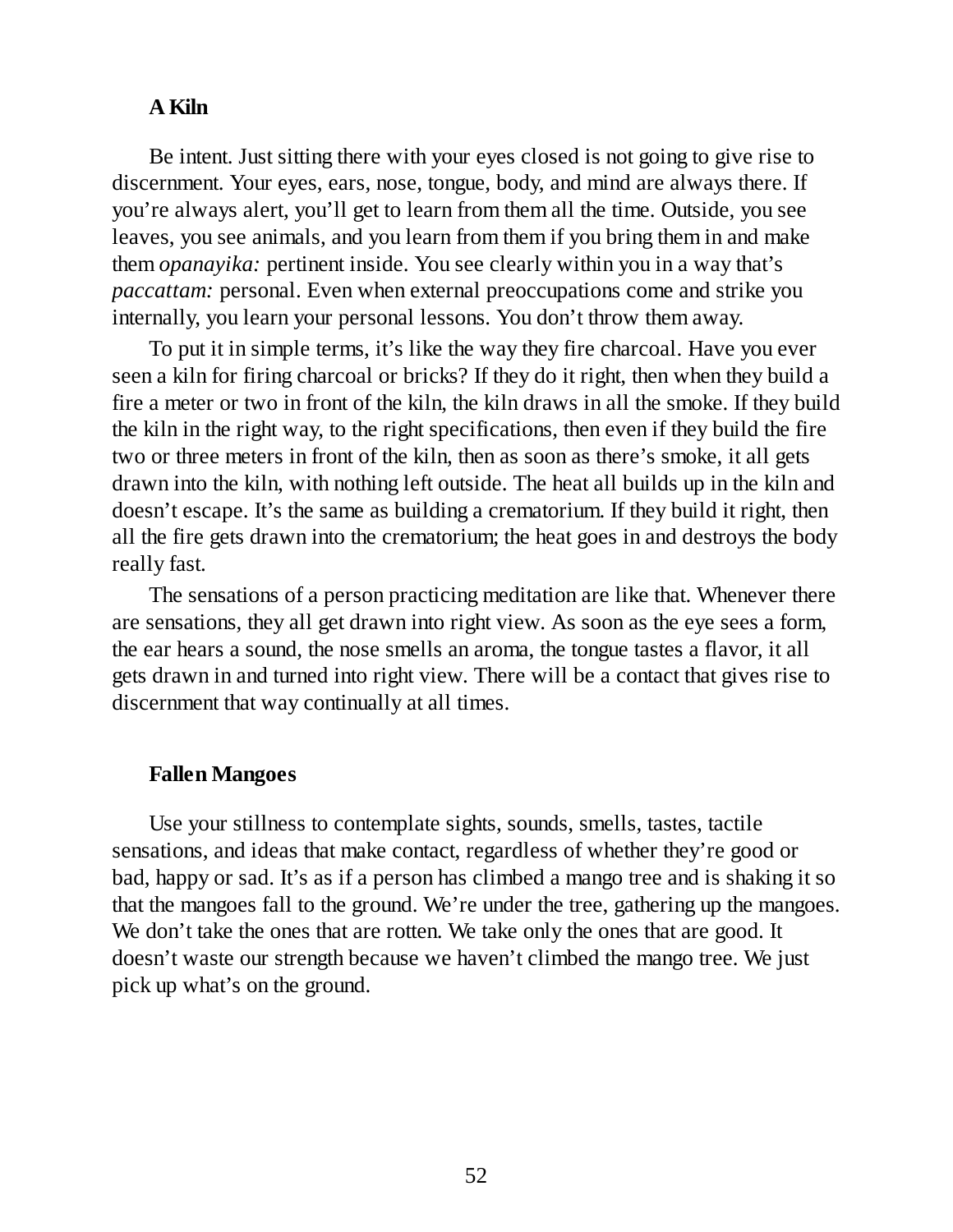#### **The Spider**

I got a good example from watching spiders. A spider makes a web like a net. It weaves its web and spreads it at different openings. I once sat and contemplated one. It hung up its web like a movie screen, and when it was done it curled itself up quietly right in the middle of the web. It didn't run around. As soon as a fly or another insect flew into its web, the web would vibrate. As soon as the web vibrated, the spider came running out of its place and caught the insect for food. When it was finished, it curled itself up in the middle of the web as before. It didn't matter what kind of insect got caught in its web, a bee or whatever: As soon as the web vibrated, the spider ran out to catch it. Then it would go back and hold on, quiet in the middle of the web where no one could see it, every time.

Seeing the spider act in this way, I came to an understanding. The six sense spheres are the eye, ear, nose, tongue, body, and mind. The mind stays in the middle. The eye, ear, nose, tongue, and body are spread out like a net. Sense objects are like insects. As soon as a sight comes to the eye, or a sound to the ear, an aroma to the nose, a taste to the tongue, or a tactile sensation to the body, the mind is what knows. Things vibrate right to the mind. Just this is enough to give rise to an understanding.

We can live by curling up inside, just as the spider curls up on its web. We don't have to go anywhere. When insects run into the net and it vibrates to the heart, then as soon as we're aware we go out and catch the insects. Then we return to our original place.

After watching the spider, you can apply what you've learned to your mind. It's the same sort of thing. If the mind sees inconstancy, stress, and not-self, it's spread wide open. It's no longer the owner of happiness, no longer the owner of suffering, for it sees clearly in this way. It gets the point. Whatever you do, you're at ease. You don't want anything else anymore. Your meditation can do nothing but progress.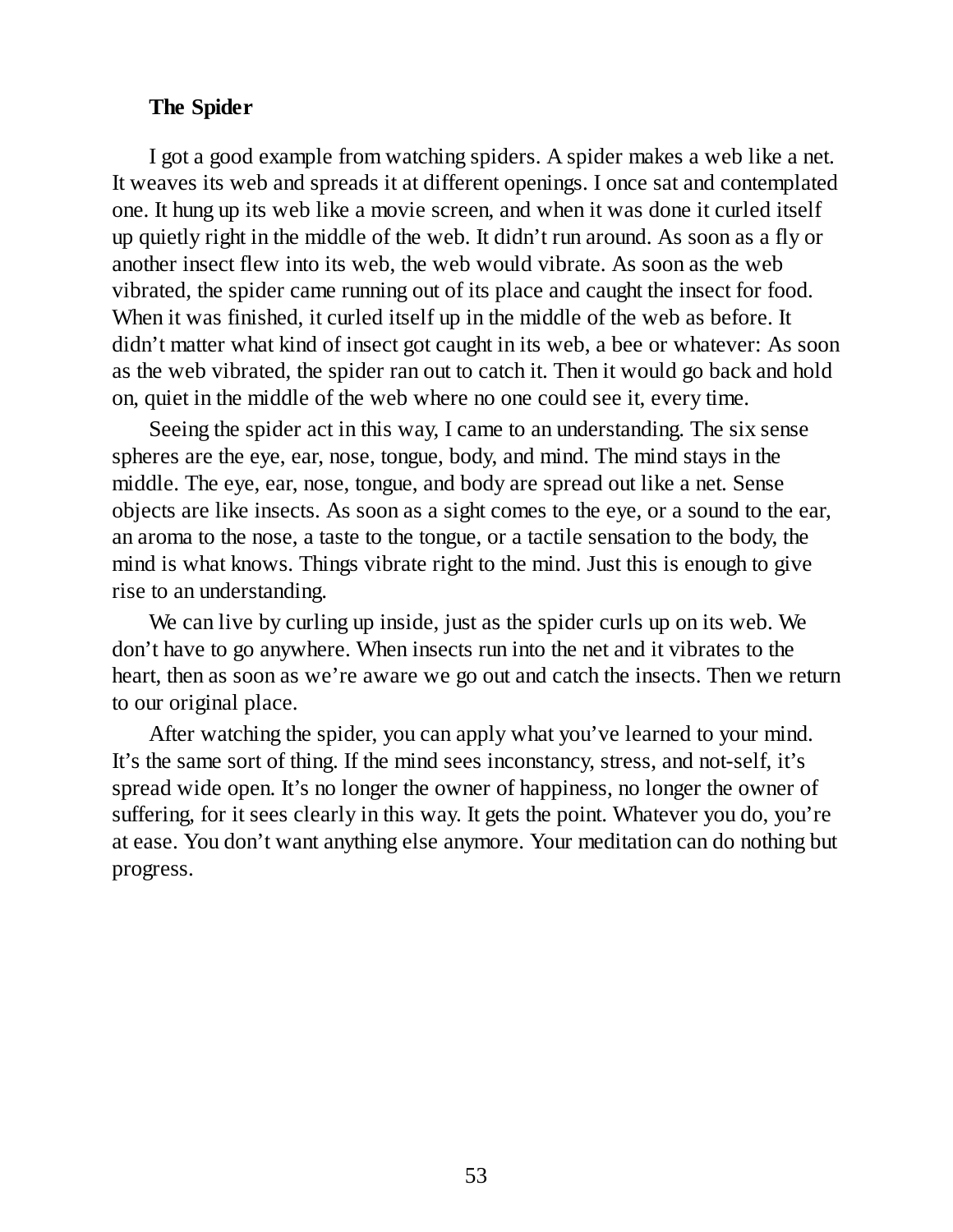#### **Wild Chickens**

I'll give you a simple example. It's like wild chickens. We all know what wild chickens are like. There's no animal in the world more wary of human beings. When I first came to this forest, I taught the wild chickens. I observed them and learned many lessons from them.

At first only one of them would come past me while I was doing walking meditation. When it came close, I didn't look in its direction. Whatever it did, I didn't look in its direction. I didn't make any movement that would startle it. After a while I tried stopping still and looking at it. As soon as my eyes hit it, it ran right off. When I stopped looking at it, it would start scratching in the dirt, looking for food as before. But every time I looked at it, it would run right away.

After a little while it probably came to notice how quiet I was, so it let down its guard. But as soon as I tossed some rice in its direction, it ran right off. But I didn't care. I just kept tossing some rice out for it. After a while it would come back, but it didn't dare eat the rice. It didn't know what it was. It thought I was planning to kill it and curry it. But I didn't care whether it ate or not.

After a while it started scratching around in the dirt right there. It probably began to get a sense of what the rice was. The next day it came back to the same place and got to eat rice again. When the rice was gone, I tossed out some more for it. It ran off again. But when I kept doing this again and again, it got so that it would walk off only a little way and then come right back and eat the rice. That's when it understood.

At first the chicken saw the rice as an enemy because it wasn't acquainted with it. It didn't see it clearly. That's why it kept running off. But as it grew more tame, it came back to see what the rice actually was. That's when it knew, "This is rice. This isn't an enemy. It's not dangerous." That's how the wild chickens here came to eat rice from that day up to the present.

In this way I learned a lesson from the wild chickens. We're just like them. Sights, sounds, smells, tastes, tactile sensations, and ideas are means for giving us knowledge of the Dhamma. They give lessons to anyone who practices. If we see them clearly in line with the truth, we'll see that that's how they are. If we don't see them clearly, they'll always be our enemies, and we'll keep running away from them all the time.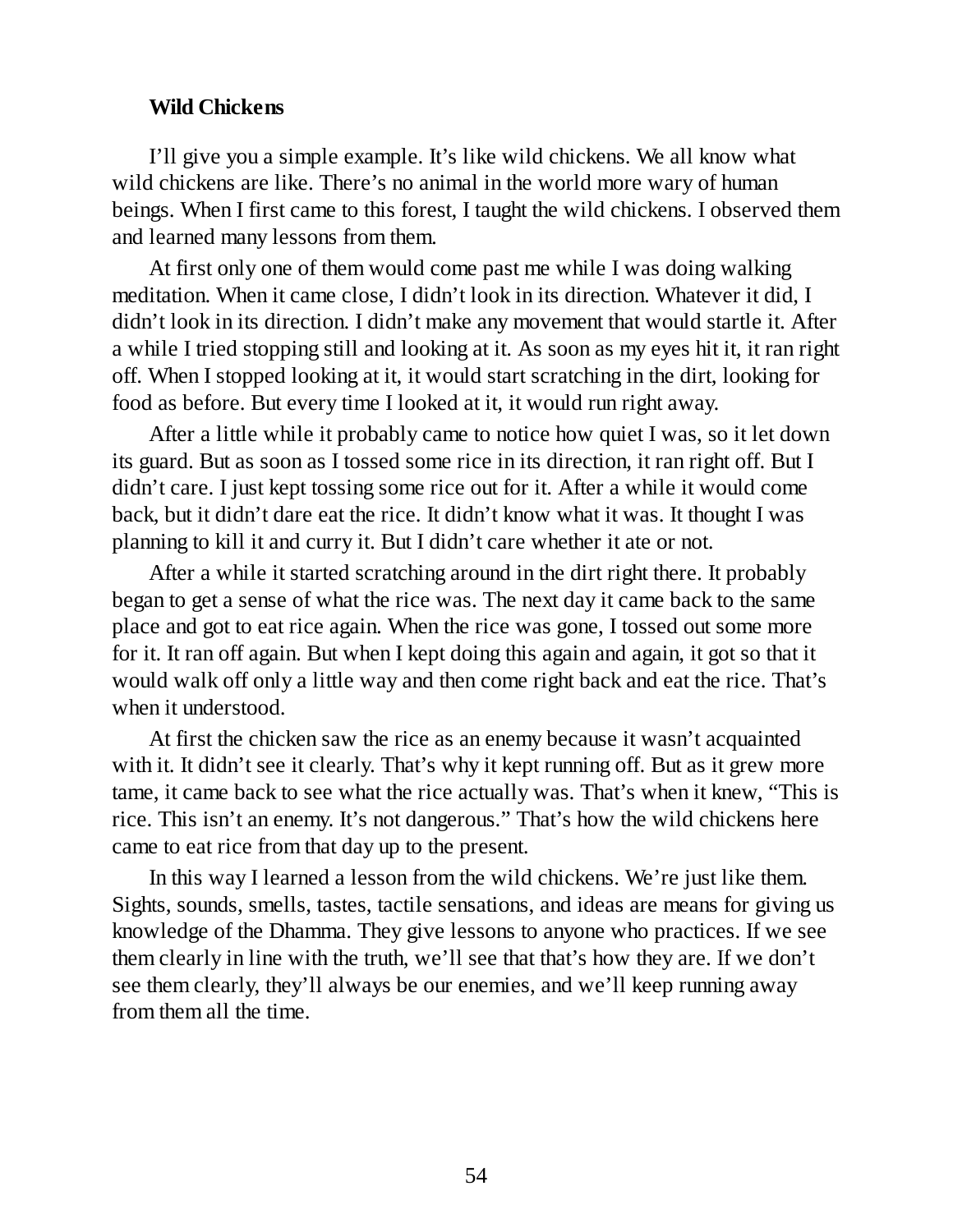#### **Monkeys**

Let me give you an example. Suppose you have a pet monkey at home. My monastery has a pet monkey, too. When you're home and have a pet monkey, the monkey doesn't sit still. Now it grabs this; now it goes there—all kinds of things. That's how monkeys are. Now you come to my monastery. I have a monkey here too, and this monkey doesn't sit still either. Now it grabs this; now it goes there, but it doesn't irritate you, does it? Why? Because you've already had a pet monkey. You're familiar with monkeys. "My monkey at home is just like this monkey here. Staying at your monastery is just like staying at home. It's the same monkey." If you know just one monkey, then no matter how many provinces you go to, you see the same monkey, and it doesn't irritate you, right? That's someone who understands monkeys.

*If we understand monkeys, then we won't become monkeys.* If you don't understand monkeys, then as soon as you see a monkey, you become a monkey yourself, right? When you see it taking this and grabbing that, "Oh!" You're irritated. You're upset at this monkey. That's someone who doesn't understand monkeys. Someone who understands monkeys sees the monkey at home and thinks, "It's the same monkey. The monkey at DiamondLight Cave Monastery is just like this." So why should they irritate you? You understand what monkeys are like, and that's enough. You can be at peace. At peace. If the monkey jumps in front of you and behind you, you can be at your ease. You're not irritated by the monkey. Why? Because you understand monkeys—so you don't become a monkey. If you don't understand monkeys, you get irritated. When you get irritated, you become a monkey—understand? This is how things grow calm.

We have to know preoccupations, observe preoccupations. Some we like; some we don't, but so what? That's their business. That's what they're like—just like monkeys. All monkeys are the same monkey. We understand preoccupations, what their conditions are. Some we like; some we don't. That's what they're like. We have to get familiar with them. When you're familiar with them, let them go: "Oh. Preoccupations aren't for sure. They're all inconstant, stressful, and notself." We keep looking at them in that way. If they're irritated, if they wiggle around, just watch them—and they're no big deal. Wherever you sit, when preoccupations pop up via the eye, ear, nose, tongue, body, or mind, you see, "Hmm. They're no big deal." It's like watching monkeys. This monkey is just like the monkey at home. It's no big deal. Then we can be at peace.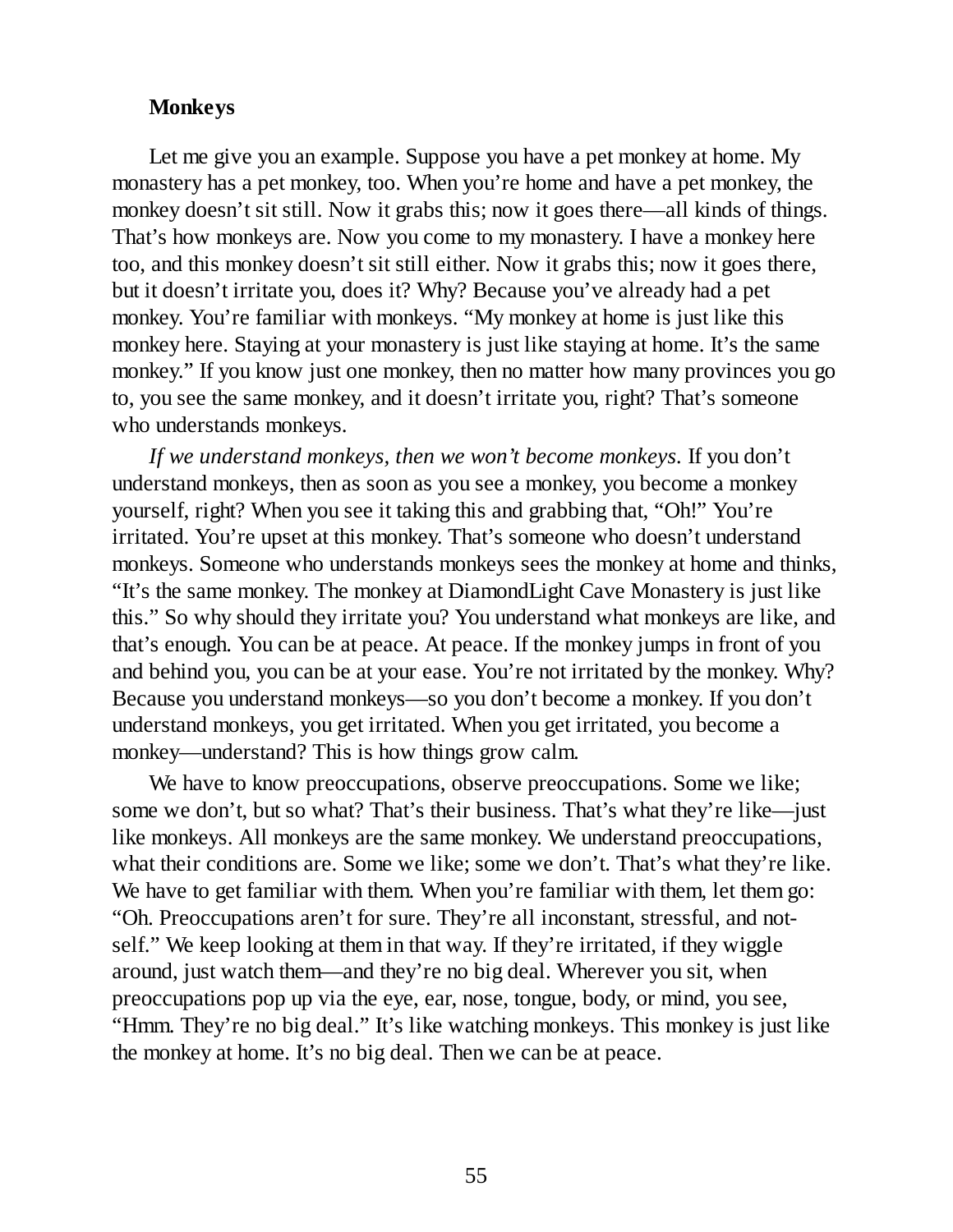#### **The Tree Pulls Itself Down**

Craving and desire lead us to suffering. But if we contemplate, our contemplation leans out from craving. It contemplates craving, and it pulls on the craving, shakes it up, so that it goes away or lessens on its own.

It's like a tree. Does anyone tell it what to do? Does anyone give it hints? You can't tell it what to do. You can't make it do anything. But it leans over and pulls itself down. When you look at things in this way, that's Dhamma.

#### **Heavy Lifting**

Mindfulness and alertness are like two people lifting a heavy log. A third person is watching and when he sees that the log is heavy, he comes to help. When it's heavy like that, he can't *not* help. He has to help. The person helping here is discernment. It can't stay still. When there's mindfulness and alertness, discernment has to run in and join them.

#### **Bottled Water, Spring Water**

It's like putting water in a bottle and giving it to someone to drink. Once he's finished drinking it, he'll have to come back and ask for more—for the water isn't water in a spring. It's water in a bottle. But if you show the spring to the person and tell him to get water there, he can sit there and keep on drinking water and won't ask you for any more, for the water never runs out.

It's the same when we see inconstancy, stress, and not-self. It goes deep, for we really know, we know all the way in. Ordinary knowledge doesn't know all the way in. If we know all the way in, it never grows stale. Whatever arises, we know it correctly—and things disband. We know correctly without stop.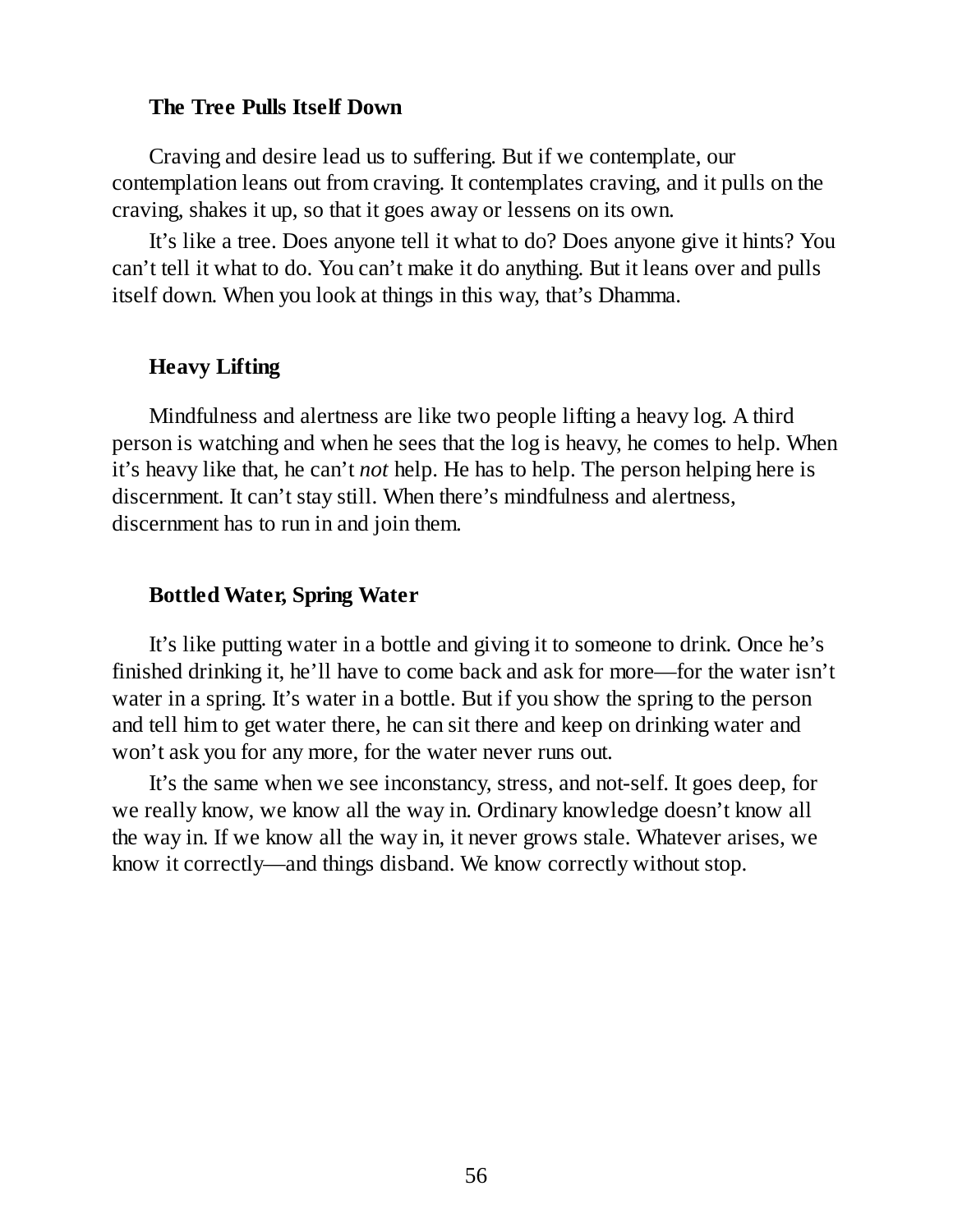#### **Still, Flowing Water**

Have you ever seen flowing water? Flowing water: Have you ever seen it? Have you ever seen still water? If your mind is peaceful, it's kind of like still, flowing water. Have you ever seen still, flowing water? *[Laughs]* There! You've only seen still water and flowing water. You've never seen still, flowing water. Right there, right where your thinking can't take you: where the mind is still but can develop discernment. When you look at your mind, it'll be kind of like flowing water, and yet it's still. It looks like it's still, it looks like it's flowing, so it's called still, flowing water. That's what it's like. That's where discernment can arise.

#### **The Log in the Canal**

It's like cutting a log, throwing it into a canal, and letting it flow along with the water in the canal. If it doesn't get worm-eaten, doesn't rot, doesn't get smashed, doesn't get snagged on this bank or that bank, it'll keep flowing down the canal. I'm convinced that it'll ultimately reach the ocean.

It's the same with us. If we practice in line with the Lord Buddha's way, if we follow the path he taught, if we correctly follow the current, we have to avoid two things. Which two? The two extremes that the Buddha said contemplatives shouldn't get seriously involved with. The first is sensual indulgence. The second is self-torment. These are the two banks of the canal, of the river. The log flowing down the river, following the current of the water, is our mind.

#### **Waves Coming Ashore**

Suffering and mental stress aren't for sure. They're inconstant. Keep this point in mind. When these things arise, we know them right now and we let them go. This strength of mind will gradually see more and more. When it's grown more resilient, it can suppress defilements extremely fast. As time passes, whatever arises right here disbands right here, like waves on the sea coming ashore. As soon as they reach the shore they simply dissolve. A new wave comes and it dissolves too. It can't go beyond the shore. Inconstancy, stress, and not-self are the shore of the sea. As for the sense objects that come passing in, that's all there is to them.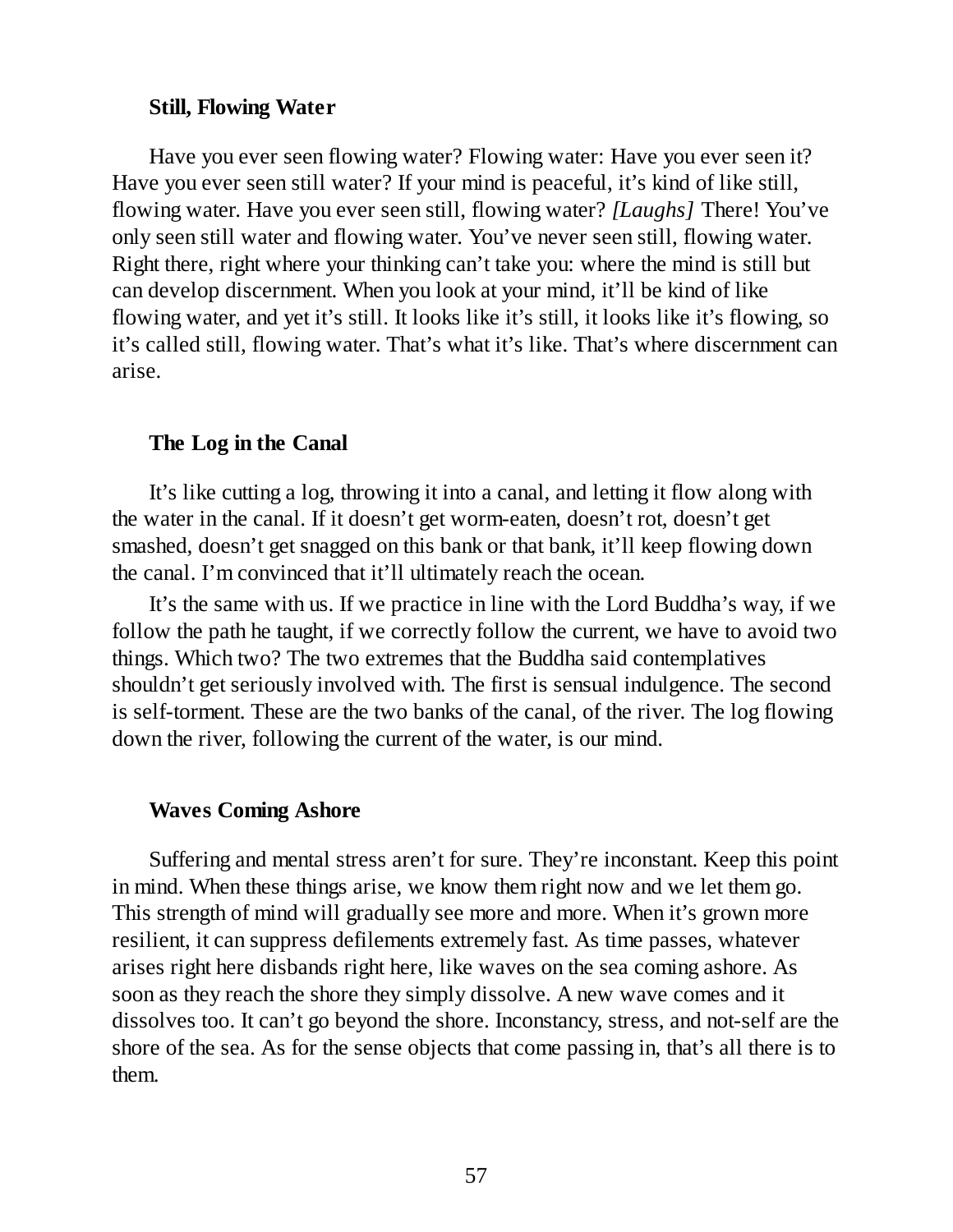#### **The Saw**

… But when the mind sees and knows everything, it doesn't carry the Dhamma along with it. Like this saw: They're going to use it to cut wood. When all the wood is cut and everything is done, they put the saw away. They don't need to use it anymore. The saw is the Dhamma. We have to use the Dhamma to practice the paths leading to the fruitions. When the job is done, we put the Dhamma that's there away. Like a saw used to cut wood: They cut this piece, cut that piece. When they're finished cutting, they put the saw away here. When that's the case, the saw has to be the saw; the wood has to be the wood.

This is called reaching the point of stopping, the point that's really important. That's the end of cutting wood. We don't have to cut wood, for we've cut enough. We take the saw and put it away.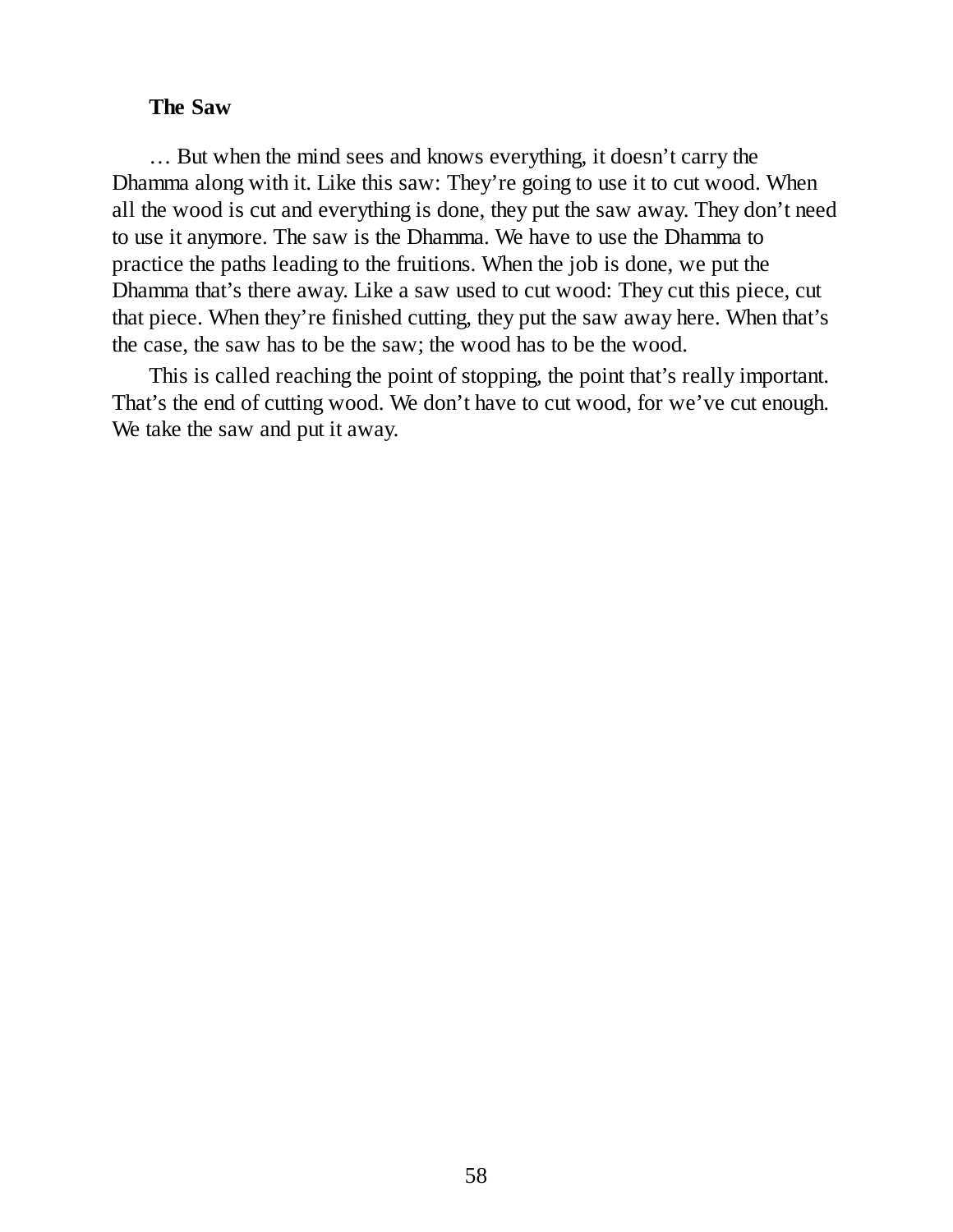## **Table of Contents**

| <b>Titlepage</b>                   | $\overline{2}$ |
|------------------------------------|----------------|
| Copyright                          | 3              |
| Photo                              | $\overline{4}$ |
| Quotation                          | 5              |
| Introduction                       | 6              |
| <b>Your Real Home</b>              | 8              |
| To the Ocean                       | 8              |
| Groundwater                        | 8              |
| It's All Right Here                | 9              |
| Elephants, Oxen, & Water Buffaloes | 9              |
| The Roots                          | 9              |
| The Lost Wallet                    | 10             |
| Wagon Wheels, Wagon Tracks         | 10             |
| A Block of Ice                     | 11             |
| Children, Bullets                  | 11             |
| The Tail of the Snake              | 12             |
| The King of Death                  | 13             |
| The Beginning Is the End           | 13             |
| Leaves                             | 14             |
| <b>Colored Water</b>               | 14             |
| Orphaned                           | 14             |
| Why It's Heavy                     | 15             |
| A Hypodermic Needle                | 15             |
| Meat Stuck in Your Teeth           | 16             |
| A Thirst unto Death                | 16             |
| Poking a Red Ants' Nest            | 17             |
| A Frog on the Hook                 | 17             |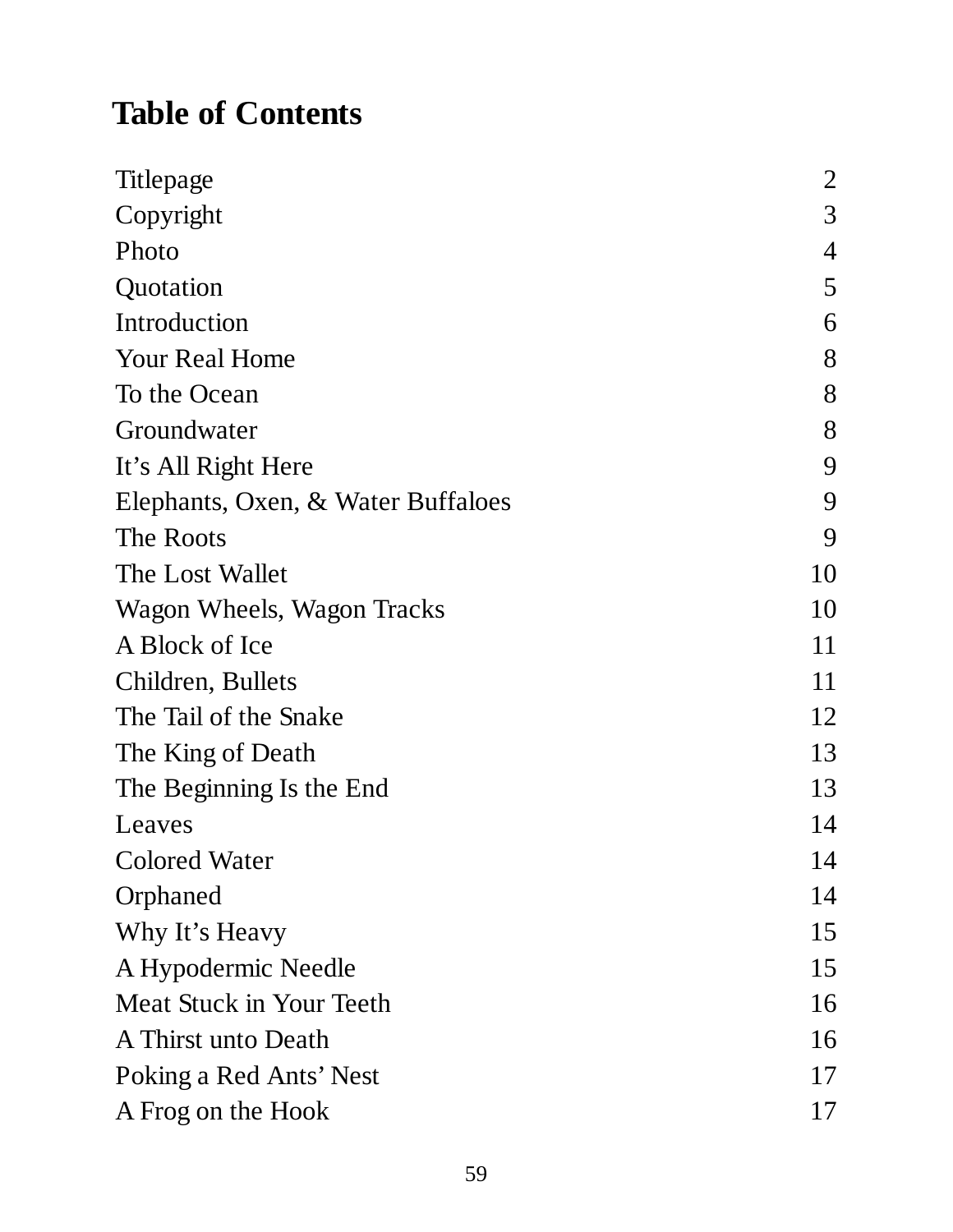| A Sense That Your Arm is Short     | 17 |
|------------------------------------|----|
| Rowf! Rowf! Rowf!                  | 18 |
| The Dog on a Pile of Unhusked Rice | 18 |
| Mange                              | 19 |
| Maggots                            | 20 |
| <b>Rivers</b>                      | 20 |
| The Chicken & the Duck             | 21 |
| Salt That's Not Salty              | 21 |
| The Lonely Path                    | 22 |
| A Thorn                            | 22 |
| Carrying a Rock                    | 22 |
| A Splinter                         | 23 |
| Groping for Fish                   | 24 |
| A Spittoon                         | 25 |
| Peels & Husks                      | 26 |
| Doing the Math                     | 27 |
| The Broken Glass                   | 28 |
| Salt                               | 28 |
| An Upside-down Basin               | 29 |
| A Leaky Basin                      | 29 |
| Water in a Jar                     | 29 |
| A Mold                             | 30 |
| <b>Vines</b>                       | 30 |
| A Cup of Dirty Water               | 31 |
| <b>Picking Mangoes</b>             | 31 |
| Your Inner Tape Recorder           | 31 |
| <b>Balloons</b>                    | 32 |
| No Match for an Ox                 | 32 |
| The Heart Its Own Teacher          | 32 |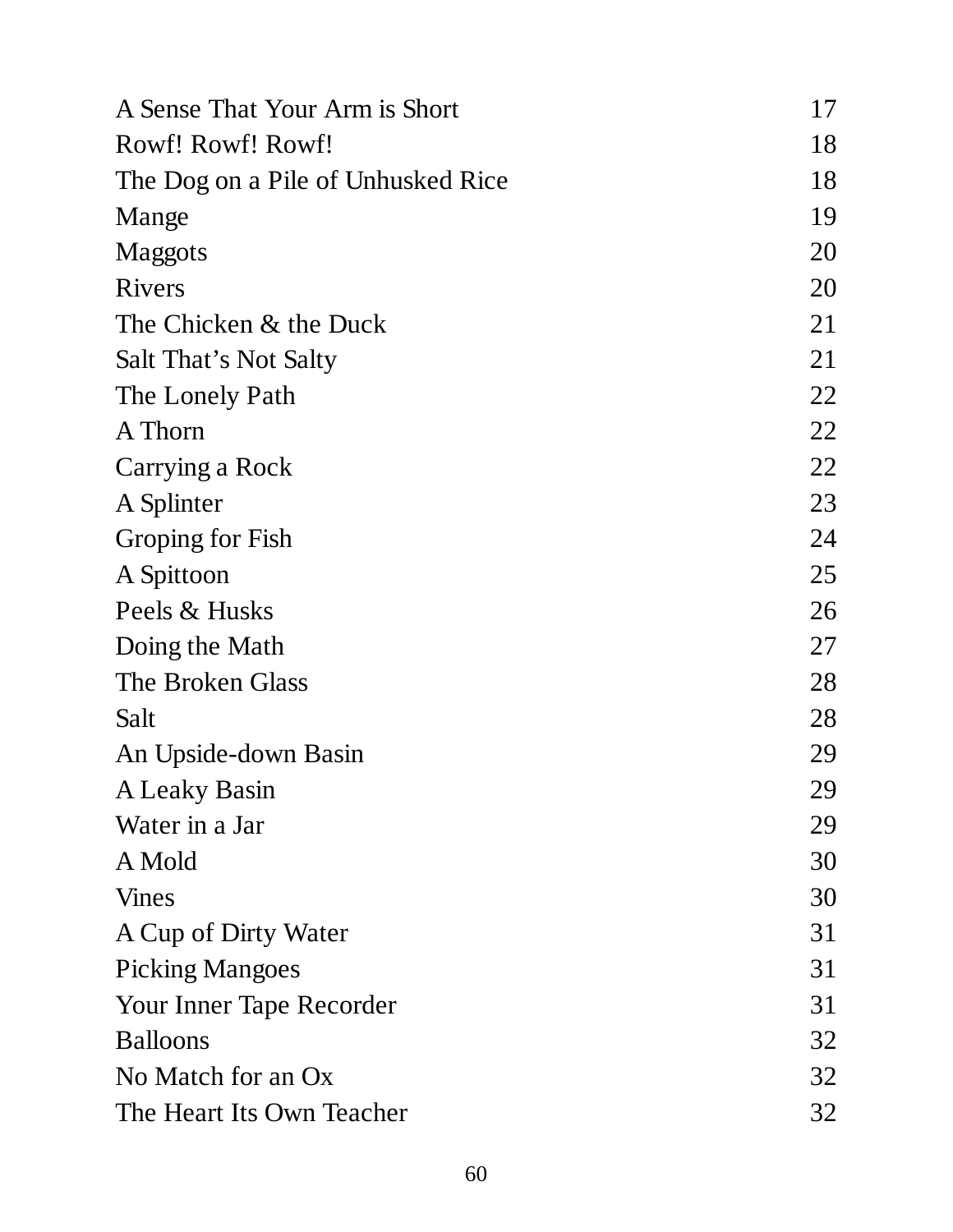| Water & Oil                    | 33 |
|--------------------------------|----|
| Supposed Monks, Genuine Monks  | 33 |
| Making Tables & Chairs         | 34 |
| The Millipede                  | 34 |
| Sweeping                       | 35 |
| <b>Planting Peppers</b>        | 35 |
| The Way to the Monastery       | 35 |
| Medicine                       | 36 |
| <b>Rubbing Fire Sticks</b>     | 36 |
| The Key of Meditation          | 36 |
| Hot & Cold                     | 37 |
| <b>Against the Flow</b>        | 37 |
| The Cat                        | 37 |
| Work First, Wages Later        | 38 |
| <b>Eating Sugarcane</b>        | 38 |
| The Fence                      | 38 |
| In the Shape of a Circle       | 39 |
| Fires & Floods                 | 39 |
| <b>Putting Down the Glass</b>  | 40 |
| The Poisoned Banana            | 40 |
| Studying vs. Going into Battle | 40 |
| The Hand                       | 41 |
| <b>Written Words</b>           | 41 |
| Falling Out of a Tree          | 42 |
| The Knife                      | 42 |
| <b>Learning How to Write</b>   | 43 |
| The Child & the Adult          | 43 |
| A Stick                        | 43 |
| Painting a Picture             | 44 |